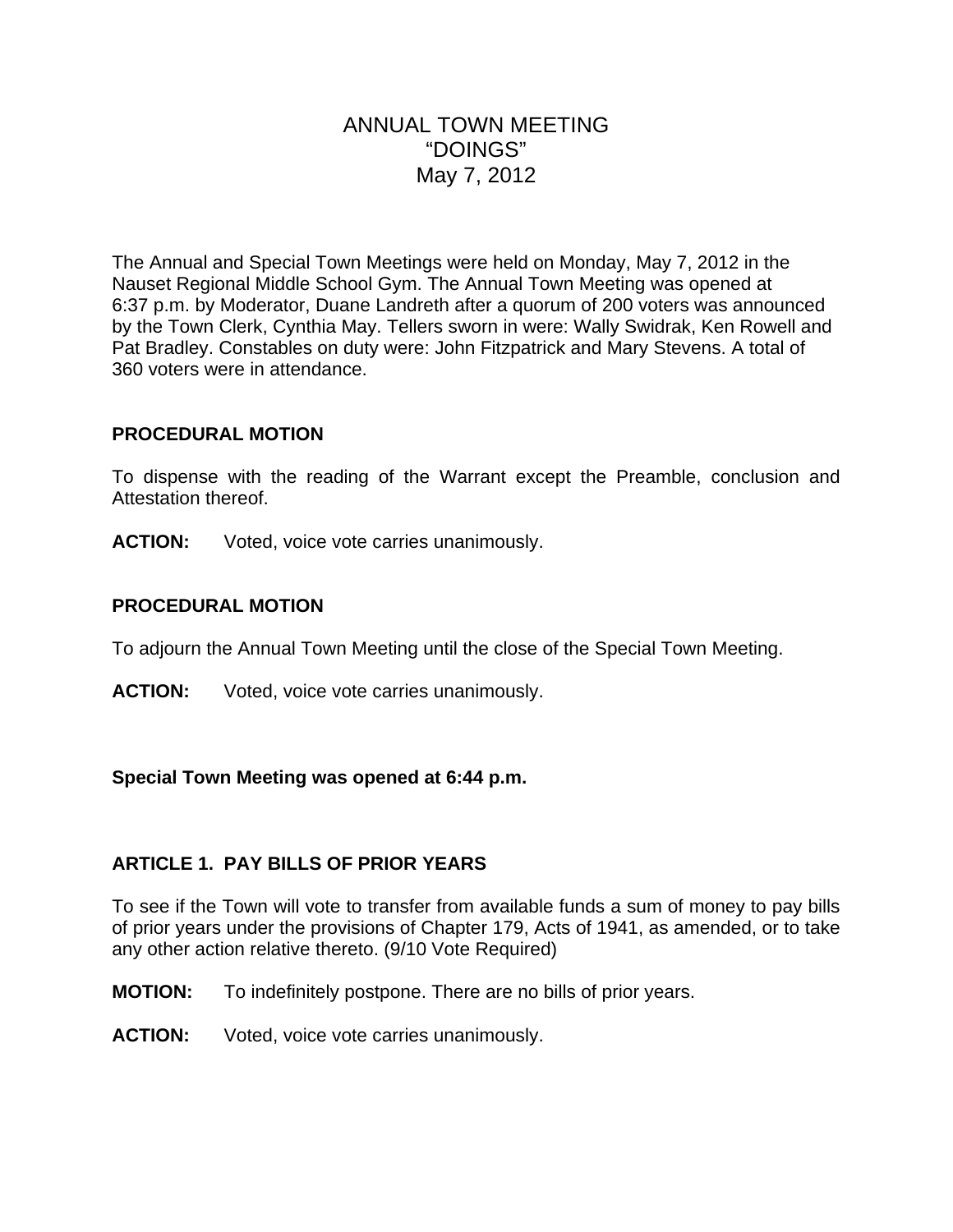# **ARTICLE 2. TRANSFER ARTICLE**

To see if the Town will vote to transfer from available funds and/or authorize the transfer from various line items within current appropriations, such sums of money as necessary to supplement the operating budgets of the various Town departments for Fiscal Year 2012 as follows:

- 1. Transfer the sum of Twenty Eight Thousand Five Hundred and 00/100 Dollars (\$28,500.00), or any other sum, from Available Funds to the Police Department Overtime Salary Account.
- 2. Transfer the sum of Twelve Thousand and 00/100 Dollars (\$12,000.00), or any other sum, from Available Funds to the Police Detail Account.
- 3. Transfer a sufficient sum from Available Funds to the Police Department Salary Account.
- 4. Transfer the sum of Sixty Nine Thousand and 00/100 Dollars (\$69,000.00), or any other sum, from Available Funds to the Fire Department Overtime Account.
- 5. Transfer the sum of Thirty-Four Thousand and 00/100 Dollars (\$34,000.00), or any other sum, from Available Funds to the Fire Department Salary Account.
- 6. Transfer the sum of Twenty-Five Thousand and 00/100 Dollars (\$25,000.00), or any other sum, from the Parks and Beaches Department Salary Account and Eleven Thousand Dollars (\$11,000.00), or any other sum, from Available Funds to the Parks and Beaches Department Expense Account.
- 7. Transfer the sum of Eleven Thousand and 00/100 Dollars (\$11,000.00), or any other sum, from the Highway Department Salary Account to the Highway Department Capital Outlay Account.
- 8. Transfer the sum of Thirteen Thousand Two Hundred and 00/100 Dollars (\$13,200.00) from the Water Surplus Fund to the Water Department Expense Account.
- 9. Transfer the sum of Fifteen Thousand and 00/100 Dollars (\$15,000.00), or any other sum, from the Group Health Account to the Unemployment Account.
- 10. Transfer the sum of Fifteen Thousand and 00/100 Dollars (\$15,000.00), or any other sum, from the Snow Library Capital Outlay Account for Replacement of Heating System to the Snow Library Capital Outlay Account for Front Entry Door/Transom Replacement.
- 11. Transfer the sum of Twenty-Five Thousand and 00/100 Dollars (\$25,000.00), or any other sum, from Available Funds to the Legal Account. (Simple Majority Vote Required)

**MOTION:** To accept and adopt Article 2 and the following transfers be made from available funds for the purpose(s) set forth in the article.

- 1. Transfer the sum of Twenty Eight Thousand Five Hundred and 00/100 Dollars (\$28,500.00) from Available Funds to the Police Department Overtime Salary Account.
- 2. Transfer the sum of Twelve Thousand and 00/100 Dollars (\$12,000.00) from Available Funds to the Police Detail Account.
- 3. Transfer the sum of One Hundred Ten Thousand and 00/100 Dollars (\$110,000.00)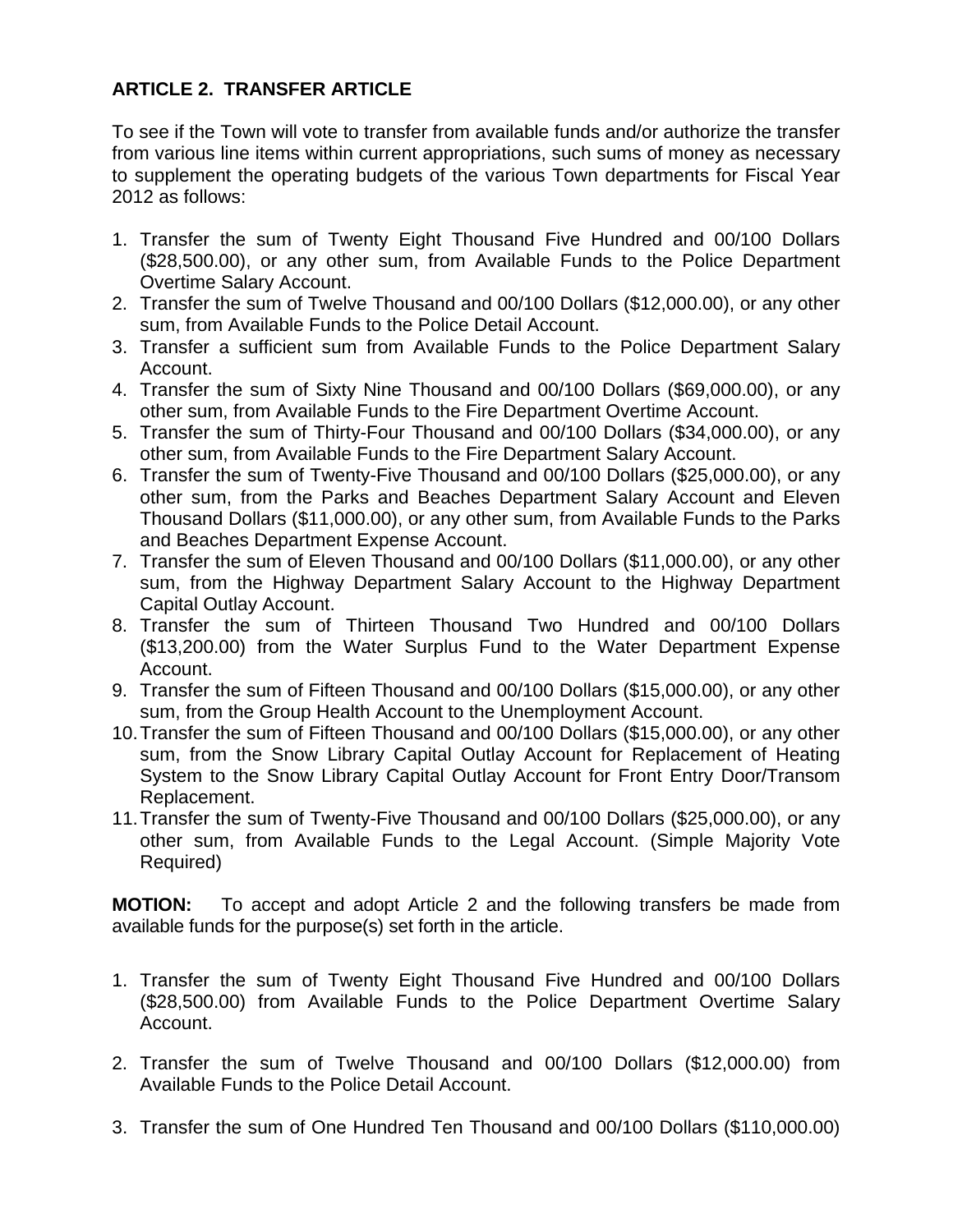from Available Funds to the Police Department Salary Account.

- 4. Transfer the sum of Sixty Nine Thousand and 00/100 Dollars (\$69,000.00) from Available Funds to the Fire Department Overtime Account.
- 5. Transfer the sum of Thirty-Four Thousand and 00/100 Dollars (\$34,000.00) from Available Funds to the Fire Department Salary Account.
- 6. Transfer the sum of Twenty-Five Thousand and 00/100 Dollars (\$25,000.00) from the Parks and Beaches Department Salary Account and Eleven Thousand Dollars (\$11,000.00) from Available Funds to the Parks and Beaches Department Expense Account.
- 7. Transfer the sum of Eleven Thousand and 00/100 Dollars (\$11,000.00) from the Highway Department Salary Account to the Highway Department Capital Outlay Account.
- 8. Transfer the sum of Thirteen Thousand Two Hundred and 00/100 Dollars (\$13,200.00) from the Water Surplus Fund to the Water Department Expense Account.
- 9. Transfer the sum of Fifteen Thousand and 00/100 Dollars (\$15,000.00) from the Group Health Account to the Unemployment Account.
- 10. Transfer the sum of Fifteen Thousand and 00/100 Dollars (\$15,000.00) from the Snow Library Capital Outlay Account for Replacement of Heating System to the Snow Library Capital Outlay Account for Front Entry Door/Transom Replacement.
- 11. Transfer the sum of Twenty-Five Thousand and 00/100 Dollars (\$25,000.00) from Available Funds to the Legal Account.
- **ACTION:** Voted, voice vote carries by the necessary majority.

### **ARTICLE 3. AUTHORIZE REQUEST FOR PROPOSALS FOR SOLAR ENERGY PROJECTS**

To see if the Town of Orleans will authorize the Board of Selectmen to proceed with the preparation of a request for proposals for solar energy projects, and further to transfer the sum of Twenty-Five Thousand and 00/100 Dollars (\$25,000.00) from available funds for this purpose, and to the extent a project is proposed for the Orleans watershed, to authorize petitioning the state legislature for special legislation exempting any proposed lease from the provisions of M.G.L. Ch. 30B and Article 97 of the Amendments to the Massachusetts Constitution if required, or to take any other action relative thereto. (Simple Majority Vote Required)

- **MOTION:** To accept and adopt Article 3 as printed in the warrant.
- **ACTION:** Voted, voice vote carries by the necessary majority.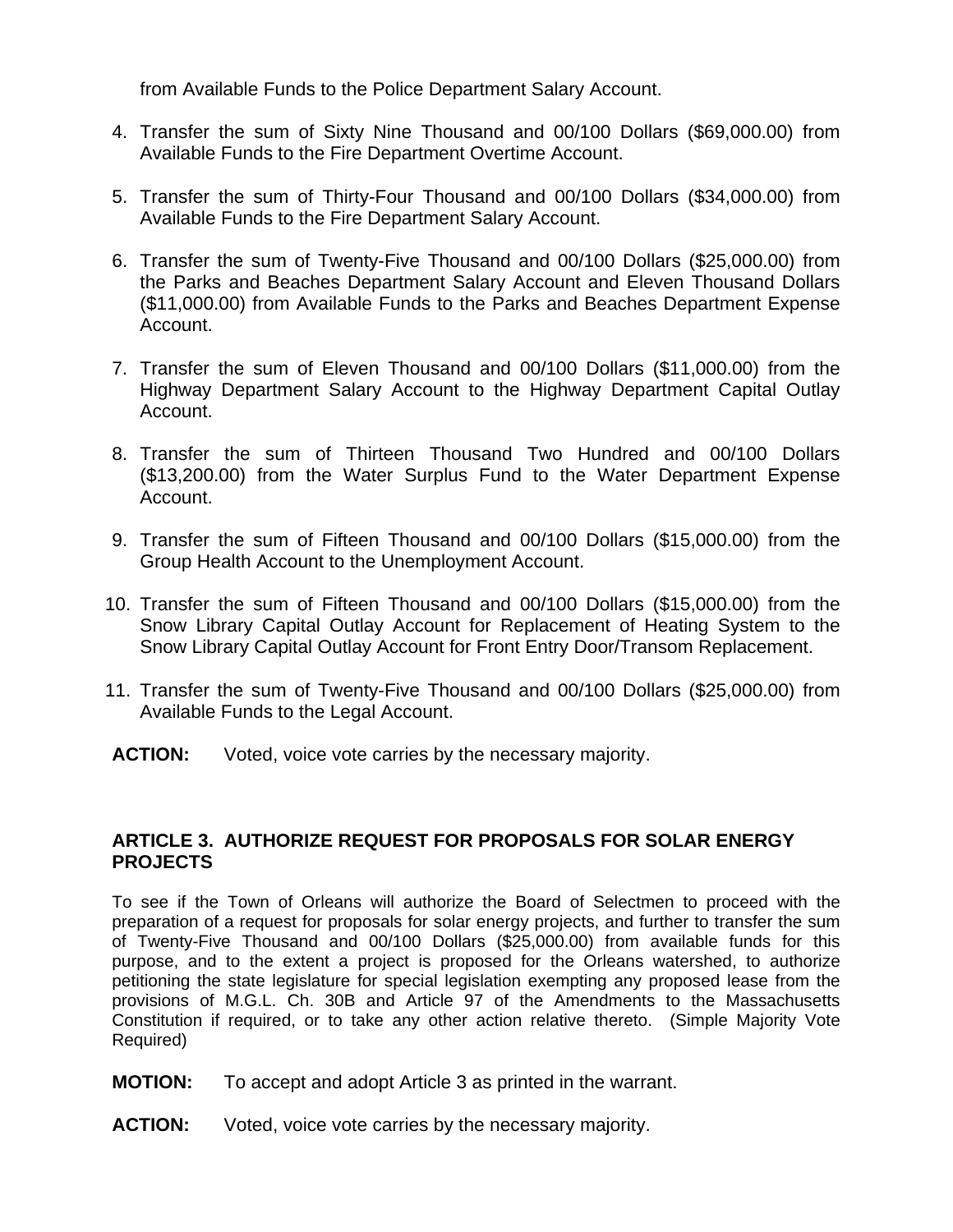### **PROCEDURAL MOTION**

To dispense with the reading of the Warrant except the Preamble, conclusion and Attestation thereof.

#### **ACTION:** Voted, voice vote carries unanimously.

#### **ARTICLE 4. FUND WASTEWATER MANAGEMENT PLANNING ACTIVITIES**

To see if the Town will vote to transfer the sum of Sixty Nine Thousand Eight Hundred Twenty-Seven and 00/100 Dollars (\$69,827.00), representing the balance of the funds appropriated under Article 7 of the May 2009 Annual Town Meeting, which funded a feasibility study for pre-design engineering relating to implementation of the comprehensive wastewater management plan (CWMP), to be used for wastewater management planning activities, or to take any other action relative thereto. (Simple Majority Vote Required)

**MOTION:** To accept and adopt Article 4 as printed in the warrant and the sum of Sixty Nine Thousand Eight Hundred Twenty Seven and 00/100 Dollars (\$69,827.00) be transferred from the balance of the funds appropriated under Article 7 of the May 2009 Annual Town Meeting for the purpose of wastewater management planning activities.

**ACTION:** Voted, voice vote carries unanimously.

### **ARTICLE 5. AUTHORIZE GULLQUIST BOND PREPAYMENT (CPA)**

To see if the Town will vote to transfer the sum of Two Hundred Thirty Thousand and 00/100 Dollars (\$230,000.00) from the Community Preservation Account to the General Fund Debt Service Account to pre-pay a portion of the General Obligation Bond issued for the purchase of the Gullquist Property, or to take any other action relative thereto. (Simple Majority Vote Required)

**MOTION:** To accept and adopt Article 5 as printed in the warrant and the sum of Two Hundred Thirty Thousand and 00/100 Dollars (\$230,000.00) be transferred from the Community Preservation Account to the General Fund Debt Service Account to prepay a portion of the General Obligation Bond issued for the purchase of the Gullquist property.

**ACTION:** Voted, voice vote carries unanimously.

### **ARTICLE 6. AUTHORIZE LAYOUT OF ASPINET ROAD**

To see if the Town will vote to accept the doings and report of the Selectmen relative to the layout of Aspinet Road and that portion of Inlet Road, a.k.a. Cliff Road, from Aspinet Road to Callanan's Pass, as a town road, and instruct the Selectmen to accept as a gift or to purchase or take by eminent domain on behalf of the Town of Orleans the land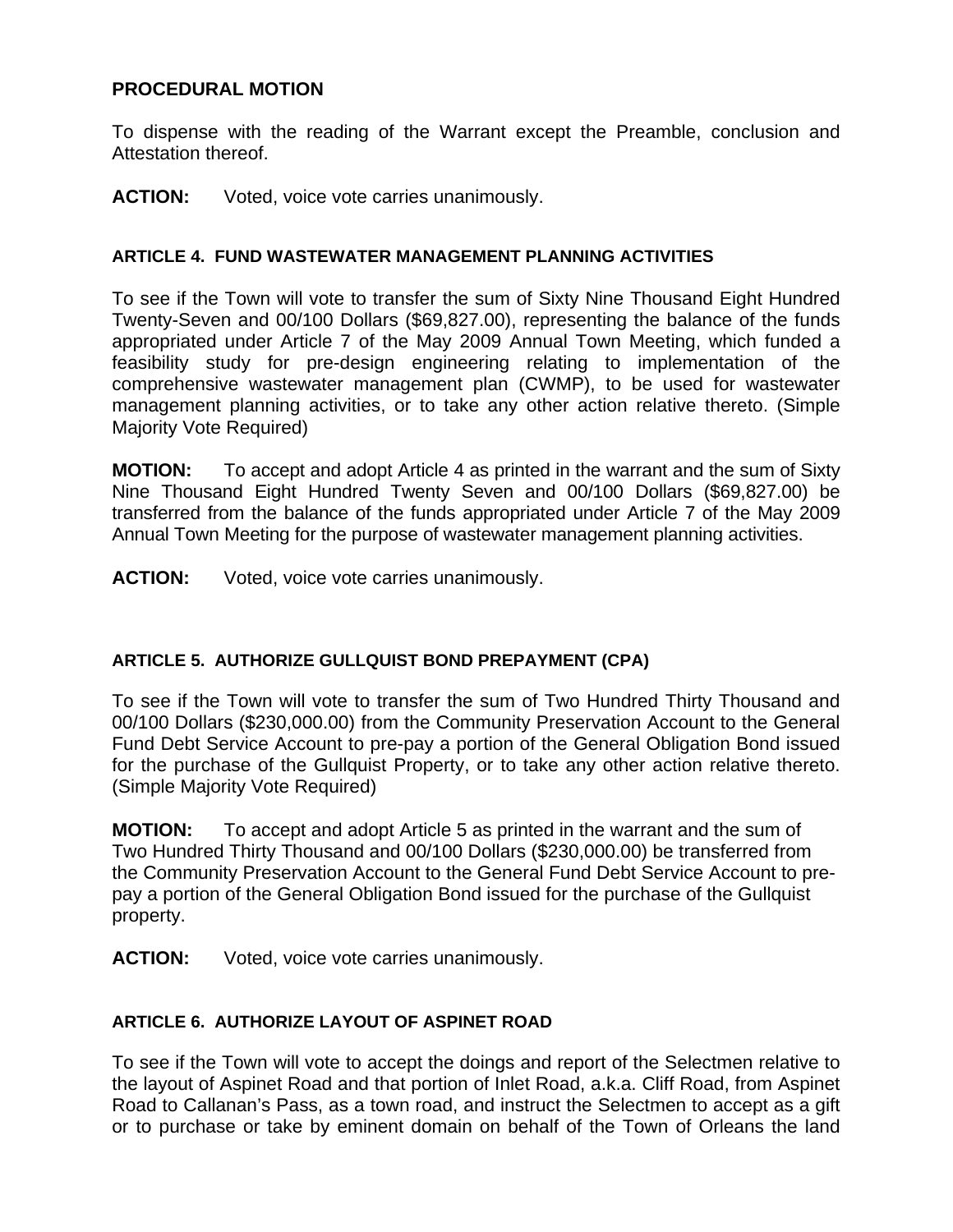and/or an interest in the land within the sidelines of said layout for this purpose, and further to transfer a sufficient sum of money necessary to carry out the provisions of this article, or to take any other action relative thereto. (Simple Majority Vote Required)

**MOTION:** To accept and adopt Article 6 and that the sum of Ten Thousand and 00/100 Dollars (\$10,000.00) be transferred from available funds for the purpose of conducting an appraisal(s) of the property interests necessary to be acquired for the purpose of laying out Aspinet Road as a public way.

**ACTION:** Voted, voice vote carries unanimously.

# **ARTICLE 7. FUND CONSULTANT SERVICES FOR POLICE CHIEF SEARCH**

To see if the Town of Orleans will authorize the Board of Selectmen to proceed with the preparation of a request for proposals for consultant services for a Police Chief search, and further to transfer the sum of Ten Thousand and 00/100 Dollars (\$10,000.00) from available funds for this purpose, or to take any other action relative thereto. (Simple Majority Vote Required)

**MOTION:** To accept and adopt Article 7 as printed in the warrant and the sum of Ten Thousand and 00/100 Dollars (\$10,000.00) be transferred from available funds for this purpose.

**ACTION:** Voted, voice vote fails.

## **ARTICLE 8. CLOSING ARTICLE**

- **MOTION:** To adjourn the Special Town Meeting
- **ACTION:** Voted, voice vote carries unanimously.

## **Special Town Meeting was adjourned at 7:11 p.m.**

### **PROCEDURAL MOTION**

All Town Officials or department managers or their duly designated representatives, required to attend Town Meeting pursuant to Section 2-7-3 of the charter, and Bonnie Gifford, Nauset Regional School District Assistant Superintendent, and Mary Corr, Orleans Chamber of Commerce Executive Director, who are not residents of the Town of Orleans, be permitted to address the Town Meeting on matters affecting their office, department or organization, or projects for which they have performed services for the Town.

**ACTION:** Voted, voice vote carries unanimously.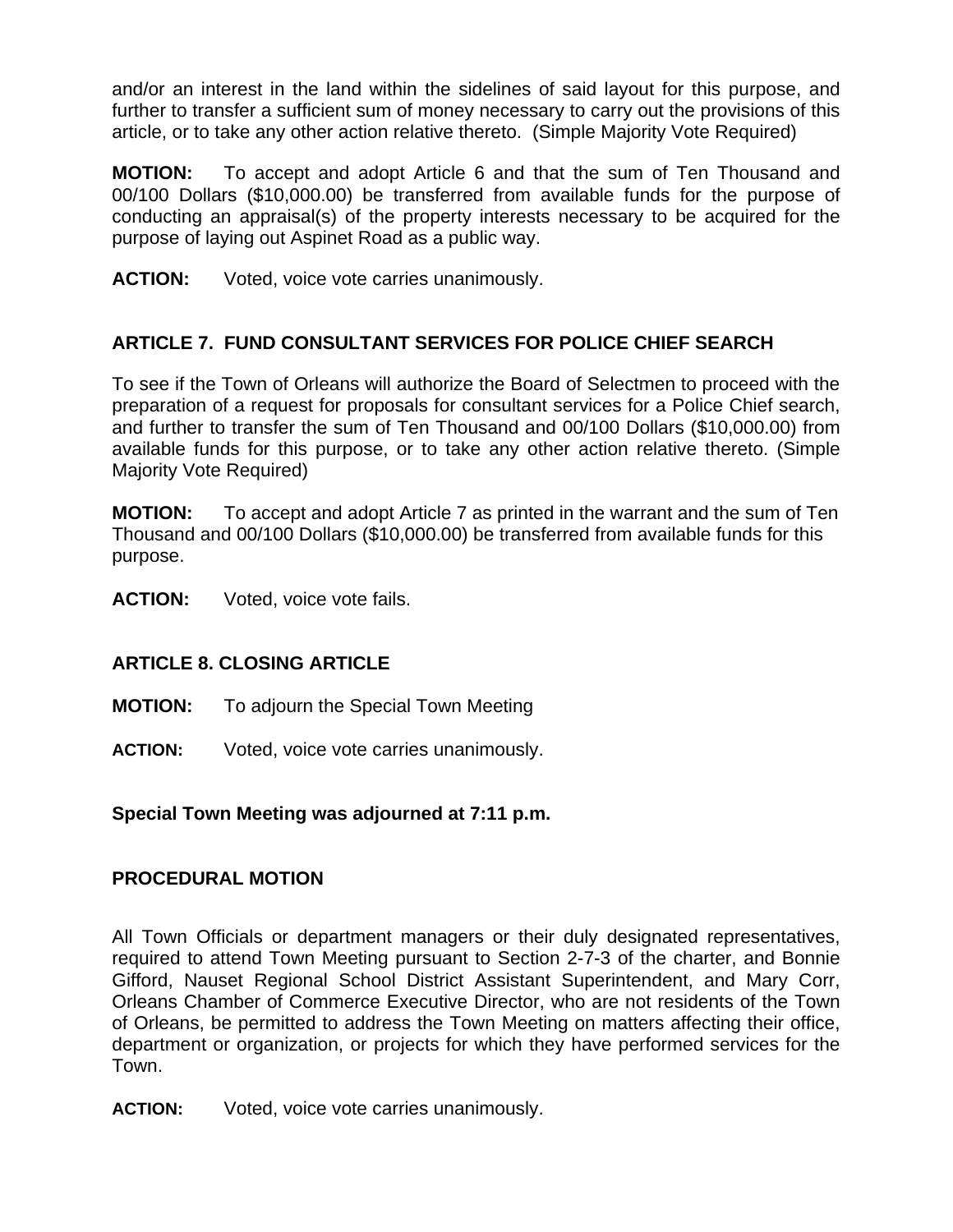### **ARTICLE 1. REPORT OF THE SELECTMEN, TOWN OFFICERS AND SPECIAL**  COMMITTEES

To act upon the Annual Report of the Board of Selectmen, Town Officers and other Special Committees. (Simple Majority Vote Required)

**MOTION:** To accept and adopt the report of the Selectmen, Town Officers and all Town Committees, Commissions and Boards as published in the 2011 Annual Town Report and hear the report(s) of any other Town Committee reporting to the Town Meeting.

**ACTION:** Voted, voice vote carries unanimously.

# **ARTICLE 2. TOWN / SCHOOL BUDGET (FY13)**

To see if the Town will vote to raise and appropriate and/or transfer from available funds a sum of money to fund and pay departmental expenses for the fiscal year commencing July 1, 2012 and ending June 30, 2013 and to authorize the Board of Selectmen to sell, trade, lease or exchange or otherwise dispose of old equipment or vehicles deemed advisable and in the best interest of the Town. The proceeds from any such disposition to be applied toward the cost of acquiring said equipment or service as the case may be, or to take any other action relative thereto. (Simple Majority Vote Required)

**MOTION:** To accept and adopt Article 2 and that the Town Meeting adopt the Selectmen's adopted FY13 budget as printed in the warrant and that the sum of Twenty Six Million Eight Hundred Eighteen Thousand One Hundred One and 00/100 Dollars (\$26,818,101.00) be raised and appropriated, and the sum of Four Hundred Eighty Two Thousand Five Hundred Twenty Two and 00/100 Dollars (\$482,522.00) be transferred from the Community Preservation Fund, and the sum of Six Hundred Ninety One Thousand Two Hundred and 00/100 Dollars (\$691,200.00) be transferred from the Ambulance Receipts for Reserve for Appropriation Account, and the sum of One Hundred Thousand and 00/100 Dollars (\$100,000.00) be transferred from the Cable Fees Reserve for Appropriations Account, and the sum of Fourteen Thousand Eight Hundred Sixteen and 00/100 Dollars (\$14,816.00) be transferred from the Municipal Insurance Fund, and the sum of One Hundred Twenty Seven Thousand Seven Hundred Forty Five and 00/100 Dollars (\$127,745.00) be transferred from the Water Ways Improvement Account, and the sum of Five Thousand and 00/100 (\$5,000.00) be transferred from the Water Pollution Abatement Trust, and the sum of Ten Thousand and 00/100 Dollars (\$10,000.00) be transferred from the Wetlands Protection Fund, and the sum of Nine Thousand Eight Hundred Ninety Nine and 00/100 Dollars (\$9,899.00) be transferred from the Fund Balance Reserve for Premiums on Bond Issue, and the sum of Sixty Four Thousand Six Hundred Forty Five and 00/100 Dollars (\$64,645.00) be transferred from the EEA LAND Grant for a total appropriation of Twenty Eight Million Three Hundred Twenty Three Thousand Nine Hundred Twenty Eight and 00/100 Dollars (\$28,323,928.00).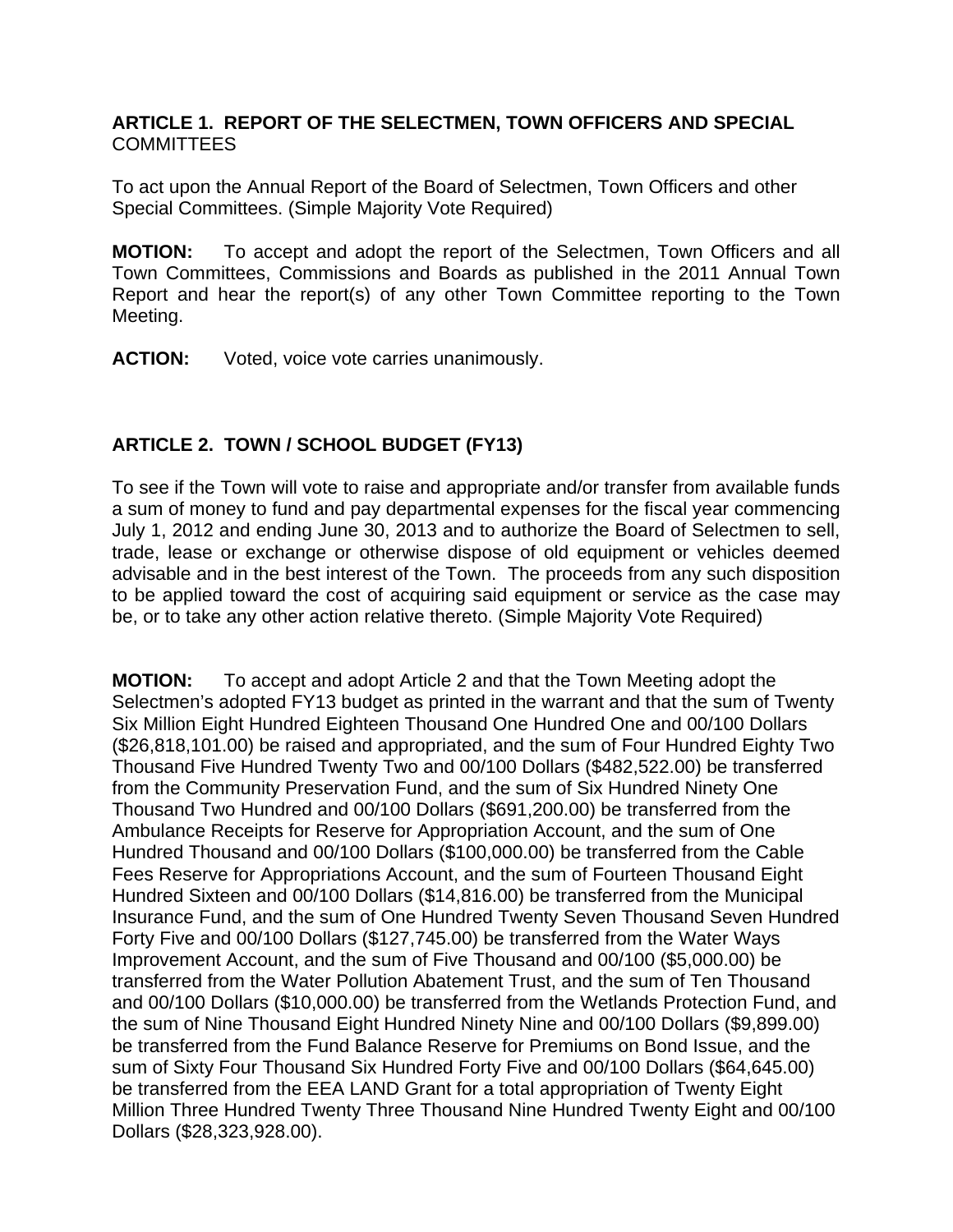#### **ACTION:** Voted, voice vote carries unanimously.

### **ARTICLE 3. CAPITAL IMPROVEMENTS PLAN**

To see if the Town will vote pursuant to CHAPTER 8 FINANCIAL PROVISIONS AND PROCEDURES, Section 7, Action of Town Meeting, Subsection 8-7-1 of the Orleans Home Rule Charter, to act on the Capital Improvements Plan as published in the Warrant, by adopting said Plan with or without amendments thereto, which amendments may include an increase or decrease in the amount of money allocated to any particular line item contained therein, the addition of new line items or the deletion of line items contained therein, or to take any other action relative thereto. (Simple Majority Vote Required)

#### **FY14 PROJECT DESCRIPTIONS**

#### COMMUNITY PRESERVATION ACT – PROGRAM ACTIVITY FUNDING

Annually, under the CPA Orleans will receive matching funds to its current CPA 3% surtax from the Commonwealth's CPA Trust Fund annually. The amount currently available for appropriation as of 1/13/12 is \$607,512. As required under the CPA, a minimum of 10% of the Town's annual proceeds have to be allocated to each of the three primary purposes: open space, affordable housing and historic preservation. Town Meeting approval is necessary for all Community Preservation Committee recommendations for funding.

Total Project Funding: TBD Method of Financing: Available Funds (CPA) Recommended Schedule: Chem

Estimated Annual Cost O/M: N/A – Dependent upon use

#### HIGHWAY DEPARTMENT – WATER QUALITY DRAINAGE IMPROVEMENTS

This is an annual appropriation for the design and construction of improvements to the town's drainage infrastructure systems to address water quality issues resulting from storm water runoff that adversely affects the health of the various town coastal embayments and ponds, along with the town's fresh water bodies. Addressing these drainage issues will bring the town into compliance with US EPA Storm Water Quality Permits and Massachusetts DEP Water Quality requirements. Various state and federal agencies do offer limited grant funding to address storm water issues. Annual funding for water quality drainage improvements will be based on a proposed project schedule.

Total Estimated Cost: \$150,000 Method of Financing: Stabilization Funds Recommended Schedule: 12 Months Estimated Annual Cost O/M: N/A

#### HIGHWAY DEPARTMENT – TOWN PAVEMENT MANAGEMENT PROGRAM

This is an annual appropriation for the local share of the town's pavement management program to repair, resurface, and reconstruct town roadways. The town currently maintains approximately 56 miles of public roadways. Also included under this program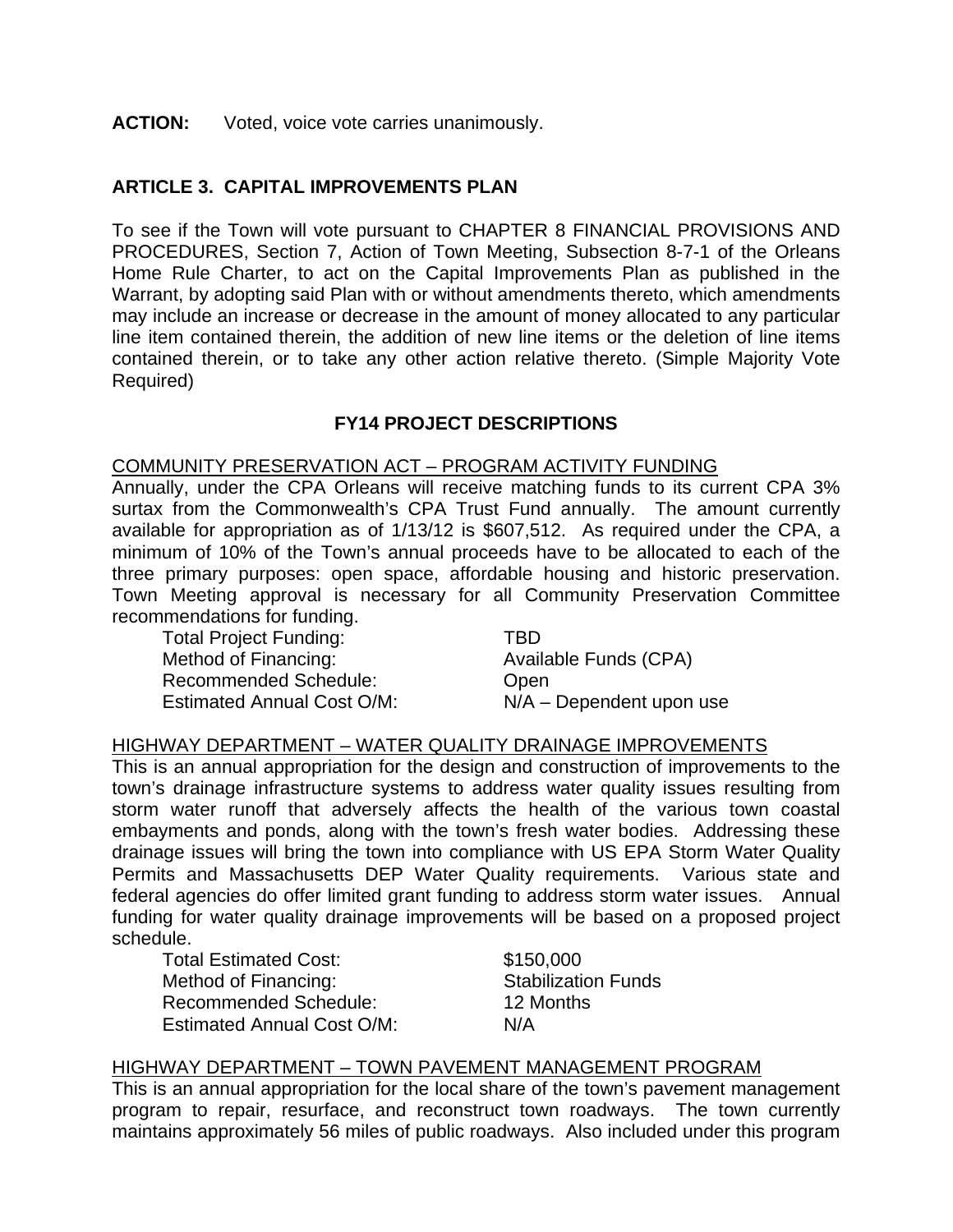is work related to roadway drainage and sidewalk projects. Over the past several years the town has compiled an inventory of the condition of all our roadways in an effort to address, on a priority basis, the long term maintenance needs. Local funding for laid out public roads is also supplemented by State Aid Chapter 90 which in FY12 amounted to \$293,000. Annual funding for roadway and drainage projects will be based on a proposed project schedule.

Total Estimated Cost: \$300,000 Method of Financing: Stabilization Funds Recommended Schedule: 12 Months Estimated Annual Cost O/M: N/A

### HIGHWAY DEPARTMENT – REPLACE STREET SWEEPER

This item involves the replacement of the street sweeper in the Highway Department that was purchased in 2004. The sweeper is used to clean the 56 miles of public roads and the town owned parking lots.

Total Estimated Cost: \$225,000 Method of Financing: Bonding (5 years) Recommended Schedule: 3 Months for Completion Estimated Annual Cost O/M: \$5,000 Estimated Annual P & I \$50,050

## PROPERTY ACQUISITION – OPEN SPACE PURCHASES

This item provides supplementary support for possible future open space purchases only if CPA funds are depleted to the point that they will not fund additional acquisitions. By including this item in the capital plan, it will facilitate the presentation of property purchases or conservation easements for protection of public drinking water supplies, open space and conservation; and passive recreation during future years to Town Meeting (subject to the 2/3 vote required for land purchases). This provides future planning support for the goals of the Official Town Plan/Local Comprehensive Plan. Funding available as of 1/13/12 is \$455,000.

Total Estimated Cost: TBD Recommended Schedule: Chem Estimated Annual Cost O/M: N/A – Dependent upon purpose Average Annual P&I **\$114,200** 

Method of Financing: Bonding (Staggered over 14 years)

## PROPERTY ACQUISITION – AFFORDABLE HOUSING DEVELOPMENT

This item is included in the capital plan to facilitate the presentation of possible property purchases that may arise during the fiscal year to Town Meeting (subject to the 2/3 vote required for land purchases). This item is intended to cover non-CPA acquisitions specifically for affordable housing. As adopted in the Orleans Comprehensive Plan, the goal is to develop 35 new units of affordable housing for families over the next twenty years. Funding available as of 01/13/12 is \$350,000.

Total Estimated Cost: TBD Method of Financing: Bonding (10 years)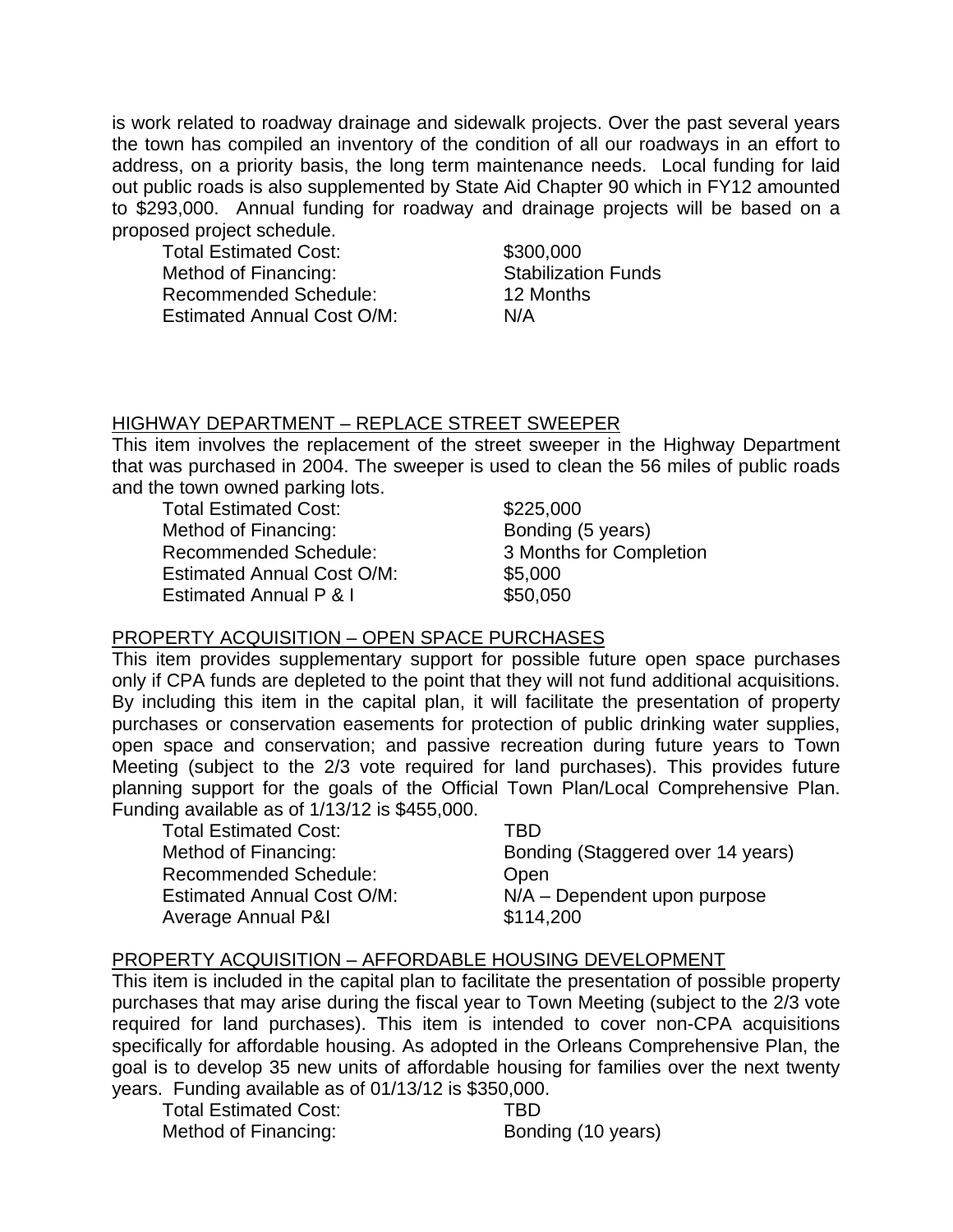Recommended Schedule: Open Average Annual P&I  $$42,200$ 

Estimated Annual Cost O/M: N/A – Dependent upon purpose

### PROPERTY ACQUISITION – WASTEWATER MANAGEMENT PURCHASES

This item is included in the capital plan to facilitate the acquisition of property upon completion of the Comprehensive Wastewater Management Plan in order to site sewer collection, treatment, and disposal facilities. It is expected that the Town will need to purchase land, but there may also be opportunity to obtain easements as an alternative. This activity identifies potential expenditures of up to \$1.5 million over a three-year period for land acquisition associated with wastewater management. Funding available as of 01/13/12 is \$1,500,000.

Total Estimated Cost: TBD Method of Financing: Bonding (10 years) Recommended Schedule: Chem If Bonded, Average Annual P&I \$181,000

Estimated Annual Cost O/M: N/A – Dependent upon purpose

#### SHELLFISH/HARBORMASTER DEPARTMENT – ROCK HARBOR DREDGING

This project includes the dredging of a total of 30,000 cubic yards of sediment from Rock Harbor. This project is to be undertaken jointly with the Town of Eastham with each town covering 50% of the total project cost of \$600,000. Dredged material would be de-watered at an adjacent upland area and then transported to an off-site disposal area. Dredging operations would be conducted in either the fall of 2013 or spring of 2014. Once completed, it is anticipated that the harbor would not have to be dredged again for another eight to ten years.

Total Estimated Cost: \$300,000 Method of Financing: Bonding (5 years) Recommended Schedule: 3 Months Estimated Annual Cost O/M: N/A Average Annual P&I  $$66,750$ 

#### WATER DEPARTMENT – REHABILITATION AND PAINTING WATER STORAGE TANK NO. 1

This item involves the rehabilitation and painting of the town's water storage tank no. 1 that was last painted in 1994. An October 2011 report from our tank engineering consultants recommends that the work be completed as soon as possible. Funding for the design of the project will be requested at the annual town meeting in May 2012 in order to have bids in hand for consideration at the annual town meeting in May 2013.

Total Estimated Cost: \$700,000 Method of Financing: Bonding (10 years) Recommended Schedule: 3 Months Estimated Annual Cost O/M: \$2,500 Average Annual P&I  $$85,000$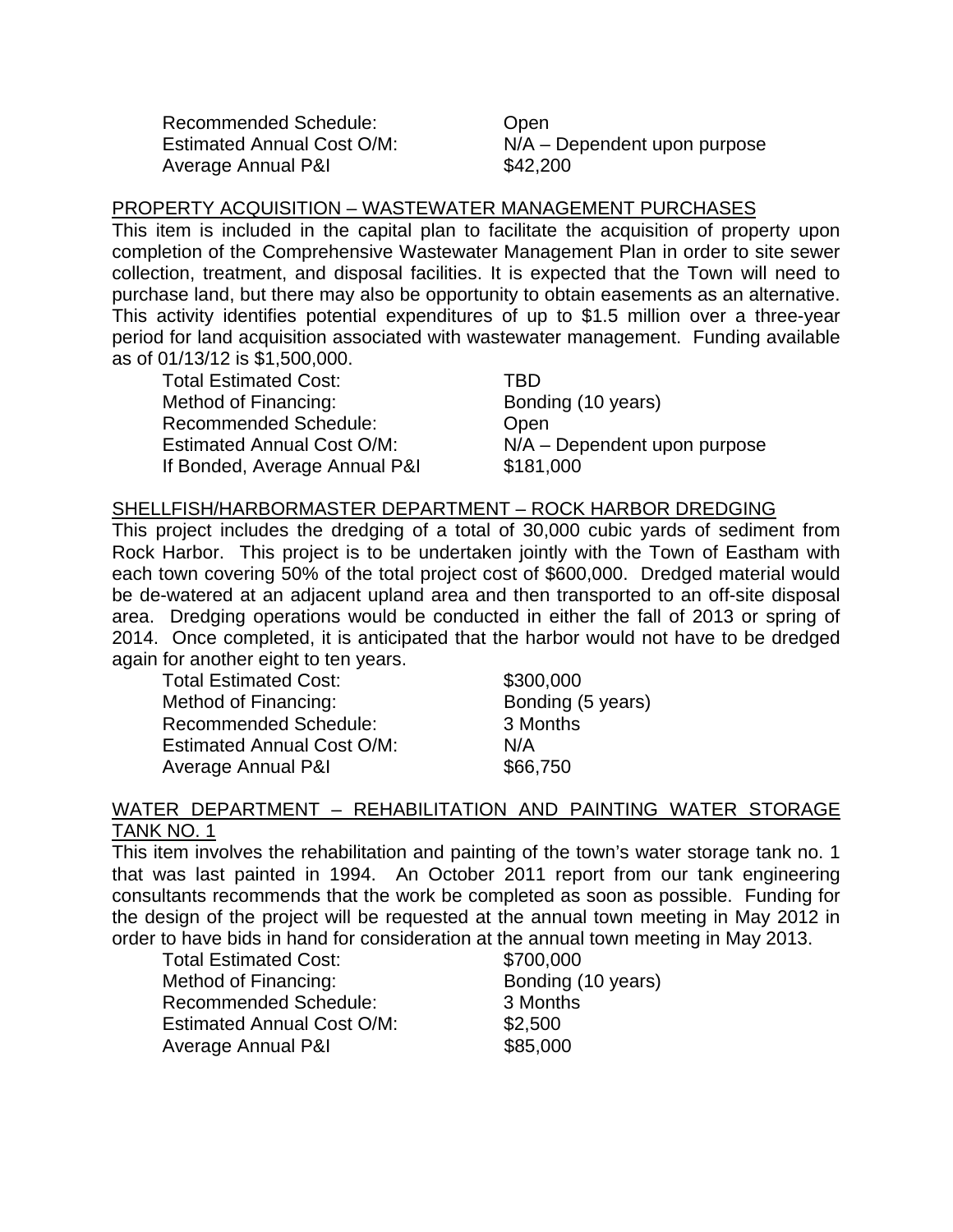### **FY15 PROJECT DESCRIPTIONS**

### PLANNING DEPARTMENT – WASTEWATER MANAGEMENT PLAN IMPLEMENTATION CONSTRUCTION (PHASE 1)

This project involves the construction of the first phase of the wastewater treatment infrastructure identified in the comprehensive wastewater management plan. A sewage treatment facility at the Tri-town site on Bay Ridge Lane, and the Phase 1 collection system will be installed. In this phase, 560 homes will be connected to public sewer service. Funding will provide core infrastructure in the treatment facilities, collection, and disposal systems that will support subsequent phases of the plan.

Total Estimated Cost: \$42,000,000 Method of Financing: Bonding (30 years) Recommended Schedule: 24 Months If Bonded, Average Annual P&I \$2,376,500

Estimated Annual Cost O/M: To be determined during design

#### WATER QUALITY MAINTENANCE DREDGING

The purpose of this project would be to investigate the feasibility of developing a maintenance dredging program that would target specific salt water ponds and subembayments in town where water quality might be improved through channel dredging to enhance tidal flushing.

Total Estimated Cost: \$100,000 Method of Financing: Bonding (5 years) Recommended Schedule: TBD Estimated Annual Cost O/M: N/A Average Annual P&I: \$22,250

### **FY16 PROJECT DESCRIPTIONS**

#### TRANSFER STATION – REPLACE FRONT END LOADER

This item would replace a Front End Loader at the Transfer Station originally purchased in 2000. The loader is utilized for varied tasks at the Transfer Station as well as several other town departments including the loading and off loading of various equipment, materials and supplies and maintaining the composting area. In the winter it is used for snow removal in the downtown area, plowing the larger town parking lots and plowing some main roads in heavier snow events.

Total Estimated Cost: \$175,000 Method of Financing: Bonding (5 years) Recommended Schedule: 3 Months for completion Estimated Annual Cost O/M: \$ 1,500 Average Annual P&I **\$38,900**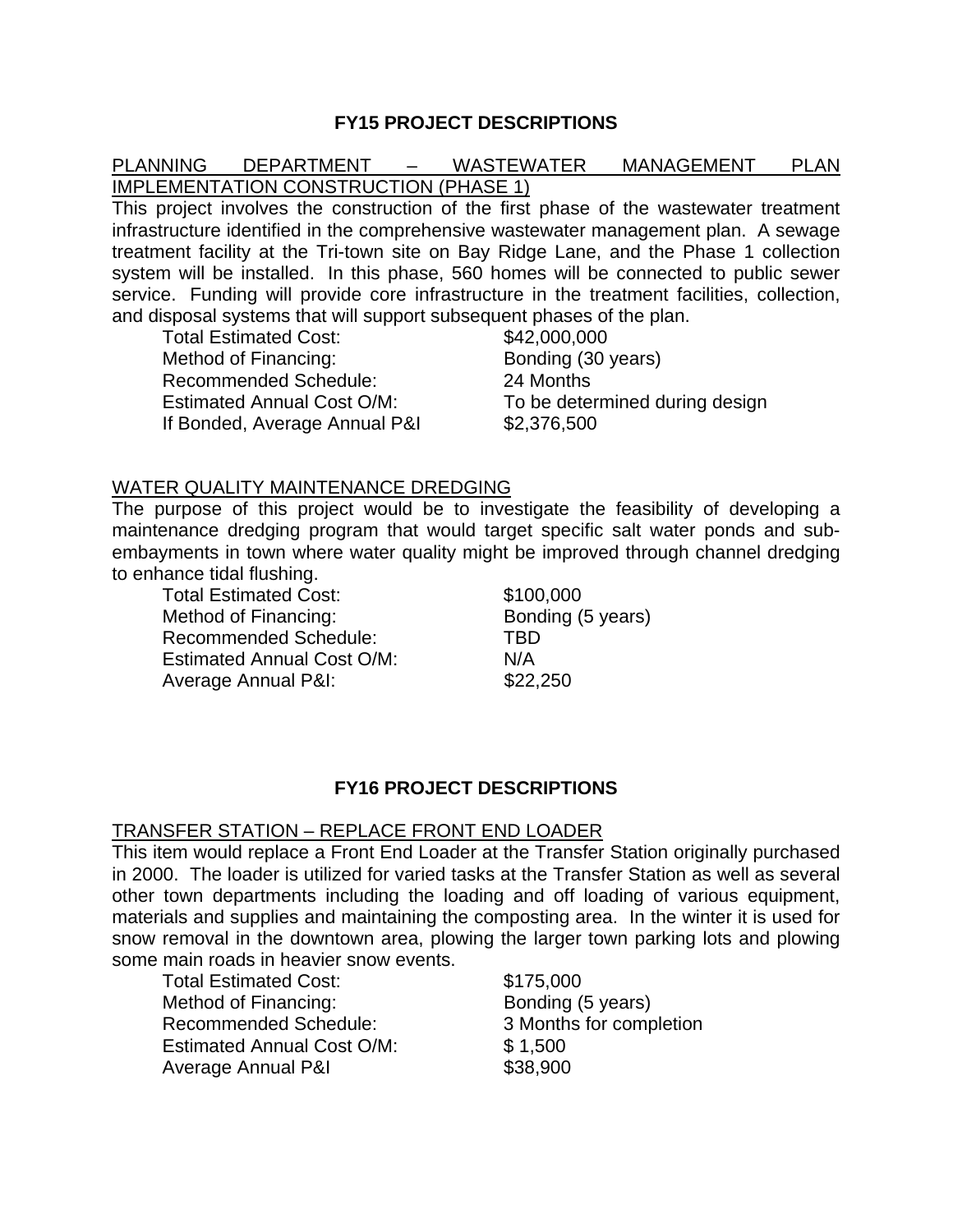### **FY17 PROJECT DESCRIPTIONS**

#### PLANNING DEPARTMENT – WASTEWATER MANAGEMENT PLAN IMPLEMENTATION DESIGN ENGINEERING SERVICES (PHASE 2)

This project involves the completion of the final design necessary for construction of Phase 2 collection system based upon the Town Meeting approval of the Comprehensive Wastewater Management Plan in October 2008. Funds would primarily be used to obtain engineering services to develop construction plans and specifications for public bidding. Associated expenses will include permitting, surveys, obtaining necessary land and easements, legal services, and other activities required to prepare for construction of wastewater treatment, collection, and disposal works.

| <b>Total Estimated Cost:</b>      | \$2,000,000                    |
|-----------------------------------|--------------------------------|
| Method of Financing:              | Bonding (20 years)             |
| <b>Recommended Schedule:</b>      | 24 Months                      |
| <b>Estimated Annual Cost O/M:</b> | To be determined during design |
| If Bonded, Average Annual P&I     | \$142,000                      |

**MOTION:** To accept and adopt Article 3 and that pursuant to Chapter 8, Financial Provisions and Procedures, Section 7, Action of Town Meeting, Sub-section 8-7-1 of the Orleans Home Rule Charter, the Town Meeting accept the Capital Improvement Plan as printed in the warrant.

**ACTION:** Voted, voice vote carries unanimously.

### **ARTICLE 4. FUND ENGINEERING FOR WATER TANK #1**

To see if the Town will vote to transfer the sum of Fifty Thousand and 00/100 Dollars (\$50,000.00) from the Water Surplus Fund Funds to the Engineering Expense Account for engineering services for the bidding phase of the painting and rehabilitation of Water Storage Tank No. 1. (3/4 Vote Required)

**MOTION:** To accept and adopt Article 4 and that the sum of Fifty Thousand and 00/100 Dollars (\$50,000.00) be transferred from the Water Surplus Funds for the purpose of funding the engineering for Water Tank #1, including all expenses incidental and related thereto..

**ACTION:** Voted, voice vote carries unanimously.

### **ARTICLE 5. FUND PAINTING AND REHABILITATION OF WATER TANK #2**

To see if the Town will vote to raise and appropriate, borrow and/or transfer from available funds a sufficient sum for the purpose of painting and rehabilitating Water Storage Tank No. 2, including all expenses incidental and related thereto; and further authorize the Board of Selectmen and/or Town Administrator to apply for and accept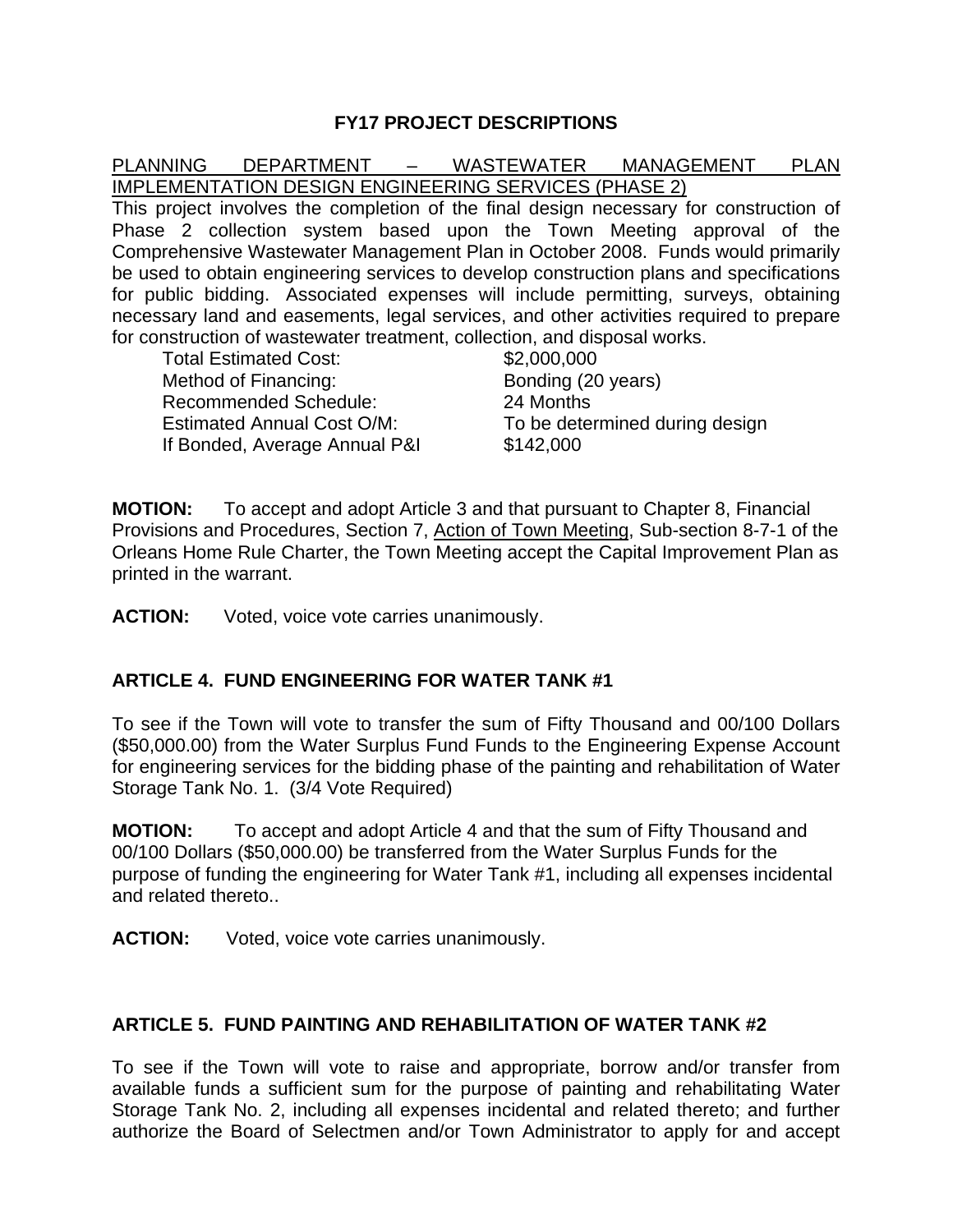any Federal, State, County or other funds that may be available for this purpose and to enter into Intermunicipal Agreements for acceptance of any such grants or funds which shall be used to offset the total appropriation authorized herein, or to take any other action relative thereto. (2/3 Vote Required)

**MOTION:** To accept and adopt Article 5 and that the sum of Seven Hundred Fifty Thousand and 00/100 Dollars (\$750,000.00) be appropriated for this purpose and for costs incidental and related thereto, and to raise such appropriation, the Treasurer, with approval of the Board of Selectmen, is authorized to borrow the sum of Seven Hundred Fifty Thousand and 00/100 Dollars (\$750,000.00), pursuant to Massachusetts General Laws, Chapter 44, Section 8 Clause (7C) or any other enabling authority, and to issue bonds or notes of the Town therefore.

**ACTION:** Voted, voice vote carries unanimously.

### **ARTICLE 6. FUND ORLEANS ELEMENTARY SCHOOL PLAYGROUND REPLACEMENT**

To see if the Town will vote to raise and appropriate, borrow and/or transfer from available funds the sum of Two Hundred Fifteen Thousand and 00/100 Dollars (\$215,000.00) for the purpose of funding the removal and replacement of the current playground structure at the Orleans Elementary School, including all expenses incidental and related thereto; provided however that such vote shall not take effect until the Town votes to exempt from the limitations of total taxes imposed by Massachusetts General Law Chapter 59 § 21 C (Proposition 2 ½) amounts required to pay the principal and interest of the borrowing approved by such vote and further authorize the Board of Selectmen and/or Town Administrator to apply for and accept any Federal, State, County or other funds that may be available for this purpose and to enter into Intermunicipal Agreements for acceptance of any such grants or funds which shall be used to offset the total appropriation authorized herein, or to take any other action relative thereto. (2/3 Vote Required)

**MOTION:** To accept and adopt Article 6 as printed in the warrant and that the sum of Two Hundred Fifteen Thousand and 00/100 Dollars (\$215,000.00) be raised and appropriated for this purpose and for costs incidental and related thereto, and to raise such appropriation, the Treasurer, with approval of the Board of Selectmen, is authorized to borrow the sum of Two Hundred Fifteen Thousand and 00/100 Dollars (\$215,000.00), pursuant to Massachusetts General Laws, Chapter 44, Section 7 Clause (25), or any other enabling authority, and to issue bonds or notes of the Town therefore, provided however that this vote shall not take effect until the Town votes to exempt from the limitations on total taxes imposed by the Massachusetts General Laws Chapter 59, Section 21C (Proposition 2 ½ so called) the amounts required to pay the principal and interest on the borrowing approved by such vote.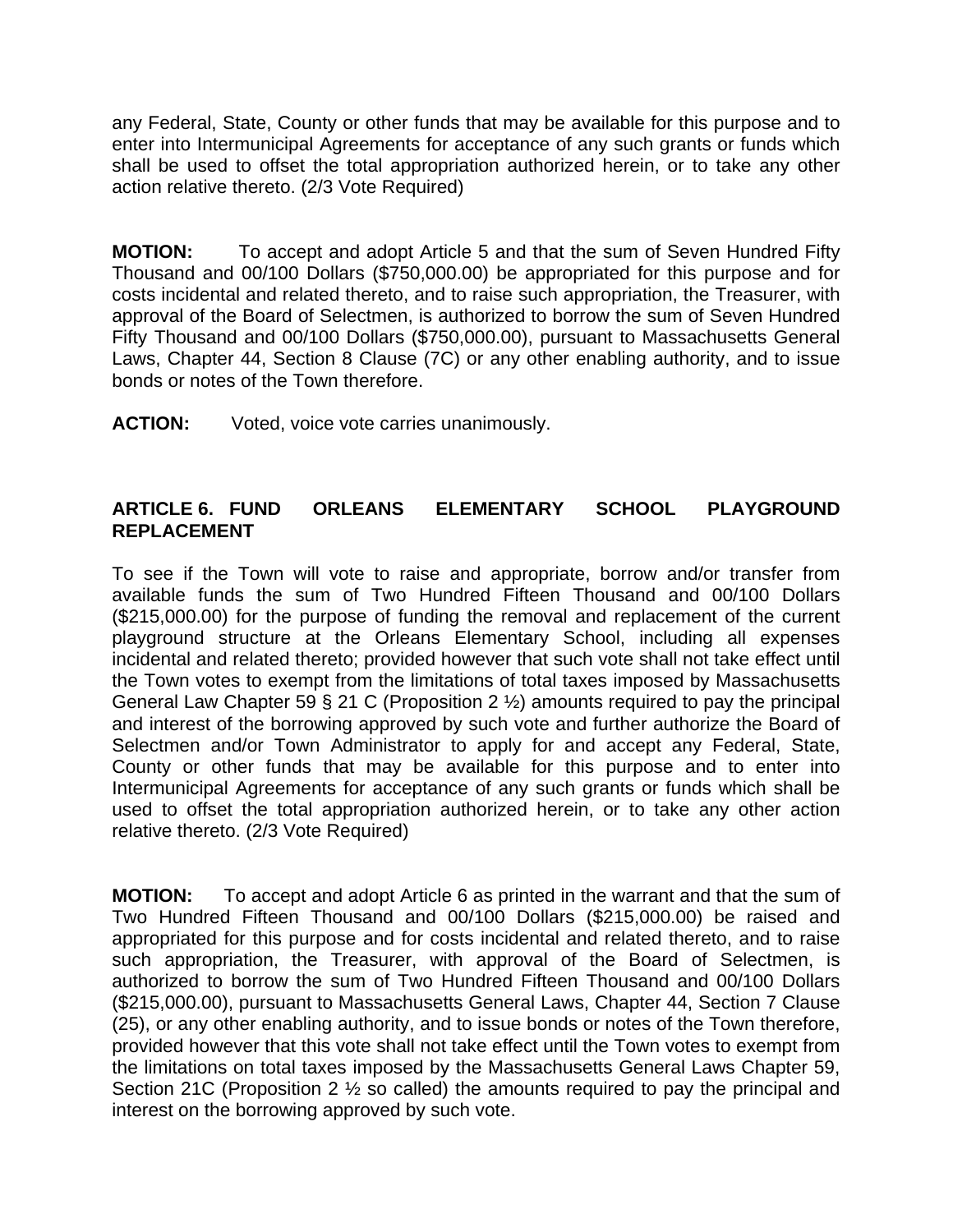#### **ACTION:** Voted, voice vote carries unanimously.

### **ARTICLE 7. FUND COMMUNITY PRESERVATION ACT PROGRAM BUDGET**

To see if the Town will vote to act on the report of the Community Preservation Committee on the Fiscal Year 2013 Community Preservation budget and to appropriate or reserve for later appropriation monies from the Community Preservation Fund's Annual Revenues and/or available funds for the payment of debt service, the undertaking of Community Preservation projects, the Administrative Expenses of the Community Preservation Committee and all other necessary and proper expenses for FY13, and to modify the actions taken under prior Community Preservation budgets as they pertain to Project #2, Namskaket Road Housing to the extent necessary, or to take any other action relative thereto. (Simple Majority Vote Required)

The Community Preservation Committee recommends that the following amounts be appropriated and/or reserved from Fiscal Year 2013 Community Preservation Fund revenues, unless otherwise specified, for Fiscal Year 2013 community preservation purposes with each item considered a separate appropriation:

| <b>PURPOSE</b>                                        | <b>FY13 Est.</b><br>Surtax | <b>FY 13 Est.</b><br><b>State Share</b> | Housing<br>Transfer | Housing<br><b>Reserves</b> | Total     |
|-------------------------------------------------------|----------------------------|-----------------------------------------|---------------------|----------------------------|-----------|
| Appropriations:                                       |                            |                                         |                     |                            |           |
| 1) Debt service expenses (Note 1)                     | 482,522                    |                                         |                     |                            | 482,522   |
| <b>Project #1 Affordable Housing Trust Fund</b><br>2) |                            | 40,000                                  |                     |                            | 40,000    |
| 3) Project #2 Namskaket Road Housing                  |                            | 52,356                                  | 285,413             | 277,231                    | 615,000   |
| <b>Project #3 OHS Archival Preservation III</b><br>4) |                            | 7,000                                   |                     |                            | 7,000     |
| 5) Project #4 Odd Fellows Hall Restoration-Phase V    |                            | 56,900                                  |                     |                            | 56,900    |
| <b>Project #5 Fleck Property Acquisition II</b><br>6) | 117,856                    | 2144                                    |                     |                            | 120,000   |
| <b>Committee Expenses</b><br>8)                       | 10,000                     |                                         |                     |                            | 10,000    |
| Reserves:                                             |                            |                                         |                     |                            |           |
| Open Space                                            |                            |                                         |                     |                            |           |
| <b>Historic Resources</b>                             |                            | 16,600                                  |                     |                            | 16,600    |
| <b>Community Housing</b>                              |                            |                                         |                     |                            |           |
| Unallocated                                           |                            |                                         |                     |                            |           |
| <b>Grand Total</b>                                    | 610,378                    | 175,000                                 | 285,413             | 277,231                    | 1,348,022 |
|                                                       |                            |                                         |                     |                            |           |

**RECOMMENDED AMOUNT AND SOURCE** 

**Note 1: Debt service previously voted in the operating budget (Article 2).** 

|                                   | Historic  | Community |
|-----------------------------------|-----------|-----------|
|                                   | Resources | Housing   |
| <b>ENDING BALANCE OF RESERVES</b> | 141.468   | 30,413    |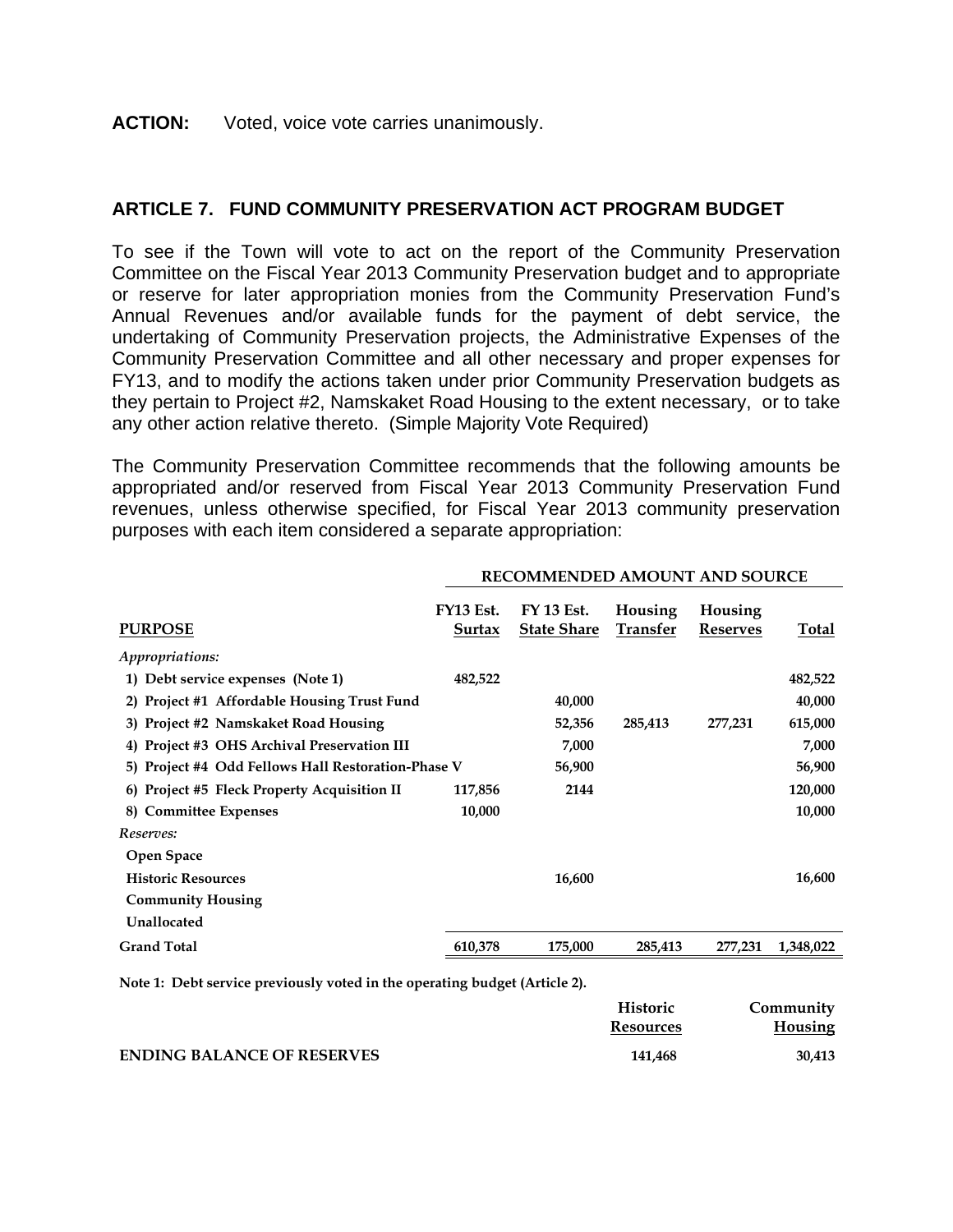# **Project 1: Orleans Affordable Housing Trust Fund**

Applicant: Affordable Housing Committee

Amount : \$40,000

Summary: This request is to replenish the Trust Fund which has been used in the past to support project feasibility activities and to preserve affordable housing deed restrictions when units have been sold. The Fund is controlled by the Board of Selectmen and allows the Town to have ready access to funding for activities that preserve and expand affordable housing. The Fund was created in 2001 with \$100,000, supplemented with \$14,000 in CPA funds in FY 2010, and has a current balance of approximately \$10,000. These monies would bring the Trust balance to approximately \$50,000.

### **Project 2: Namskaket Rd. Community Housing/Possibly Historic Preservation/ Open Space**

Applicant: Habitat for Humanity of Cape Cod, Inc.

Amount : \$615,000

Summary: Habitat for Humanity, in consultation with the Orleans Affordable Housing Committee, has applied for funds to purchase property and help defray some of the soft costs (engineering, legal, insurance, fees, 40B process) for the construction of five affordable single family homes at 31 Namskaket Road. The property also has, on the site, a c.1850 home (described as a Wellfleet-style farmhouse). Habitat is willing to submit an application under the state 40B process (which allows greater density to foster affordable housing) in order to construct the five homes and allow for the possible preservation, by another entity, of the farmhouse on a sixth lot. To accomplish this, it is anticipated that a Request for Proposals would be issued to sell the house and lot for a nominal fee with a Preservation Deed Restriction being placed on the house to protect it as a historic resource. If no responsible party responds to the RFP within a set time period, then the house would probably be demolished and Habitat would build a sixth affordable house on the lot. The remainder of the parcel, not used for homes, would be deeded to the Town by Habitat for Humanity as Open Space. The primary funding sources for this project are 1) transfers from other community housing projects for which funds are currently not needed—specifically, the Condominium Purchase Program (voted May 2009 ATM) and Route 6A Housing Design (voted May 2006 ATM); and 2) transfer from housing reserves in which funds have accumulated during the past few years when there have been no new community housing applications.

# **Project 3: Archival Preservation III – Glass Plates and Lantern Slides**

Applicant: Orleans Historical Society

Amount : \$7,000

Summary: The Orleans Historical Society (OHS) has applied for continued funding for the archival preservation, digitization and storage of items in its collections. Specifically these funds would be used for preservation of glass plate negatives and lantern slides which were discovered during the re-organization of archival boxes as part of the current Archival Preservation project funded with CPA monies.

# **Project 4: Odd Fellows Hall Restoration – Phase V**

Applicant: Independent Order of Odd Fellows, Lodge # 132 Amount : \$56,900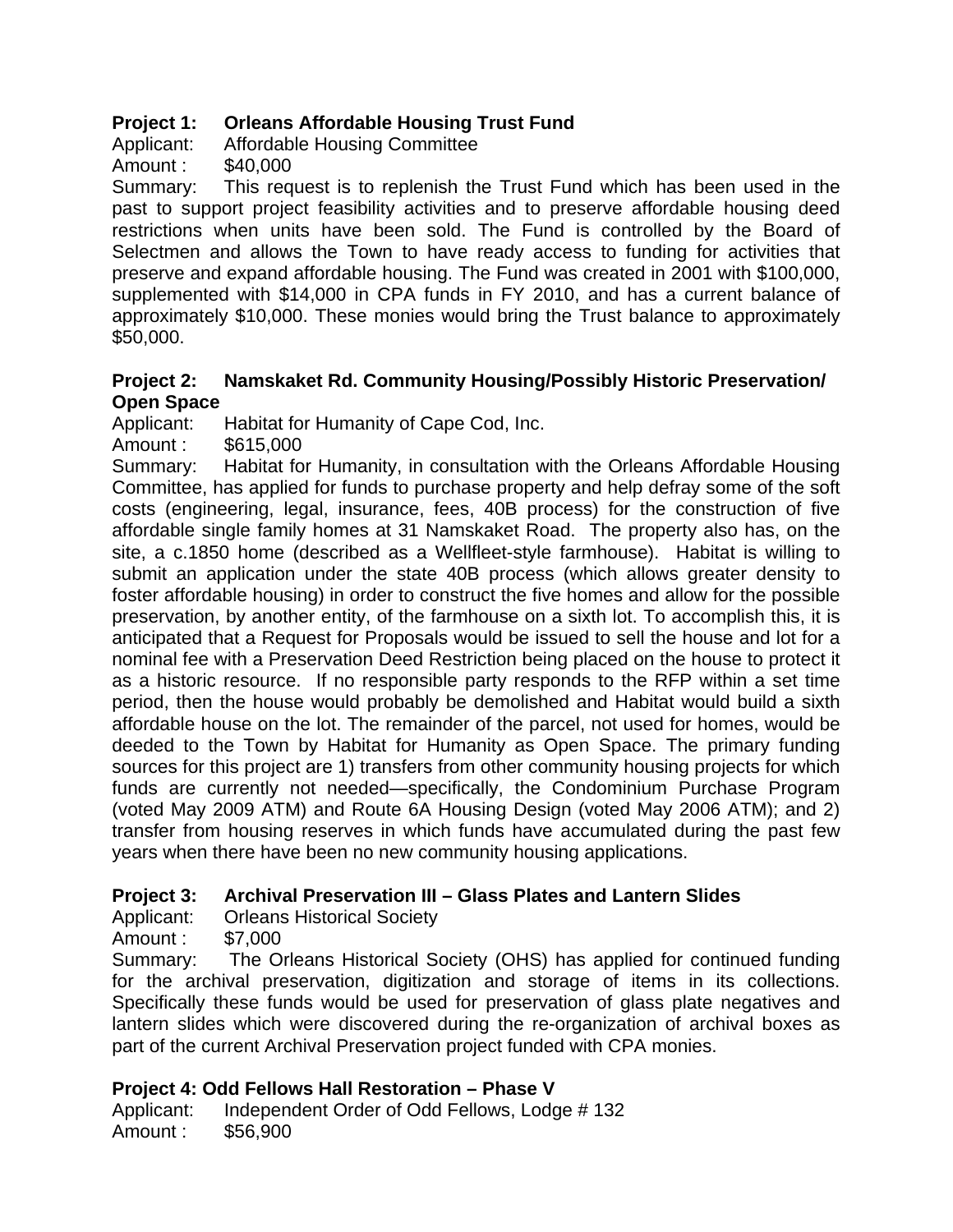Summary: The Odd Fellows Lodge has requested \$121,662 for continued funding of the restoration and preservation of this historic building located at 2 Namskaket Rd. Use of the structure dates back for over 110 years when it served as a Town of Orleans schoolhouse, and it is anticipated that, when fully restored, this building could serve as a community center. The funds were requested for the Construction Documents Phase (architectural and related services) of the project (\$56,900) and for the development of a commercial kitchen (\$64,762). The CPC is recommending funding most of the Construction Documents Phase (\$51,900) and the National Register of Historic Places application (\$5,000), both of which the CPC considers to be important "next steps" in the restoration process. The CPC does not consider the installation of a commercial kitchen as an appropriate use of CPA funds for the preservation and restoration of an historic resource.

### **Project 5: Fleck Property on Twinings Pond – Acquisition II**

Applicant: Orleans Conservation Trust

Amount : \$120,000

Summary: The Orleans Conservation Trust is seeking funds to assist in the purchase of 2.7 acres (2 lots) of developable land on Twinings Pond. This purchase would expand and enhance an existing conservation area owned by the Orleans Conservation Trust and the Town, and would expand the public walking trail system in that area. OCT has the opportunity to purchase the property for \$550,000, which is much less than the appraised fair market value. The Conservation Trust has requested \$240,000 from the Community Preservation Fund, with the remaining \$310,000 being obtained through the private fundraising efforts of the Trust. The Orleans Conservation Commission would hold a conservation restriction on the property.Since there are limited funds currently available within the Community Preservation Fund, the CP Committee voted to use \$120,000 of these available funds for the property and to submit, along with the Open Space Committee, a separate warrant article requesting the borrowing of the additional \$120,000 through the Community Preservation Fund.

### **Committee Expenses: Maximum Allowable \$ 40,250; CP Committee voted \$10,000**

The Community Preservation Act permits the Committee to allocate up to 5 per cent of annual revenues (surtax and state share) for operating and administrative expenses. For FY 2013, the 5% would be \$40,250. However, due to continued reductions in state funding, the CP Committee is again recommending that only \$10,000 be used for Committee expenses (including legal consultation, maintaining records and, if funding permits, potential studies directed toward effectively realizing the Town's possibilities in the areas of open space, community housing, historic resources). Any and all unused funds at the end of the fiscal year revert to the fund balance for future projects.

### **Historic Resources Reserves: CP Committee Voted \$16,600**

In order for the Town to meet its Community Preservation Act obligation to spend 10% of all estimated revenues for FY 2013 (surtax  $$630,000 +$  state funds  $$175,000 =$ \$805,000) on historic resources, the CPC voted that the \$16,600 difference between the ten percent (\$80,500) and the FY 2013 project appropriations for historic resources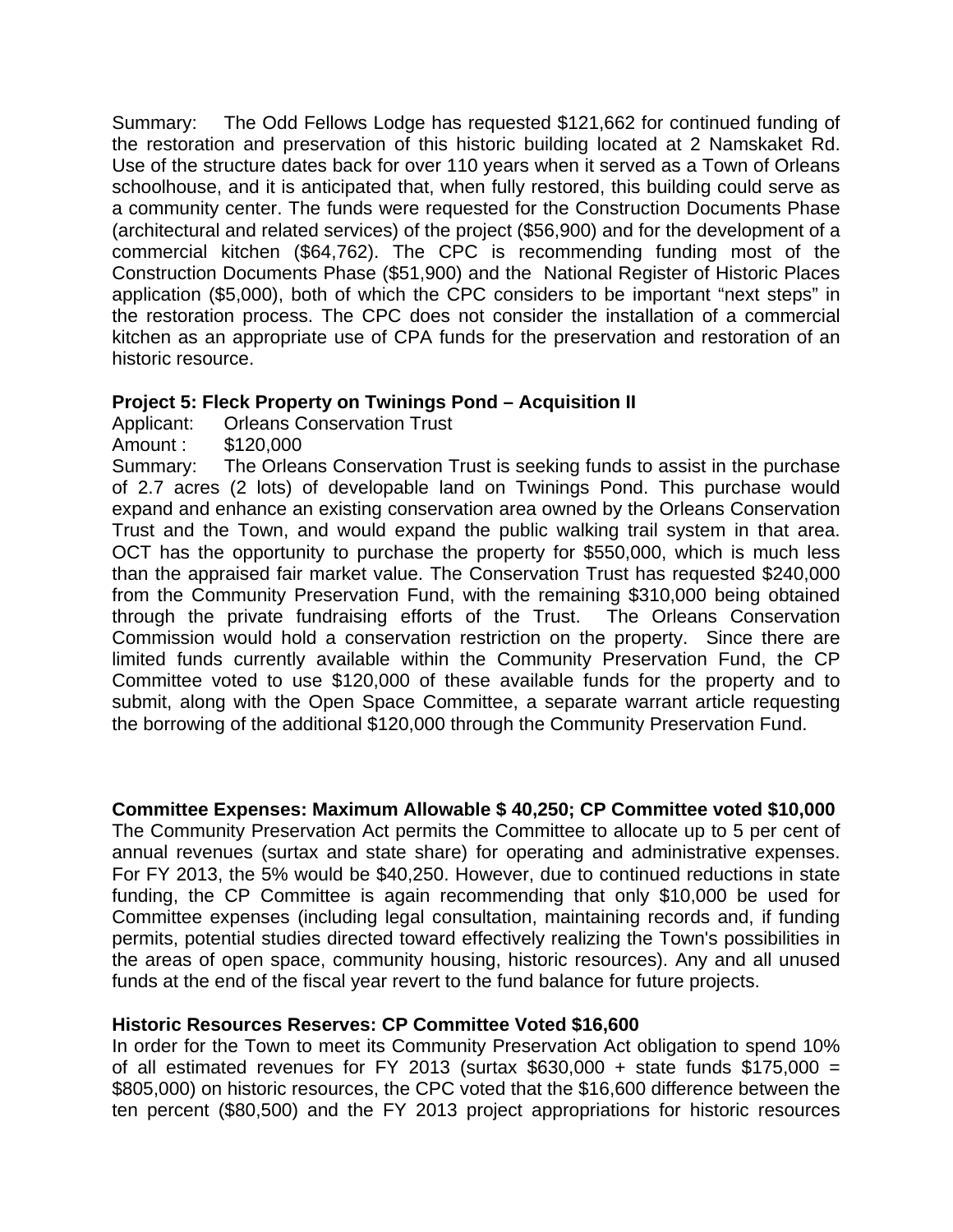(Orleans Historical Society  $$7,000 + Odd$  Fellows  $$56,900 = $63,900$ ) be set aside in reserves for future historic resource projects.

**MOTION:** To accept and adopt Article 7 as printed in the warrant and that the sum of One Million Three Hundred Forty Eight Thousand Twenty Two and 00/100 Dollars (\$1,348,022.00) be transferred from the Community Preservation Fund for the purposes and in the amounts set forth in the article.

**ACTION:** Voted, voice vote carries unanimously.

### **ARTICLE 8. ACQUIRE CONSERVATION RESTRICTION ON TWINING ROAD PROPERTY**

To see if the Town will vote to authorize and direct the Board of Selectmen to acquire by gift, by purchase, by eminent domain or otherwise, for open space, conservation and passive recreation purposes, a Conservation Restriction (the "Restriction") pursuant to the provisions of G.L.c. 184, §§31-33, on two adjoining lots of land located at 10 and 18 Twinings Lane, Orleans, and shown on the Orleans Assessors' Map 88 as Parcels 9 and 10, consisting of a total of 2.7 acres, more or less, and more particularly shown as Lot 176 on Land Court Plan 7347-11 and described in Certificate of Title No.189324 and Lot 22 on Land Court Plan 7347-J and described in Certificate of Title No. 194657; and to transfer from Community Preservation Act funds, and borrow a sum of money for such acquisition; provided that the Restriction shall be under the control and management of the Conservation Commission; and, further, to authorize the Board of Selectmen and/or the Conservation Commission to file on behalf of the Town any and all applications deemed necessary for grants and/or reimbursement from the Commonwealth of Massachusetts deemed necessary under the Self-Help Act (Chapter 132A, §11) and/or any others in any way connected with the scope of this article, and, further, to authorize the Board of Selectmen to negotiate the purchase of the Restriction and to make the decision to enter into any agreement to purchase the Restriction and to execute any and all instruments as may be necessary on behalf of the Town, or to take any other action relative thereto. (2/3 Vote Required)

**MOTION:** To accept and adopt Article 8 as printed in the warrant and that the sum of Two Hundred Forty Thousand and 00/100 Dollars (\$240,000.00) be appropriated for this purpose as follows: that the sum of One Hundred Twenty Thousand and 00/100 Dollars (\$120,000.00) be transferred from Community Preservation Act funds per the action taken under Article 7 of the Annual Town Meeting warrant; and that the sum of One Hundred Twenty Thousand and 00/100 Dollars (\$120,000.00) be appropriated for such acquisition; and to raise such appropriation, the Treasurer, with approval of the Board of Selectmen, is authorized to borrow the sum of One Hundred Twenty Thousand and 00/100 Dollars (\$120,000.00), pursuant to Massachusetts General Laws, Chapter 44B and Chapter 44, Section 7 Clause (3), or any other enabling authority, and to issue bonds or notes of the Town therefore; provided that the amount required to pay the principal and interest on the borrowing authorized by this vote shall, in the first instance, be transferred from Community Preservation Act funds.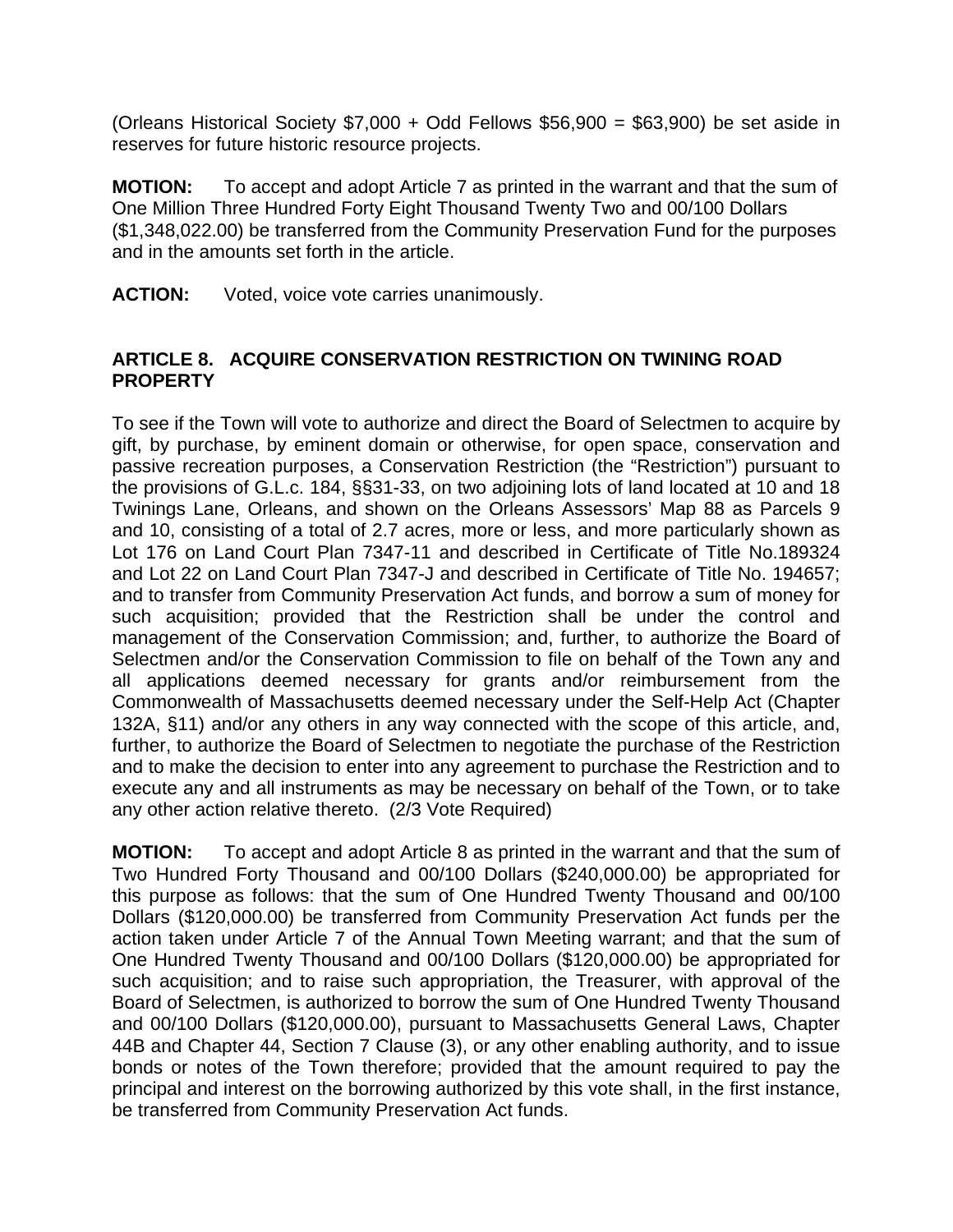

**ACTION:** Voted, voice vote carries by the necessary 2/3 majority..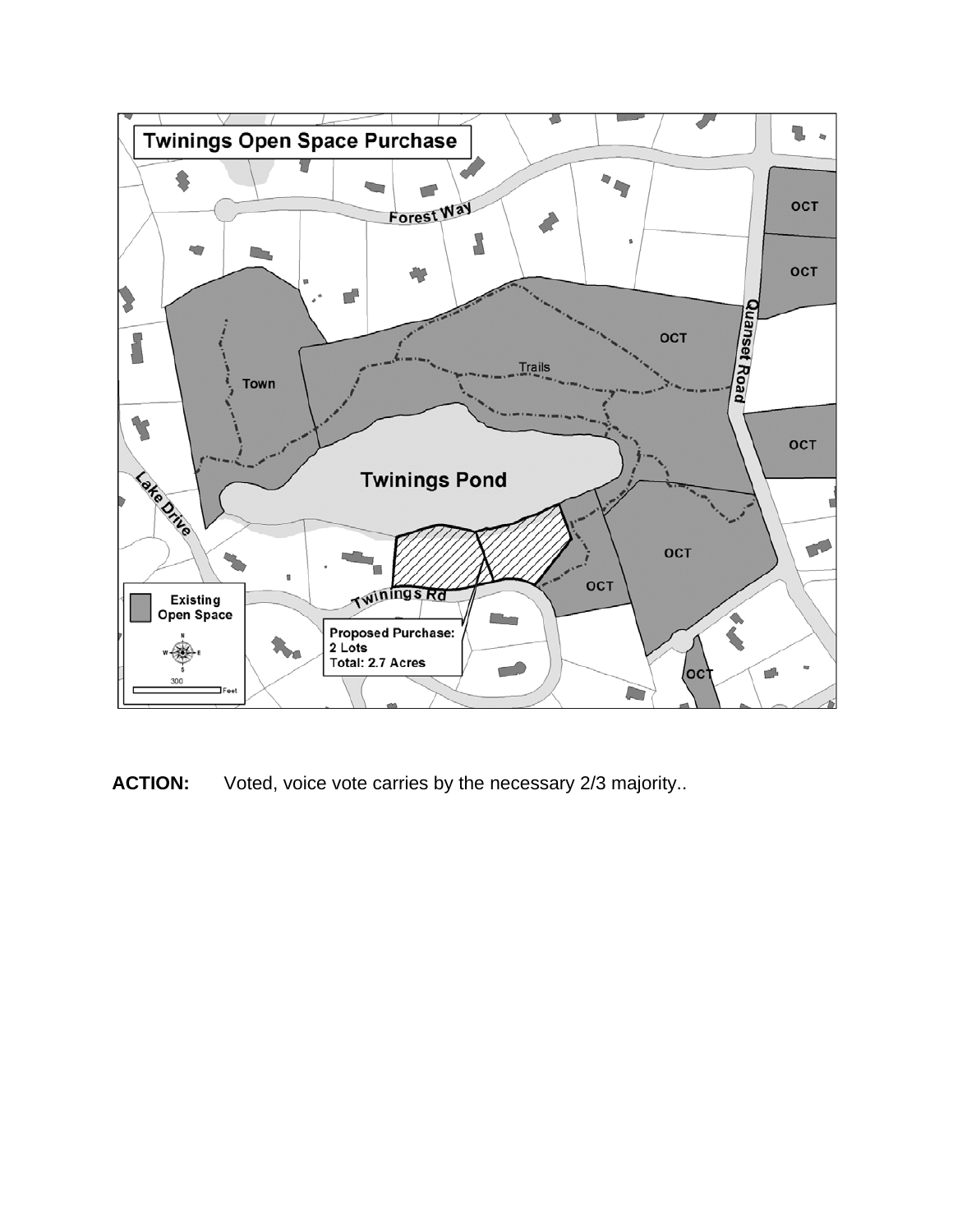# **ARTICLE 9. WATER QUALITY DRAINAGE IMPROVEMENTS**

To see if the Town will vote to transfer from the Water Quality Drainage Improvements stabilization fund the sum of One Hundred Fifty-Three Thousand Seven Hundred Fifty and 00/100 Dollars (\$153,750.00), or any other sum, for the purpose of funding the design and construction of improvements to the town's drainage infrastructure systems, including all expenses incidental and related thereto; and further authorizes the Board of Selectmen and/or Town Administrator to apply for and accept any Federal, State, County or other funds that may be available for this purpose, and to enter into Intermunicipal Agreements for acceptance of any such grants or funds which shall be used to offset the total appropriation authorized herein, or to take any other action relative thereto. (2/3 Vote Required)

**MOTION:** To accept and adopt Article 9 as printed in the warrant and that the sum of One Hundred Fifty Three Thousand Seven Hundred Fifty and 00/100 Dollars (\$153,750.00) be transferred from the Water Quality Drainage Improvements stabilization fund for this purpose.

**ACTION:** Voted, voice vote carries unanimously.

.

# **ARTICLE 10. TOWN PAVEMENT MANAGEMENT PROGRAM**

To see if the Town will vote to transfer from the Town Pavement Management Program stabilization fund the sum of Three Hundred Seven Thousand Five Hundred and 00/100 Dollars (\$307,500.00) for the purpose of funding the local share of the town's ongoing pavement management program to repair, resurface, and reconstruct town roadways, including all expenses incidental and related thereto; and further authorizes the Board of Selectmen and/or Town Administrator to apply for and accept any Federal, State, County or other funds that may be available for this purpose and to enter into Intermunicipal Agreements for acceptance of any such grants or funds which shall be used to offset the total appropriation authorized herein, or to take any other action relative thereto. (2/3 Vote Required)

**MOTION:** To accept and adopt Article 10 as printed in the warrant and that the sum of Three Hundred Seven Thousand Five Hundred and 00/100 Dollars (\$307,500.00) be transferred from the Town Pavement Management Program stabilization fund for this purpose.

**ACTION:** Voted, voice vote carries unanimously.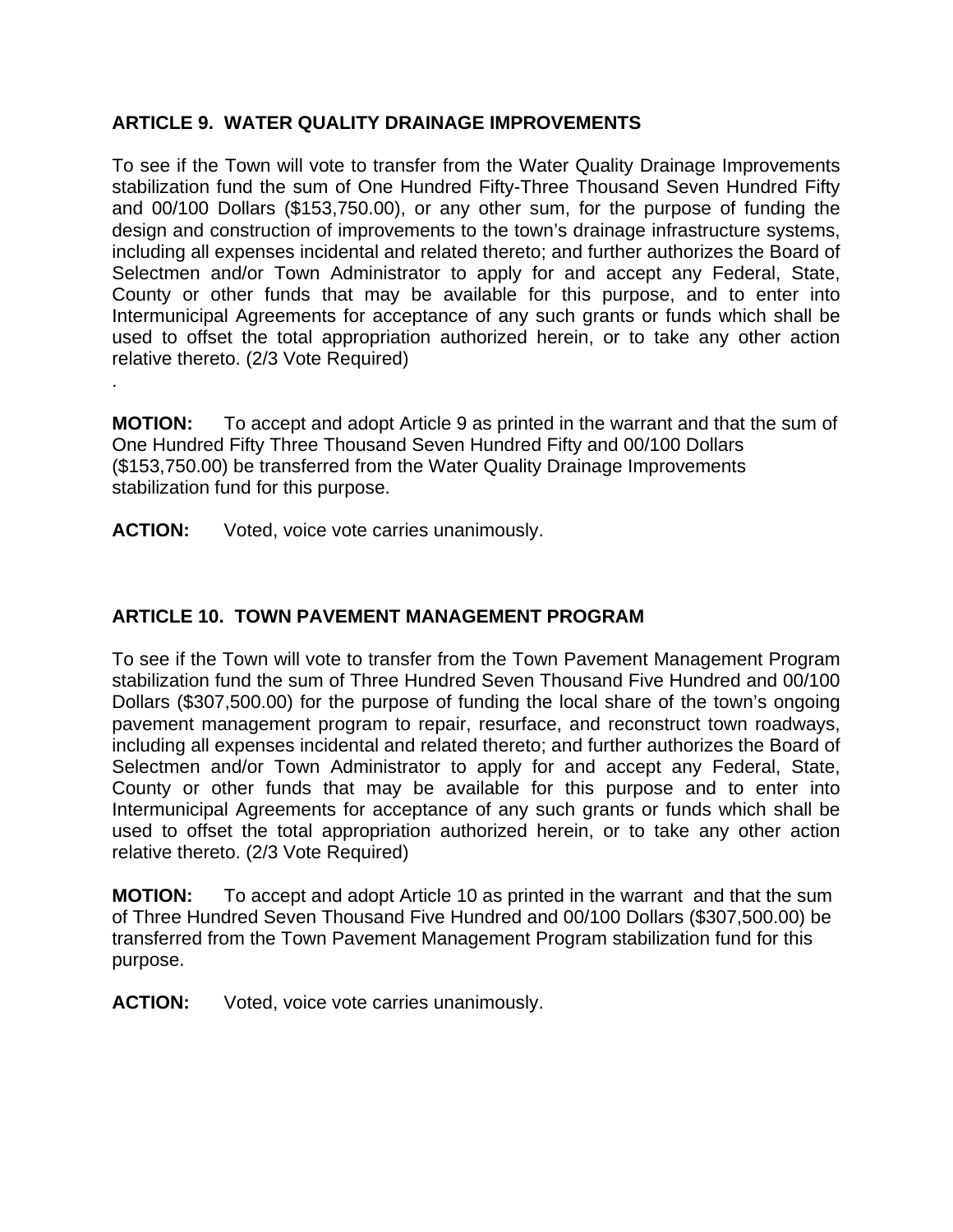### **ARTICLE 11. ROCK HARBOR DREDGING - PERMITTING AND ENGINEERING DESIGN**

To see if the Town will vote to raise and appropriate, and/or transfer from available funds Twenty-Five Thousand and 00/100 Dollars (\$25,000.00) for the purpose of funding the Rock Harbor Dredging Permitting and Engineering Design, including all expenses incidental and related thereto, or to take any other action relative thereto. (3/4 Vote Required)

**MOTION:** To accept and adopt Article 11 and that the sum of Twenty Five Thousand and 00/100 Dollars (\$25,000.00) be raised and appropriated for the purpose of funding the Rock Harbor Dredging Permitting and Engineering Design, including all expenses incidental and related thereto.

**ACTION:** Voted, voice vote carries unanimously.

### **ARTICLE 12. ACCEPT TRANSPORTATION BOND BILL FUNDS**

To see if the Town will vote to authorize the Board of Selectmen to accept and enter into a contract for the expenditure of any funds allocated or to be allocated from year to year by the Commonwealth of Massachusetts and/or Barnstable County for the construction, reconstruction and improvements of roads and bikeways within the Town of Orleans, or to take any other action relative thereto. (Simple Majority Vote Required)

**MOTION:** To accept and adopt Article 12 and that said funds and their earned interest shall be expended to repair and resurface certain Town roads under the direction of the Board of Selectmen.

**ACTION:** Voted, voice vote carries unanimously.

### **ARTICLE 13. HOLDING STATE HARMLESS FOR WORK**

To see if the Town will vote to assume liability in the manner provided by Section 29 of Chapter 91 of the General Laws, as most recently amended by Chapter 5 of the Acts of 1955, for all damages that may be incurred by work to be performed by the Massachusetts Department of Environmental Management for the improvement, development, maintenance and protection of tidal and non-tidal rivers and streams, harbors, tide-waters, foreshores and shores along a public beach, in accordance with Section 11 of Chapter 91 of the General Laws and authorize the Selectmen to execute and deliver a bond of indemnity therefore to the Commonwealth, or to take any other action relative thereto. (Simple Majority Vote Required)

**MOTION:** To accept and adopt Article 13 as printed in the warrant.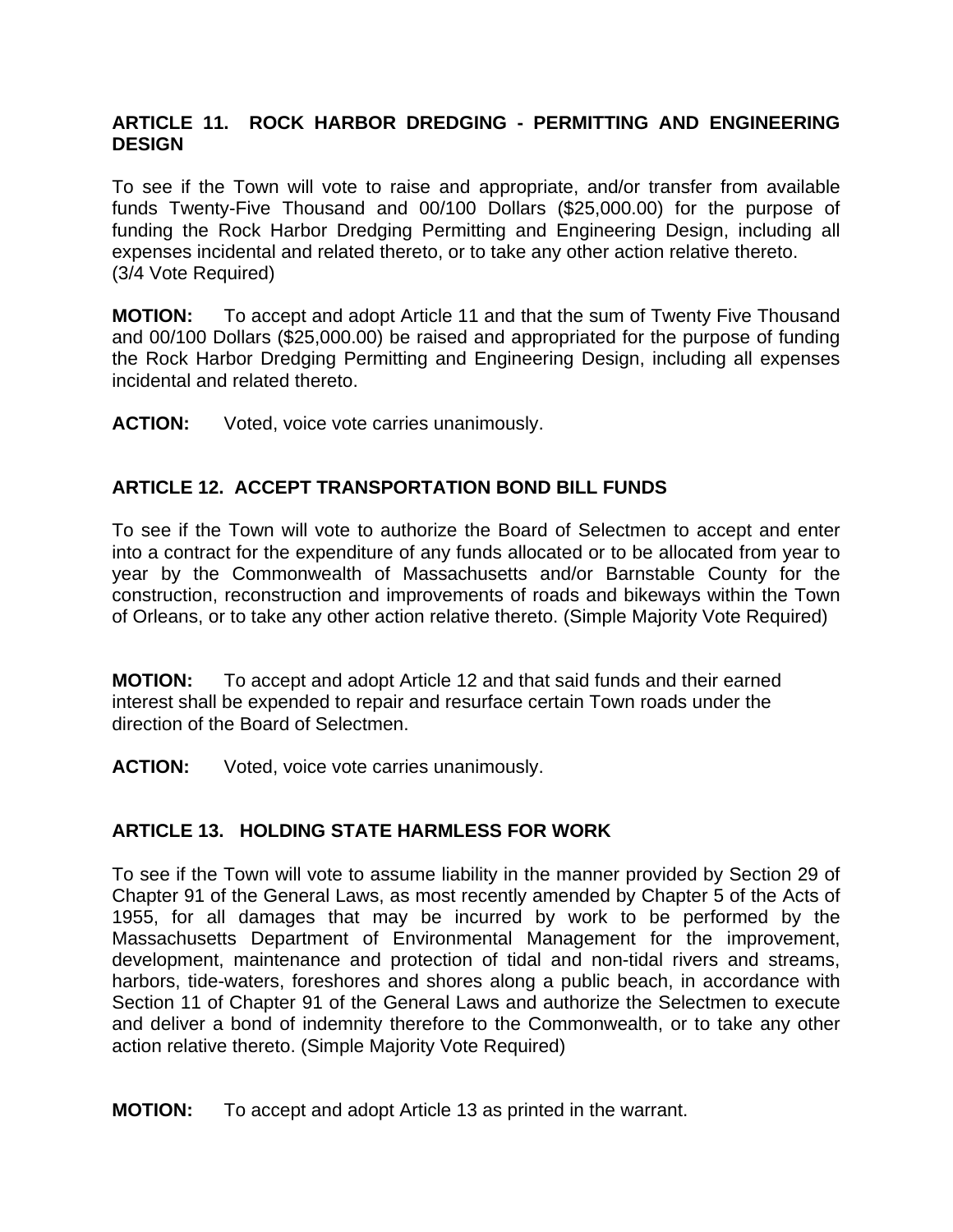#### **ACTION:** Voted, voice vote carries unanimously.

### **ARTICLE 14. AUTHORIZATION TO SELL SURPLUS EQUIPMENT & ACCEPT GIFTS**

To see if the Town will vote to authorize the Town Administrator to dispose of surplus supplies and equipment under such terms and conditions as the Town Administrator deems advisable, provided all proceeds from any such disposition are returned to the General Fund, Water Surplus Fund or Reserve for Appropriation account where applicable and to accept any gift items that may be given to the Town on behalf of the citizens of Orleans, or to take any other action relative thereto. (Simple Majority Vote Required)

- **MOTION:** To accept and adopt Article 14 as printed in the warrant.
- **ACTION:** Voted, voice vote carries unanimously.

### **ARTICLE 15. ADOPT M.G.L. CHAPTER 44, SECTION 53E ½ - REVOLVING ACCOUNTS**

To see if the Town will vote to authorize the establishment of the following Revolving Accounts, in accordance with Massachusetts General Law Chapter 44, § 53E ½;

- 1) The Home Composting Bin/Recycling Containers Account, said account not to exceed Fifteen Thousand and 00/100 Dollars (\$15,000.00). The Account will be used to purchase additional composting bins and recycling containers. Said funds to be spent under the direction of the department manager and the Town Administrator.
- 2) The Council on Aging Account, said account not to exceed Sixty Thousand and 00/100 Dollars (\$60,000.00). Monies on hand in the Account will be used to fund programs, class instructor fees, fees for reservations and tickets related to trips and functions, and an annual volunteer appreciation function. All funds to be spent under the direction of the department manager and the Town Administrator.
- 3) The Council on Aging Van Transportation Account, said account not to exceed Ten Thousand and 00/100 Dollars (\$10,000.00). The Account will be used to fund driver salaries, vehicle maintenance and other necessary expenses related to the van transportation program. Said funds to be spent under the direction of the department manager and the Town Administrator.
- 4) The Conservation Properties Account, said account not to exceed Ten Thousand and 00/100 Dollars (\$10,000.00). The Account will be used to pay utility bills and other necessary expenses associated with the rental of the Town owned properties under the jurisdiction and control of the Conservation Commission. Said funds to be spent under the direction of the Conservation Commission and the Town Administrator.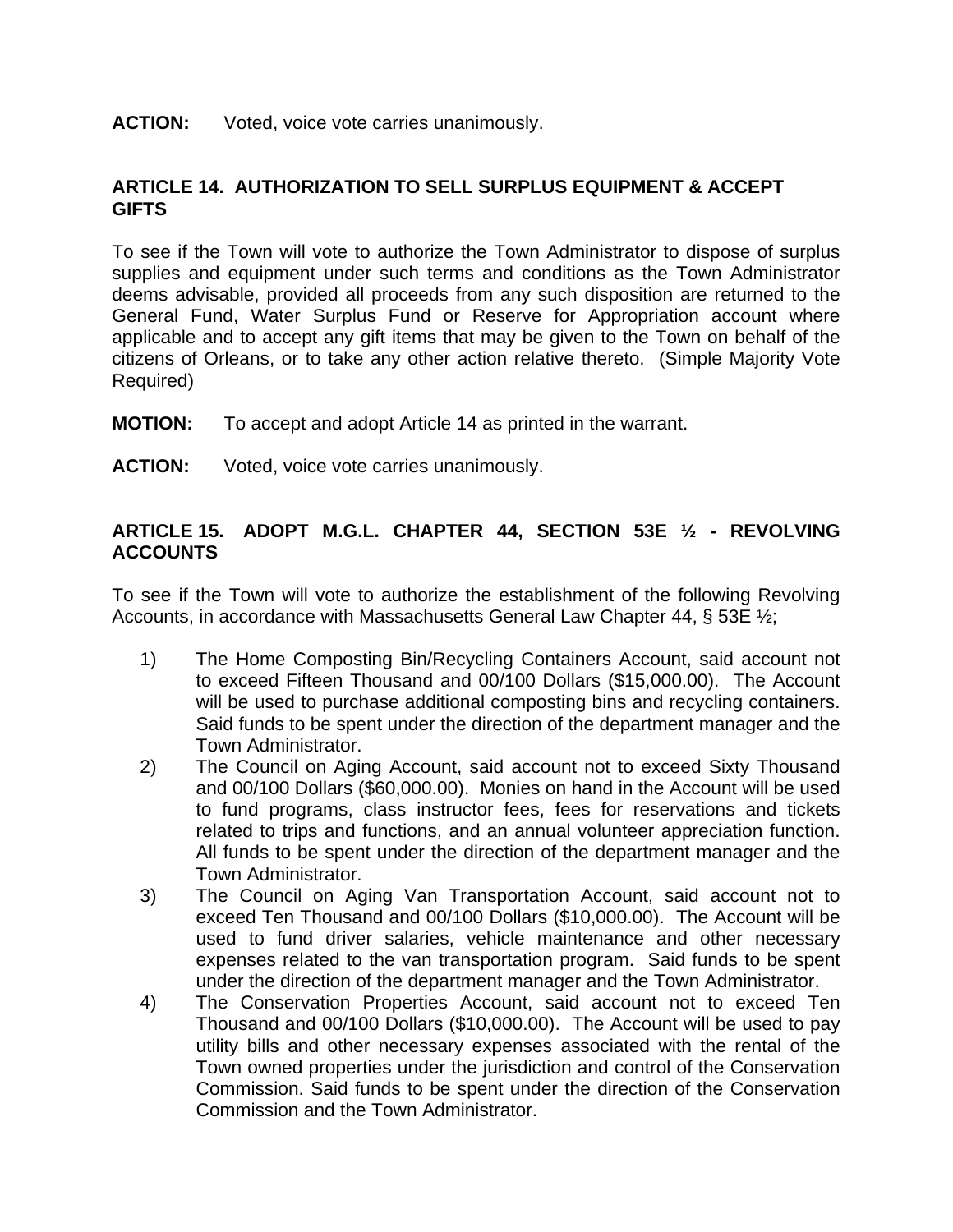- 5) The Hubler Property Account, said account not to exceed Twenty-Five Thousand and 00/100 Dollars (\$25,000.00). The Account will be used to pay utility and other necessary expenses associated with the rental of the former Hubler property located on Beach Road. Said funds to be spent under the direction of the department manager and the Town Administrator, and further to transfer the sum of Seven Thousand and 00/100 (\$7,000.00) from the balance remaining in the Gavigan Property Account at the end of the fiscal year to the Hubler Property Account and any remaining balance in the Gavigan Property Account shall revert to surplus revenue.
- 6) The Cultural Council Awards Account, said account not to exceed Two Thousand and 00/100 Dollars (\$2,000.00). The Account will be used for awarding of cash prizes for participants and reception expenses for special art gallery showings. Said funds to be spent under the direction of the Cultural Council and the Town Administrator. (Simple Majority Vote Required)

**MOTION:** To accept and adopt Article 15 as printed in the warrant and that the Revolving Accounts as set forth in the article be established in accordance with Massachusetts General Laws Chapter 44, Section 53E ½.

**ACTION:** Voted, voice vote carries unanimously.

## **ARTICLE 16. CREATE AND FUND STABILIZATION FUND FOR POST EMPLOYMENT BENEFITS**

To see if the Town will vote to create a Stabilization Fund for Other Post-Employment Benefits as provided under Chapter 40, Section 5B of the General Laws and to raise and appropriate, and/or transfer the sum of One Hundred Fifty Thousand and 00/100 Dollars (\$150,000.00) to be reserved for appropriation for the purpose of funding future post-employment benefits, other than pensions, or take any other action relative thereto. (2/3 Vote Required)

**MOTION:** To accept and adopt Article 16 as printed in the warrant and that the sum of One Hundred Fifty Thousand and 00/100 Dollars (\$150,000.00) be transferred from available funds to be reserved for appropriation for the purpose of funding future postemployment benefits, other than pensions.

**ACTION:** Voted, voice vote carries unanimously.

### **ARTICLE 17. CREATE AND FUND GENERAL STABILIZATION FUND**

To see if the Town will vote to create a General Stabilization Fund as provided under Chapter 40, Section 5B of the General Laws and to raise and appropriate, and/or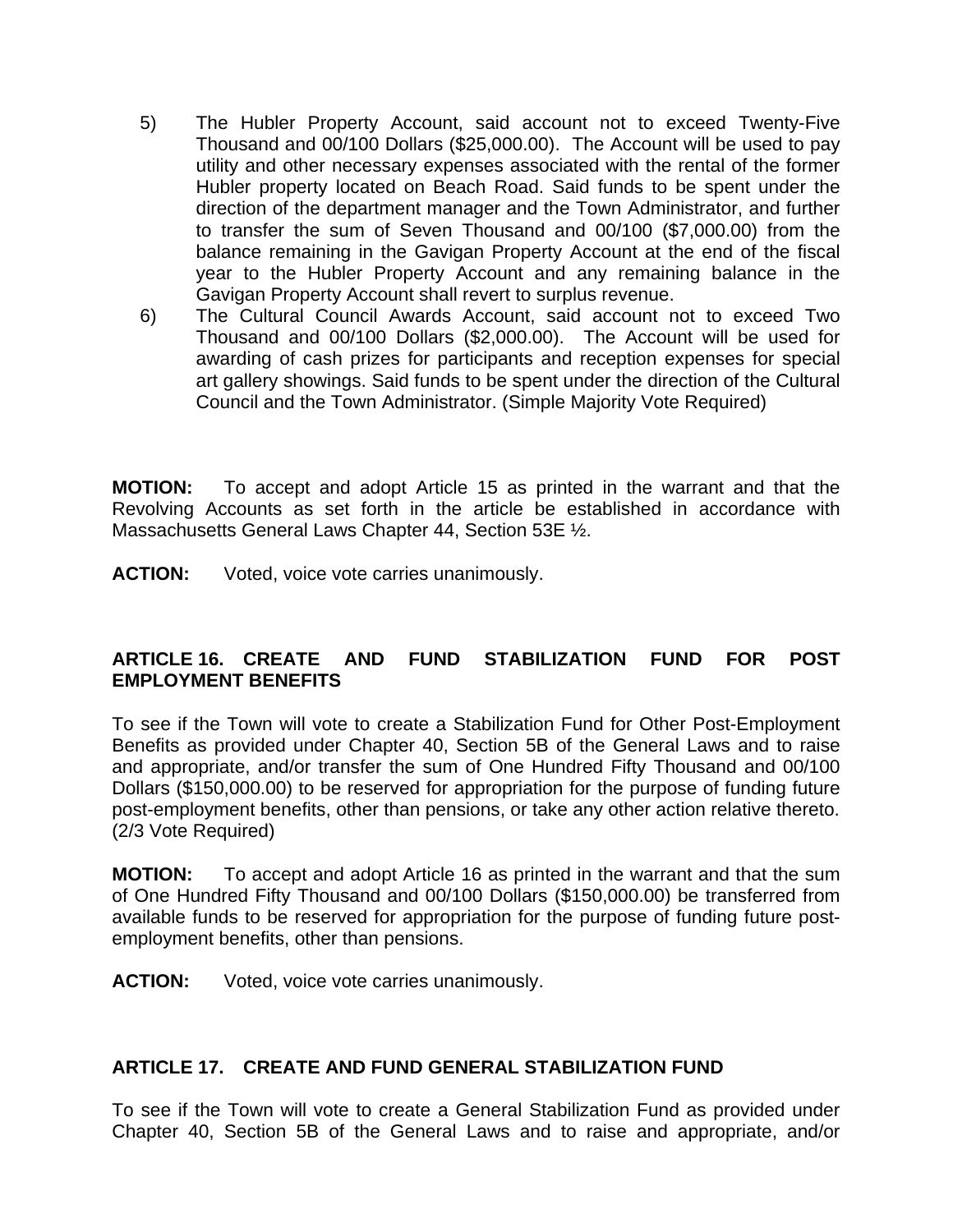transfer from available funds the sum of One Hundred Thousand and 00/100 Dollars (\$100,000.00) to be reserved for appropriation for any lawful purpose as provided in Chapter 40, Section 5B of the General Laws, or take any other action relative thereto. (2/3 Vote Required)

**MOTION:** To accept and adopt Article 17 as printed in the warrant and that the sum of One Hundred Thousand and 00/100 Dollars (\$100,000.00) be transferred from available funds to be reserved for any lawful purpose as provided in Chapter 40 Section 5B of the General Laws.

**ACTION:** Voted, voice vote carries unanimously.

### **ARTICLE 18. CREATE AND FUND STABILIZATION FUND FOR BUILDING AND FACILITY MAINTENANCE**

To see if the Town will vote to create a Stabilization Fund for Building and Facility Maintenance as provided in Chapter 40, Section 5B of the General Laws and to raise and appropriate, and/or transfer from available funds the sum of Three Hundred Thousand Sixty-Five and 00/100 Dollars (\$365,000.00) into the Stabilization Fund for Building and Facility Maintenance, and further to transfer from the Stabilization Fund the sum of Three Hundred Thousand Sixty-Five and 00/100 Dollars (\$365,000.00) for the purpose of funding building and facility maintenance projects, including all expenses incidental and related thereto, and further authorize the Board of Selectmen and/or Town Administrator to apply for and accept any Federal, State, County or other funds that may be available for this purpose, and to enter into Intermunicipal Agreements for acceptance of any such grants or funds which shall be used to offset the total appropriation authorized herein, or to take any other action relative thereto. (2/3 Vote Required)

**MOTION:** To accept and adopt Article 17 as printed in the warrant and that the sum of Three Hundred Sixty Five Thousand and 00/100 Dollars (\$365,000.00) be raised and appropriated to the Stabilization Fund for Building and Facility Maintenance, and further to authorize the sum of Three Hundred Sixty Five Thousand and 00/100 Dollars (\$365,000.00) to be transferred from the Stabilization Fund for Building and Facility Maintenance for the purpose of funding building and facility maintenance projects, including all expenses incidental and related thereto.

**ACTION:** Voted, voice vote carries unanimously.

## **ARTICLE 19. FUND GROUP HEALTH INSURANCE MITIGATION PLAN**

To see if the Town will vote to raise and appropriate and/or transfer from available funds the sum of One Hundred One Thousand Eighty-Eight Dollars (\$101,088.00) for the purpose of funding a mitigation plan for Town employees and retirees enrolled in active health insurance plans through the Cape Cod Municipal Health Insurance Group that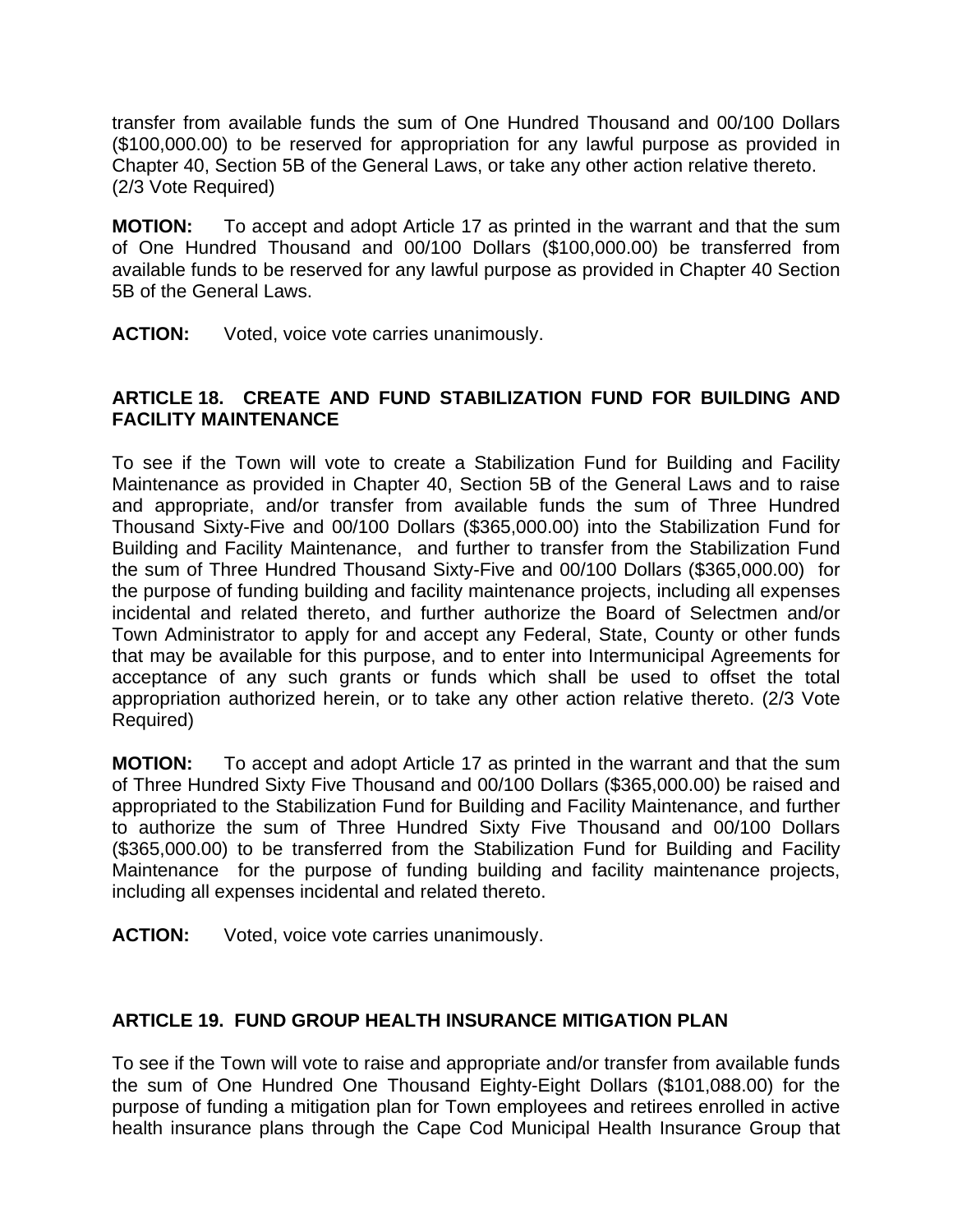represents 25% of the Town's estimated first year savings resulting from the adoption of the plan design changes authorized under Chapter 32B, §§ 21-22 of the General Laws, or to take any other action relative thereto. (Simple Majority Vote Required)

**MOTION:** To accept and adopt Article 19 as printed in the warrant and that the sum of One Hundred One Thousand Eighty Eight and 00/100 Dollars (\$101,088.00) be rased and appropriated for this purpose.

**ACTION:** Voted, voice vote carries unanimously.

### **ARTICLE 20. ADOPT M.G.L. CH. 71, § 16B, ASSESSMENT FORMULA – NAUSET REGIONAL SCHOOLS**

To see if the Town will vote to accept the provisions of Massachusetts General Law Chapter 71, § 16B, which would reallocate the sum of the member towns' contribution to the Nauset Regional School District in accordance with the Regional Agreement rather than the Education Reform Formula, so-called, or to take any other action relative thereto. (Simple Majority Vote Required)

- **MOTION:** To accept and adopt Article 20 as printed in the warrant.
- ACTION: Voted, voice vote carries unanimously.

### **ARTICLE 21. FUND VISITOR MANAGEMENT SERVICES BY ORLEANS CHAMBER OF COMMERCE**

To see if the Town will vote to raise and appropriate and/or transfer from available funds the sum of Twenty Thousand Four Hundred Fifty and 0/100 Dollars (\$20,450.00), or any other sum, to be spent under the direction of the Orleans Chamber of Commerce, Inc. and the Board of Selectmen for the purposes of managing summer visitors, making the Town more user-friendly and improving the visual image of the Town, or to take any other action relative thereto. (Simple Majority Vote Required)

**MOTION:** To accept and adopt Article 21 as printed in the warrant and that the sum of Twenty Thousand Four Hundred Fifty and 00/100 Dollars (\$20,450.00), be raised and appropriated for this purpose.

### **ACTION:** Voted, voice vote carries unanimously.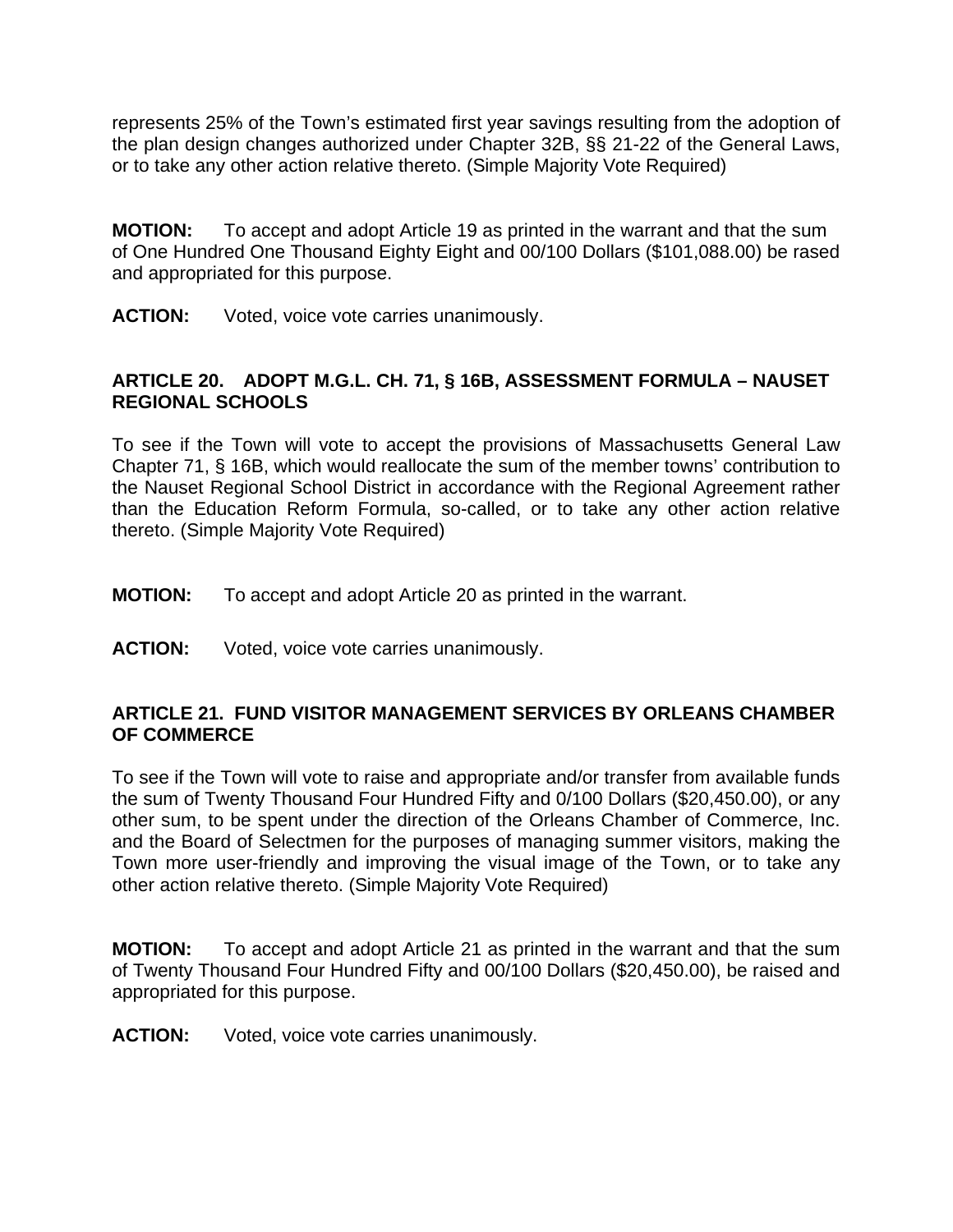## **ARTICLE 22. FUND HUMAN SERVICES AGENCIES (FY13)**

To see if the Town will vote to raise and appropriate and/or transfer from available funds the sum of Sixty Three Thousand One Hundred Sixty Three and 00/100 Dollars (\$63,163.00), or any other sum, to fund the following human services organizations for the period July 1,2012 to June 30, 2013.

| \$5,827.00  |
|-------------|
| \$2,500.00  |
| 250.00      |
| \$2,500.00  |
| \$8,000.00  |
| \$6,936.00  |
| \$4,700.00  |
| \$8,500.00  |
| \$15,000.00 |
| \$6,000.00  |
| 850.00      |
| \$2,100.00  |
| \$63,163.00 |
|             |

Or to take any other action relative thereto. (Simple Majority Vote Required)

**CapeAbilities** provides vocational rehabilitation services to residents who have disabilities and can benefit from such services but have no other means of support.

- FY12 & FY 11 no application submitted, FY 2010 funded \$5,827.00
- The projected number of Orleans residents to be served in FY13 is 9.

**Cape Cod Child Development** provides quality childcare, early education, developmental intervention and family support services on Cape Cod and the Islands. A non profit resource for early intervention for children with disabilities and a provider of the Head Start program are a small part of what they provide.

- FY12 funded \$2500.00
- The projected number of Orleans residents to be served in FY 13 is 26.

**Consumer Assistance Council, Inc.** assists consumers by providing information so they are aware of their legal rights should they have difficulties dealing with a business.

- FY12 funded \$250.00
- The projected number of Orleans' residents to be served in FY13 is 200.

**Elder Services of Cape Cod and the Islands** provides many programs including Meals-on-Wheels, a Home Care Program, Protective Services, Elder At Risk Program, Family Caregiver Support, Long Term Care Screening, Nursing Home Ombudsman Program, Senior AIDES Program, Retired and Senior Volunteer Program, Money Management Program, Community Grants, Information and Referral Program and Senior Nutrition Program.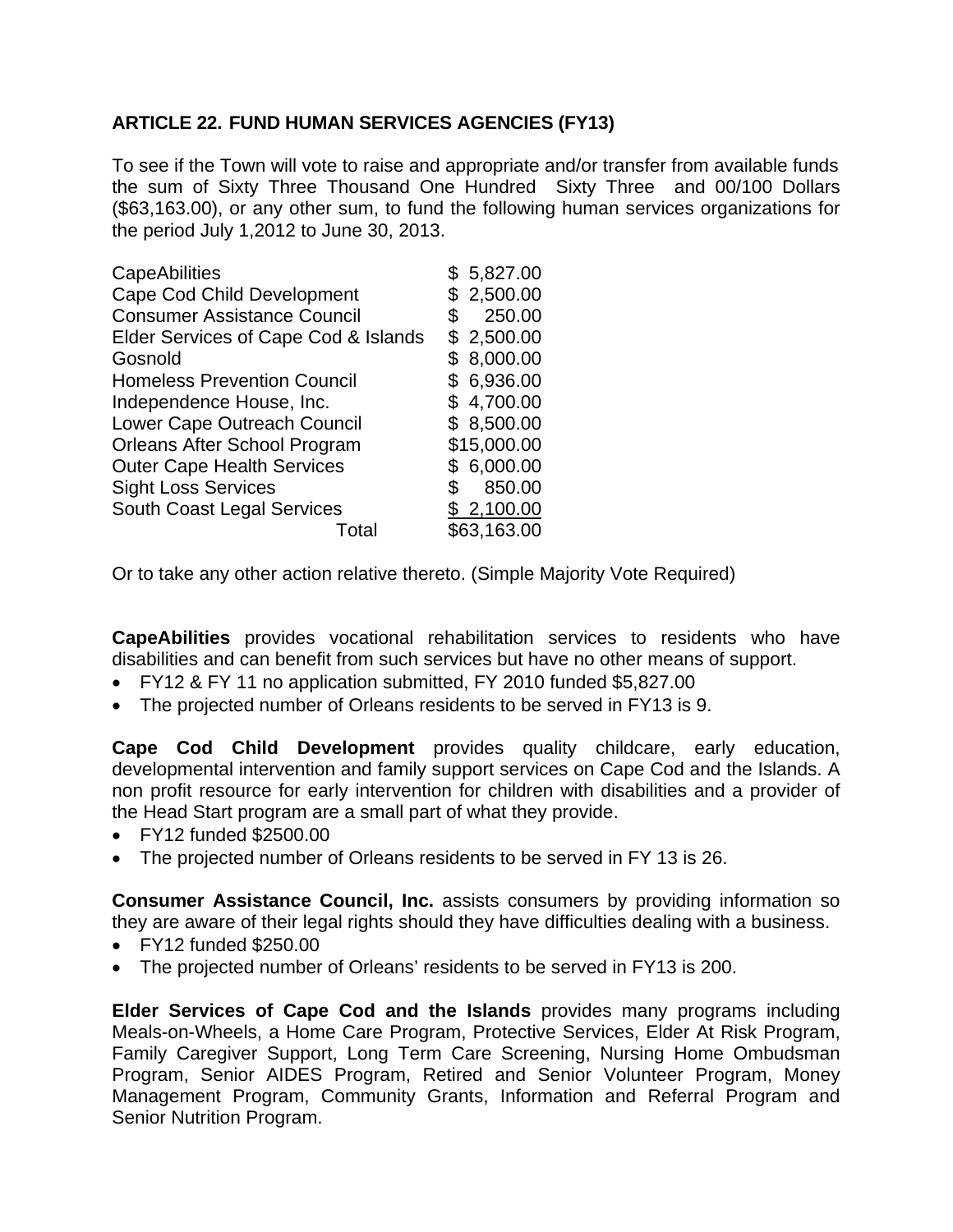- FY12 funded \$2,500.00
- The projected number of Orleans' residents to be served in FY13 is 68.

**Gosnold, Inc.** is a not for profit Cape based organization helping individuals and families with drug and alcohol addiction and mental health issues.

- FY12 funded \$7,500.00
- The projected number of Orleans' residents to be served in FY13 is 125.

**Homeless Prevention Council** serves Orleans residents who are homeless or at risk of homelessness.

- FY12 funded \$6,033.00
- The projected number of Orleans' residents to be served in FY13 is 240.

**Independence House** is the only comprehensive resource center for victims of domestic violence on Cape Cod, their children and sexual assault survivors on Cape Cod.

- FY12 funded \$4,500.00
- The projected number of Orleans' residents to be served in FY13 is 59.

**Lower Cape Outreach Council, Inc.** provides emergency assistance of free food, clothing, and financial support to individuals and families, which will lead to healthy, productive and self-sustaining lives as part of the Cape Cod Community.

- FY12 funded \$7,500.00
- The projected number of Orleans' residents to be served in FY13 is 500 households.

**Orleans After School Activities Program** provides safe, quality after school care for Orleans children 5-14 years of age after school, during vacations and in the summer.

- FY12 funded \$15,000.00
- The projected number of Orleans' residents to be served in FY13 is 70 families/85 children.

**Outer Cape Health Services, Inc**. is a federally qualified 501(3) not for profit, JCAHOaccredited community health center that provides high quality primary care to those living in or visiting the Lower and Outer Cape, regardless of their financial circumstances.

- FY2012 no application submitted, FY2011 funded \$7,000.00
- The projected number of Orleans' residents to be served in FY2013 is 1000

**Sight Loss Services** is the only nonprofit corporation serving the blind and visually impaired on Cape Cod and the Islands.

- FY12 funded \$850.00
- The projected number of Orleans residents served in FY13 is 100.

**South Coast Legal Services, Inc.** formerly Legal Services for Cape Cod and Islands, Inc. provides free legal advice and representation to qualified Orleans residents.

• FY12 funded \$2,000.00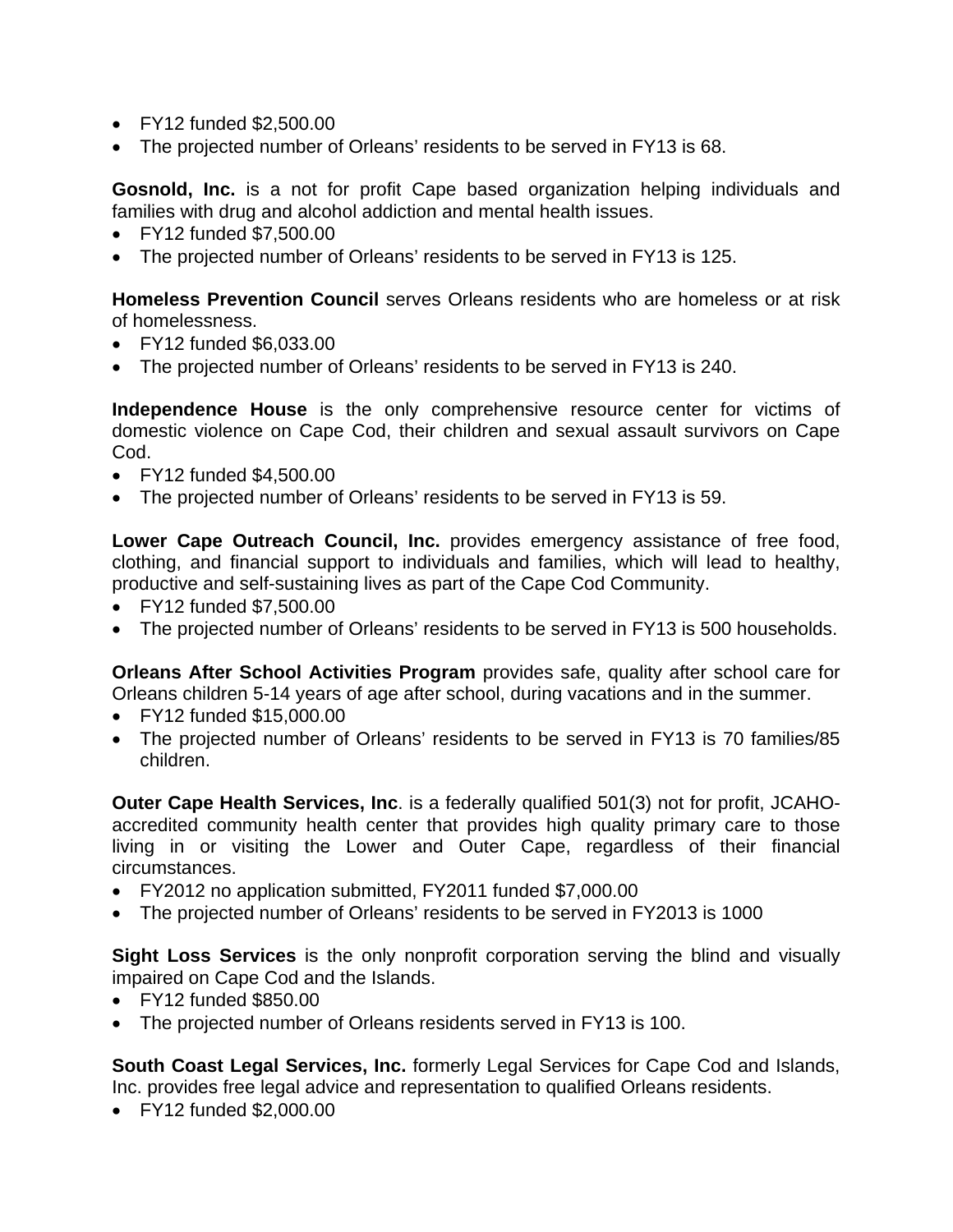• The projected number of Orleans' residents to be served in FY13 is 28.

**MOTION:** To accept and adopt Article 22 as printed in the warrant, and that the sum of Sixty Three Thousand One Hundred Sixty Three and 00/100 Dollars (\$63,163.00) be raised and appropriated for this purpose.

**ACTION:** Voted, voice vote carries unanimously.

## **ARTICLE 23. FUND FOURTH OF JULY PARADE**

To see if the Town will vote to raise and appropriate and/or transfer from available funds the sum of Eight Thousand and 00/100 Dollars (\$8,000.00), or any other sum, for the purpose of funding the July 4<sup>th</sup> parade within the Town of Orleans. Said funds to be expended under the direction of the Town Administrator, or to take any other action relative thereto. (Simple Majority Vote Required)

**MOTION:** To accept and adopt Article 23 as printed in the warrant, and that the sum of Eight Thousand and 00/100 Dollars (\$8,000.00) be raised and appropriated for this purpose.

**ACTION:** Voted, voice vote carries unanimously.

### **ARTICLE 24. FUND ELECTED OFFICIALS COMPENSATION (FY13)**

To see if the Town will vote to fix the salaries of elected officials for the twelve month period beginning July 1, 2012 as follows:

- 1) Board of Selectmen (5) \$1,500.00
- 3) Moderator (1) \$ 300.00
- 4) Constables (2) \$ 150.00

and to raise and appropriate and/or transfer from available funds the sum of Eight Thousand One Hundred and 00/100 Dollars (\$8,100.00) or any other sum, for this purpose, or to take any other action relative thereto. (Simple Majority Vote Required)

**MOTION:** To accept and adopt Article 24 as printed in the warrant and that the sum of Eight Thousand One Hundred and 00/100 Dollars (\$8,100.00) be raised and appropriated for this purpose as follows:

| Board of Selectmen (5) | \$1,500.00 each |
|------------------------|-----------------|
| Moderator (1)          | \$300.00        |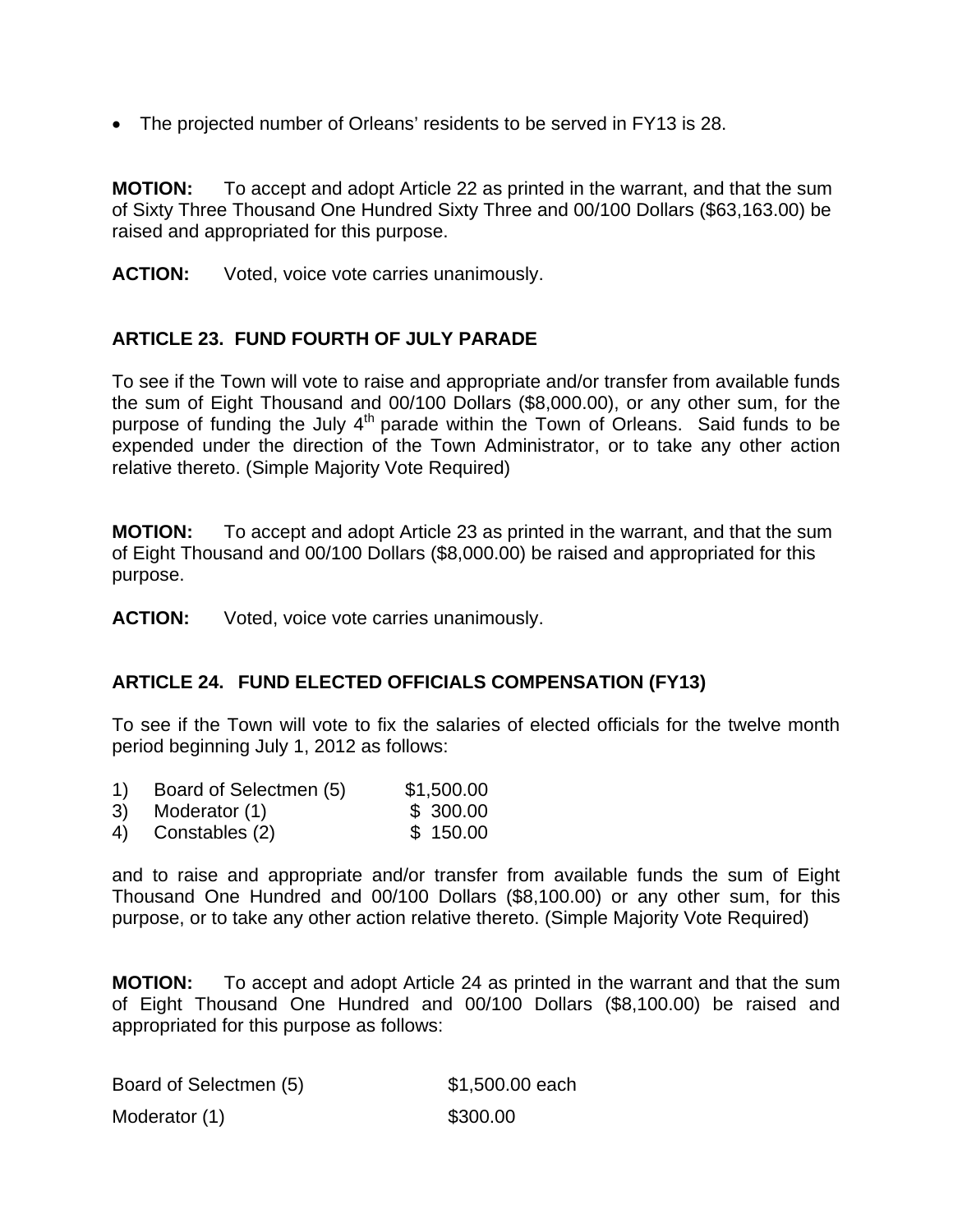Constables (2) \$150.00 each

**ACTION:** Voted, voice vote carries unanimously.

### **ARTICLE 25. AMEND ZONING BYLAW CHAPTER 164, FORMULA BASED RESTAURANTS**

To see if the Town will vote to amend the Definitions section 164-4 to **add** a new definition:

**Restaurant, formula-based – A restaurant business that is required by contractual or other arrangement or as a franchise to maintain two (2) or more of the following items: standardized (formula) array of services and/or merchandise including menu, trademark, logo, service mark, symbol, décor, architecture, façade, layout, uniforms, color scheme, and which are utilized by ten (10) or more other businesses worldwide regardless of ownership or location.** 

And further, to amend the Table of Use Regulation section 164-13 to **add** a new category as follows:

### **§164-13. Schedule of Use Regulations**

**P** = Use Permitted **O** = Use Prohibited **A** = Use allowed: A, under Special Permit by Board of Appeals as provided in section 164-44

| <b>COMMERCIAL</b>         |  |  | $\overline{AC}$ |  | IVI E |  |
|---------------------------|--|--|-----------------|--|-------|--|
| Restaurant, formula-based |  |  |                 |  |       |  |

And further, to **add** a new section 164-38 E. to regulate formula-based restaurants:

### **E. Special requirements for formula-based restaurants.**

**The purpose and intent of regulating formula-based restaurants is to address the negative impact on the town's historical and cultural relevance, unique Cape Cod rural character, and overall attractiveness as a small town, locally-oriented tourist destination. These uses are therefore regulated in order to maintain Orleans' distinct community and natural experiences.**

**The proposed use of any building, structure, or premises for a formula-based restaurant shall require a Special Permit from the Zoning Board of Appeals. In addition to the Special Permit Criteria in Section 164-44, the following additional criteria shall be required:**

**1. Approval of the formula-based restaurant will not alter the character of the zoning district in a way that detracts from its uniqueness;**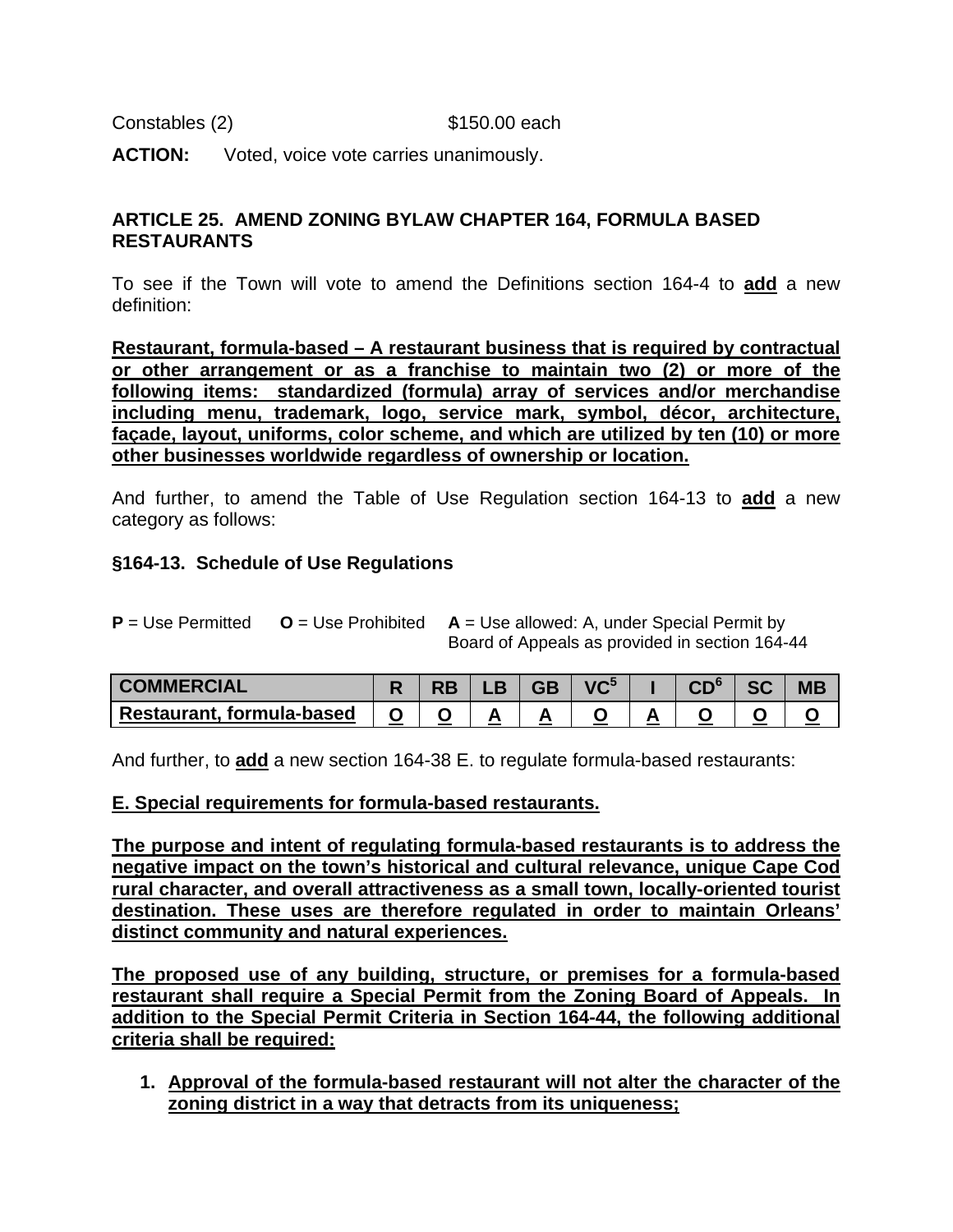- **2. Approval of the formula-based restaurant will contribute to a diverse blend of businesses in the zoning district;**
- **3. Approval of the formula-based restaurant will complement those businesses already in the zoning district and help promote and foster the local economic base as a whole.**
- **4. The formula-based restaurant will be compatible with existing surrounding uses and has been designed and will be operated in a non-obtrusive manner to preserve the community's character, and the proposed intensity of use on the site is appropriate given the uses permitted on the site and on adjoining sites.**
- **5. No drive thru windows shall be permitted.**
- 6. **Approval of the formula-based restaurant will minimize visual intrusion by controlling the visibility of parking, storage, or other outdoor service areas viewed from public ways or premises residentially used or zoned.**

(2/3 Vote Required)

**MOTION:** To accept and adopt Article 25 as printed in the warrant.

PLANNING BOARD REPORT

The Planning Board held a public hearing on this article and several others on January 24, 2012. 15 people were in attendance. The Board received several comments, all of which were favorable. The Planning Board voted 5‐0‐0 to recommend approval of the article.

This article addresses formula‐based restaurants. The Planning Board is concerned that such restaurants could detract from Orleans' unique community character if they are not properly regulated.

Most people know what formula restaurants are. They are located in ten or more towns, use standardized logos and colors schemes, may require uniforms, and have a predictable menu from one location to the next. These restaurants have a homogenizing effect on a community.

Presently, Orleans restaurants are predominantly proprietor‐owned. They are unique. They are local. They return a higher percentage of revenue back to the local economy.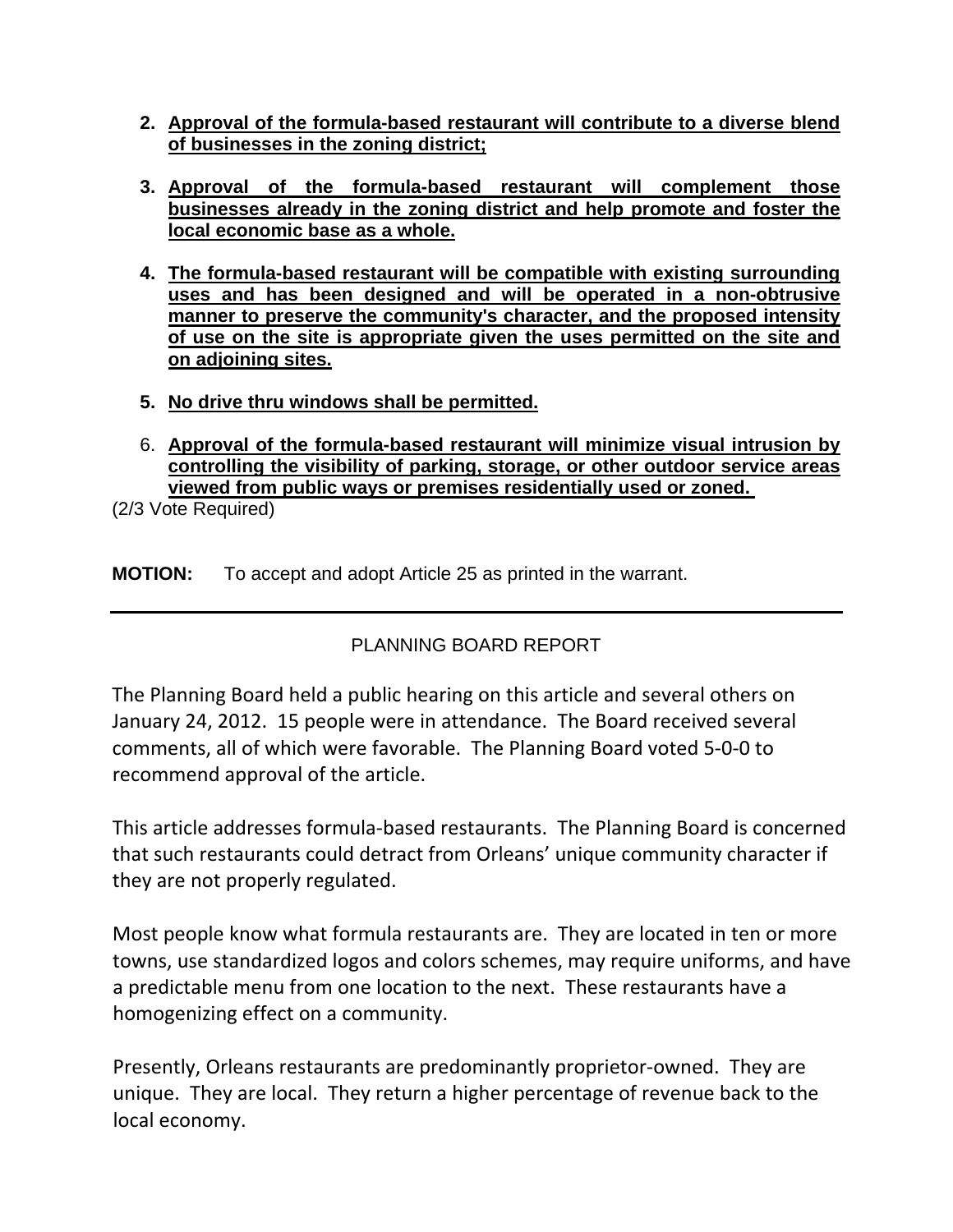What is proposed is to allow formula‐based restaurants by Special Permit in the General Business, Limited Business, and Industrial Districts. The applicant would need to demonstrate compliance with 6 new Special Permit criteria to ensure that the new restaurant is compatible with and complementary to existing businesses. We think that this is a reasonable accommodation, which will allow formula restaurants to come to Orleans, but only with safeguards to protect the unique character of the town. Formula restaurants would be prohibited from locating in the Village Center District.

**ACTION:** Voted, voice vote carries by the necessary 2/3 majority.

# **ARTICLE 26. AMEND ZONING BYLAW CHAPTER 164, CUSTOMARY HOME OCCUPATION**

To see if the Town will vote to amend the Zoning Bylaws, Section 164-4, Definitions, to **add** the following language:

Customary or Self-Employed Home Occupation:This term shall include carpenters, electricians, painters, plumbers, paper-hangers, shellfish opening, and the storage of fishing equipment as customarily carried on in the Town, masons, radio and TV repairs, dressmaking, hand laundering, home handicrafts, home cooking, lawn mower and bicycle repairs, the practice of any recognized profession and any others of similar nature, which may be approved on Special Permit by the Board of Appeals, provided it is not injurious, noxious and offensive to the neighborhood, and provided there is no outside display of goods. **This definition does not include a home office which has no non-occupant employees, on-site sales, or any other external evidence of the occupation.** (2/3 Vote Required)

**MOTION:** To accept and adopt Article 26 as printed in the warrant.

# PLANNING BOARD REPORT

The Planning Board held a public hearing on this article on January 24, 2012. 15 people were in attendance. The Planning Board voted 5‐0‐0 to recommend approval of the article.

A Customary Home Occupation currently requires a Special Permit from the Zoning Board of Appeals. With the changing nature of home offices, the Planning Board felt that it may not be necessary for certain businesses to go through the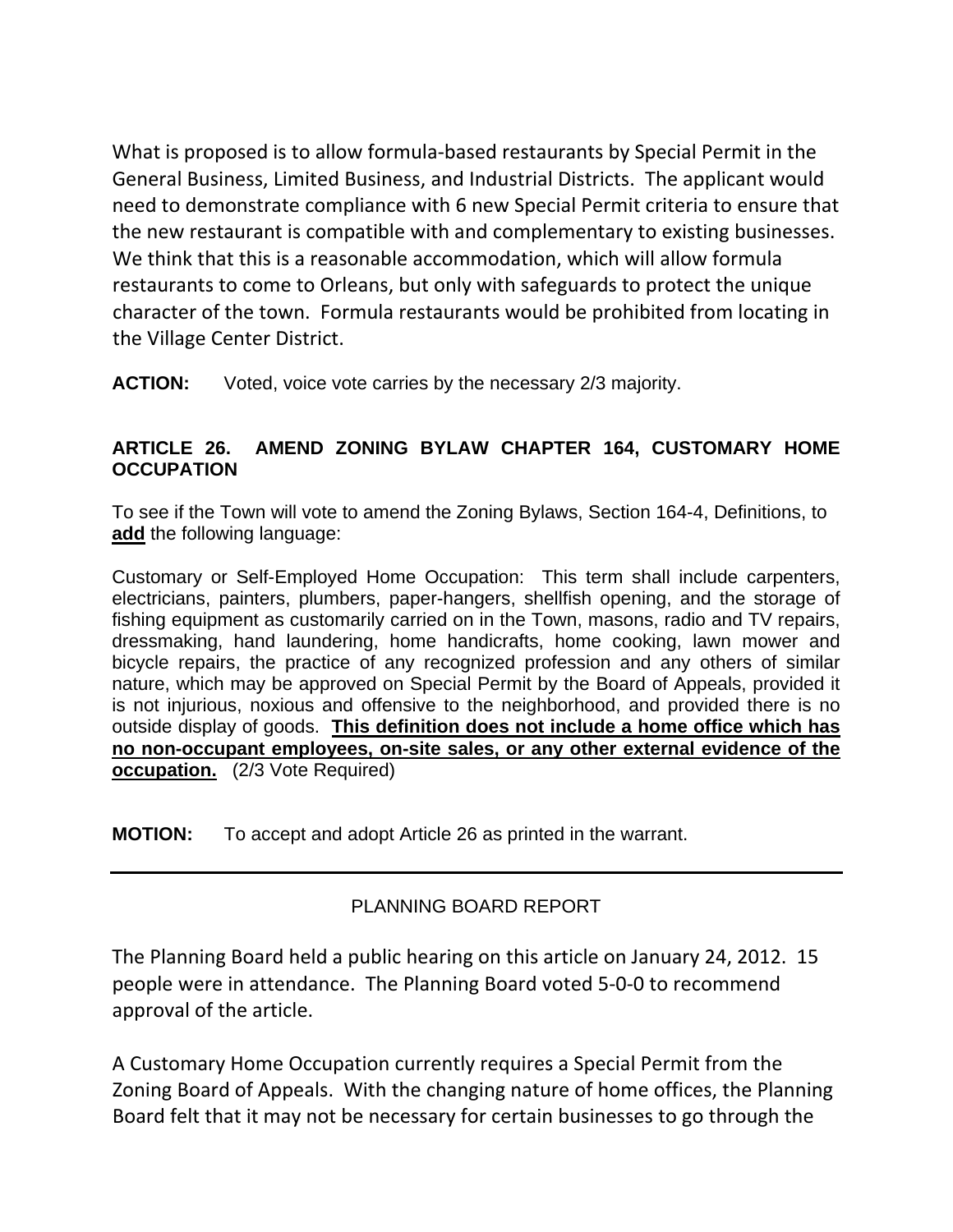Special Permit process. The amendment would exempt home offices that have no employees, nor on‐site sales, nor other observable impacts from the Special Permit requirement. Otherwise, the Building Commissioner would require such a business to obtain a Special Permit.

## **ACTION:** Voted, voice vote carries unanimously.

# **ARTICLE 27. AMEND ZONING BYLAW CHAPTER 164, CONTRACTOR YARD**

To see if the Town will vote to amend the Zoning Bylaws, Section 164-4, Definitions to **add** the following definition:

**CONTRACTOR YARD – A premises which is used by a building contractor or other tradesman or landscaper for the fabrication of subassemblies or the storage of supplies or equipment. For the purpose of this bylaw a single vehicle used by the owner for the storage of small items of material and equipment that are used on a day by day basis in carrying out his trade, and/or used by the owner for transportation purposes, shall not be classified as a contractor's yard.**

And further, to amend Section 164-13 to **add** a new category as follows:

## §**164-13 Schedule of Use Regulations**

## **DISTRICTS**

| <b>COMMERCIAL</b>         | . .    | . . | --<br>56. | <b>VC</b> |      | --<br>CD1. | ~~<br>SG | <b>MB</b> |
|---------------------------|--------|-----|-----------|-----------|------|------------|----------|-----------|
| Yard<br><b>Contractor</b> | ີ<br>- |     |           | ີ         | - 14 | . .        | ີ        |           |

(2/3 Vote Required).

**MOTION:** To accept and adopt Article 27 as printed in the warrant.

# PLANNING BOARD REPORT

The Planning Board held a public hearing on this article on January 24, 2012. 15 people were in attendance. The Planning Board voted 5‐0‐0 to recommend approval of the article.

The Schedule of Use Regulations table in the Zoning Bylaw currently lacks an entry for a Contractor Yard. The Zoning Enforcement Officer has regulated the use as either light industry or storage. This article corrects the gap in the bylaw. A Contractor Yard would be allowed by right in the Industrial District, and by Special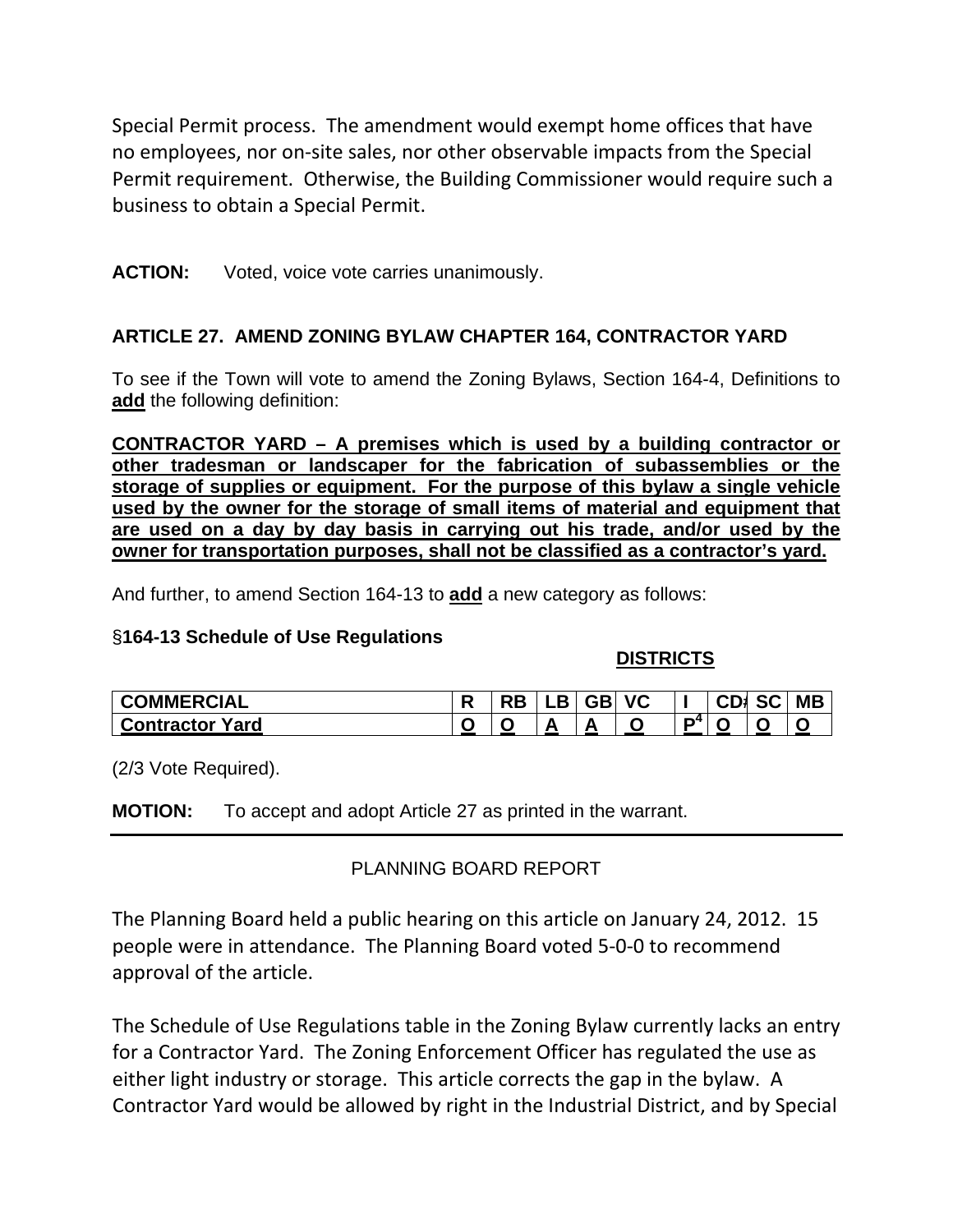Permit in the Limited and General Business Districts. The Special Permit requirement will ensure that a Contractor Yard is appropriate and does not adversely impact other adjacent and nearby uses.

#### **ACTION:** Voted, voice vote carries unanimously.

Moderator Landreth stepped down for Article 28

#### **PROCEDURAL MOTION:**

Board of Selectmen Chair, Margie Fulcher made a motion to nominate David Lyttle as Temporary Moderator for Article 28.

**ACTION:** Voted, voice vote carries unanimously.

David Lyttle was sworn in by Town Clerk, Cynthia May as Temporary Moderator for Article 28.

### **ARTICLE 28. AMEND GENERAL BYLAW CHAPTER 106, DEMOLITION OF HISTORIC STRUCTURE**

To see if the Town will vote to amend the General Bylaws, Chapter 106, by **adding** the following language and **renumbering** sections as necessary:

### § 106-1. INTENT AND PURPOSE.

This Bylaw is enacted for the purpose of preserving and protecting significant buildings within the Town of Orleans which reflect distinctive features of the architectural, historical, and cultural heritage of the Town and to encourage owners of such buildings to seek out persons who might be willing to purchase, preserve, rehabilitate or restore such buildings rather than demolish them. To achieve these purposes the Orleans Historical Commission (the "Commission") is empowered to advise the Building Commissioner with respect to the issuance of permits for the demolition of significant buildings. The issuance of demolition permits for significant buildings is regulated as provided for in this Bylaw.

§ 106-2. DEFINITIONS.

- 1. Building--A structure forming a shelter for persons, animals, property or an activity and having a roof.
- 2. Building Commissioner--The person occupying the office of Building Commissioner or otherwise authorized to issue demolition permits.
- 3. Commission--Orleans Historical Commission.
- 4. Demolition--The act or process of pulling down, destroying, removing or razing a building, or any portion that results in a change in the footprint, or however, that the term "demolition" shall not include the ordinary maintenance or repair to any building or structure.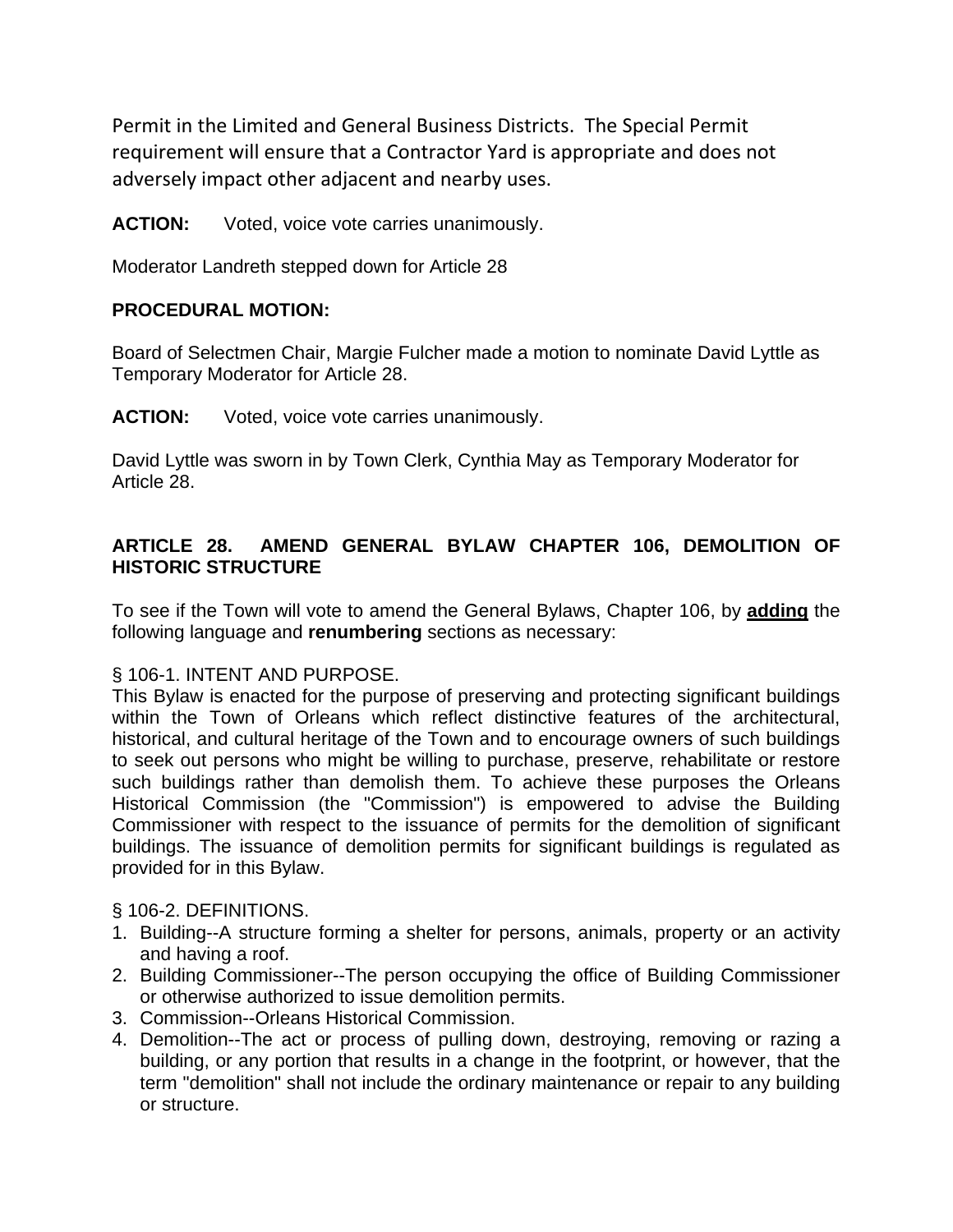- 5. Preferably-preserved Significant Building--Any significant building which the Commission determines is in the public interest to be preserved or rehabilitated rather than demolished.
- 6. Significant Building--Any building or portion thereof, which is not within a regional or local historic district subject to regulation under the provisions of Massachusetts General Law 40C or special act of Legislature, but which is included in the historical property survey of the Town of Orleans and on file with the Massachusetts Historical Commission, or
	- A) The building was built in or prior to 1920, and
	- B) Is listed in, or is within an area listed, in the National Register of Historic Places, or the State Register of Historic Places, or is the subject of a pending application for listing in said Registers, or has previously been determined to be eligible for listing in the National Register of Historic Places, or
	- C) Has been previously determined by vote of the Commission to be:
		- 1. Historically or architecturally significant in, terms of period, style, method of building construction, or association with a famous architect or builder, or
		- 2. Is importantly associated with one or more historic persons or events, or the broad architectural, political, economic or social history of the Town or Commonwealth, provided that the owner of such a building and the Building Commissioner have been notified, in hand or by certified mail within ten (10) days of such Commission vote.

**7. Demolition By Neglect — A process of ongoing damage to the fabric, viability and/or functionality of an unoccupied structure leading towards and/or causing its eventual demolition due to decay and/or structural failure and/or severe degradation over a period of time as a result of a general lack of maintenance, and/or failure to secure the structure from pests or vandals, and/or failure to take reasonable measures to prevent the ingress of water, snow, ice, and wind through the roof, walls, or apertures.**

- § 106-3. PROCEDURES.
- A) No permit for the demolition of a "significant" building as defined in Section 2.3 herein shall be issued other than in conformity with the provisions of this Bylaw and the provisions of all other laws applicable to the demolition of buildings and the issuance of permits generally.
	- 1) Any person who intends to file an application for a permit to demolish a "significant" building shall first file a "Notice of Intent to Demolish a Significant Building" with the Building Commissioner. In addition, the applicant shall complete the review process set forth in this Section. **In order to have standing to file a notice of intent an applicant must have a present intent to demolish a Significant Building within twelve months of the date of the notice of intent.**
	- 2) The Notice of Intent shall include the following:
		- a) Name of applicant with address, telephone number and stated interest in the property.
		- b) Owner name, address and telephone number if different.
		- c) A map showing the location of the building or structure to be demolished on the property and with reference to neighboring properties.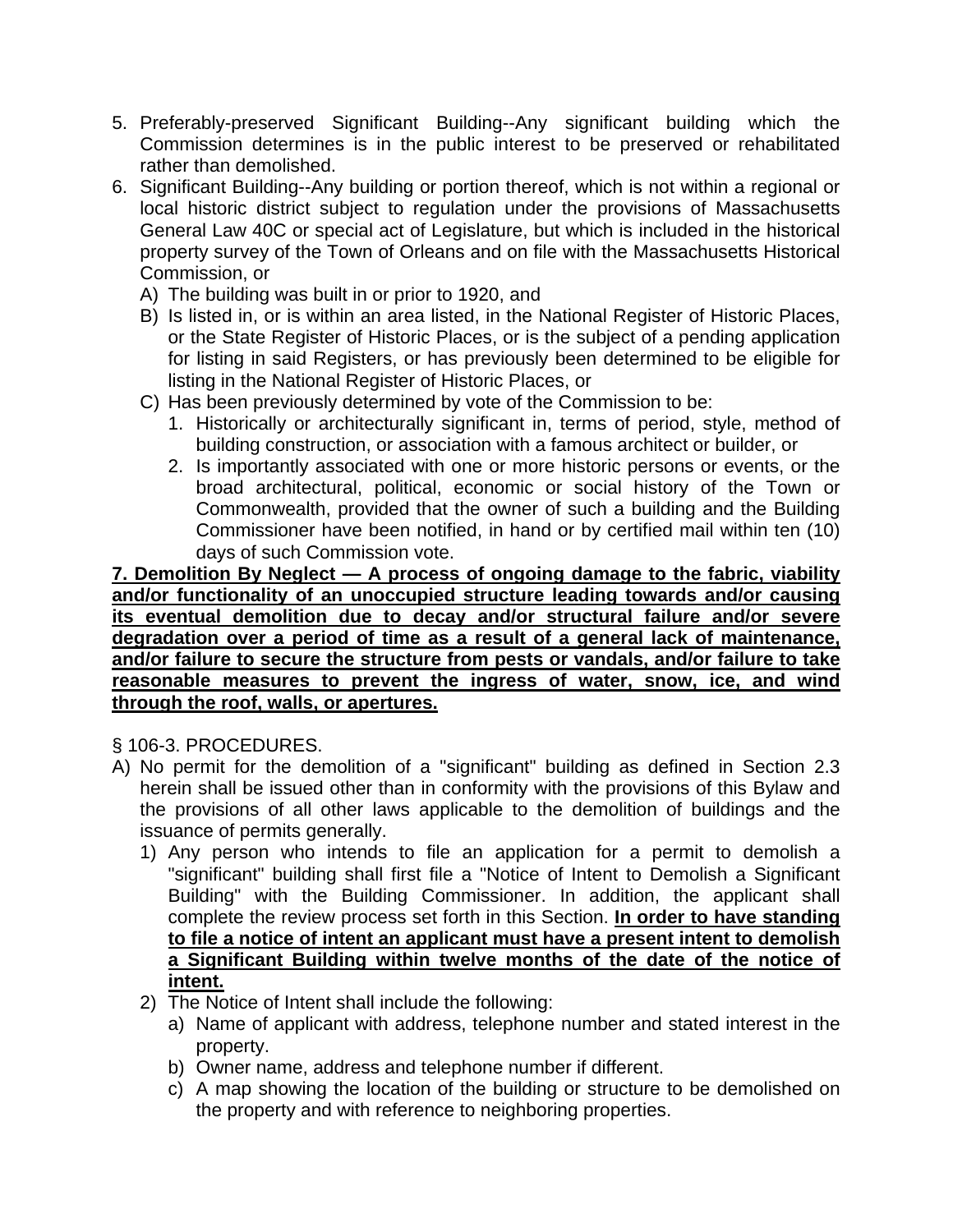- d) A description of the building or structure, or part thereof, to be demolished including photographs.
- e) A statement of the reason for the proposed demolition and data supporting said reason, including where applicable, data sufficient to establishing any economic justification for demolition. **Application shall include a copy of the demolition plan and a proposed re-use of the property.**
- B) The Commission shall hold a public hearing on each such Notice of Intent within 45 days after the date it is filed with the Building Commissioner. The Commission shall give public notice thereof by publishing twice a notice of the time, place and purpose of the hearing in a local newspaper with the first notice being published at least fourteen (14) days before said hearing. A copy of said notice shall be mailed to the applicant, to the owners of all abutting property as they appear on the most recent tax list, to the Building Commissioner, Planning Board and Conservation Commission. Commission meetings shall be posted and held in accordance with applicable state law, known as the "open meeting law".
- C) If, after such hearing, the Commission determines that the demolition of the "significant" building would not be detrimental to the historical or architectural heritage or resources of the Town, the Commission shall so notify the applicant and the Building Commissioner within ten (10) days of such determination. Upon receipt of such notification, or upon failure by the Commission to hold a public hearing within forty-five (45) days of the day the "Notice of Intent" was filed with the Building Commissioner or to make a decision within ten (10) days following said hearing, the Building Commissioner may, subject to the requirements of the State Building Code and any other applicable laws, rules and regulations, issue the demolition permit.
- D) If, after such a hearing, the Commission determines that the demolition of the "significant" building would be detrimental to the historical or architectural heritage or resources of the Town, such building shall be considered a "preferably-preserved significant building".
- E) Upon determination by the Commission that the "significant" building which is the subject of the Notice of Intent to Demolish is a "preferably-preserved significant building", the Commission shall so advise the applicant and the Building Commissioner, and no demolition permit may be issued until 365 days after the date of the Commission's determination. Notwithstanding the preceding sentence, the Building Commissioner may issue a demolition permit for a "preferably-preserved significant building" at any time after receipt of written advice from the Commission to the effect that the Commission is satisfied that bona fide and reasonable efforts have been made to locate a purchaser willing to preserve, rehabilitate and restore the subject building, and that such efforts have been unsuccessful. [Amended 11-7- 2005 STM, Art. 13]
- F) No building permit for erection of a new structure on the site of an existing "significant" building footprint as defined in Section 2.3 may be issued prior to issuance of a permit for demolition of such existing significant building.
- G) No permit for demolition of a building determined to be a "preferably-preserved significant building" under Section 3.4 shall be granted until plans for use or development of the site after demolition have been filed with the Building Commissioner and found to comply with all laws pertaining to the issuance of a building permit, or if for a parking lot, a certificate of occupancy, for that site. All approvals necessary for the issuance of such a building permit or certificate of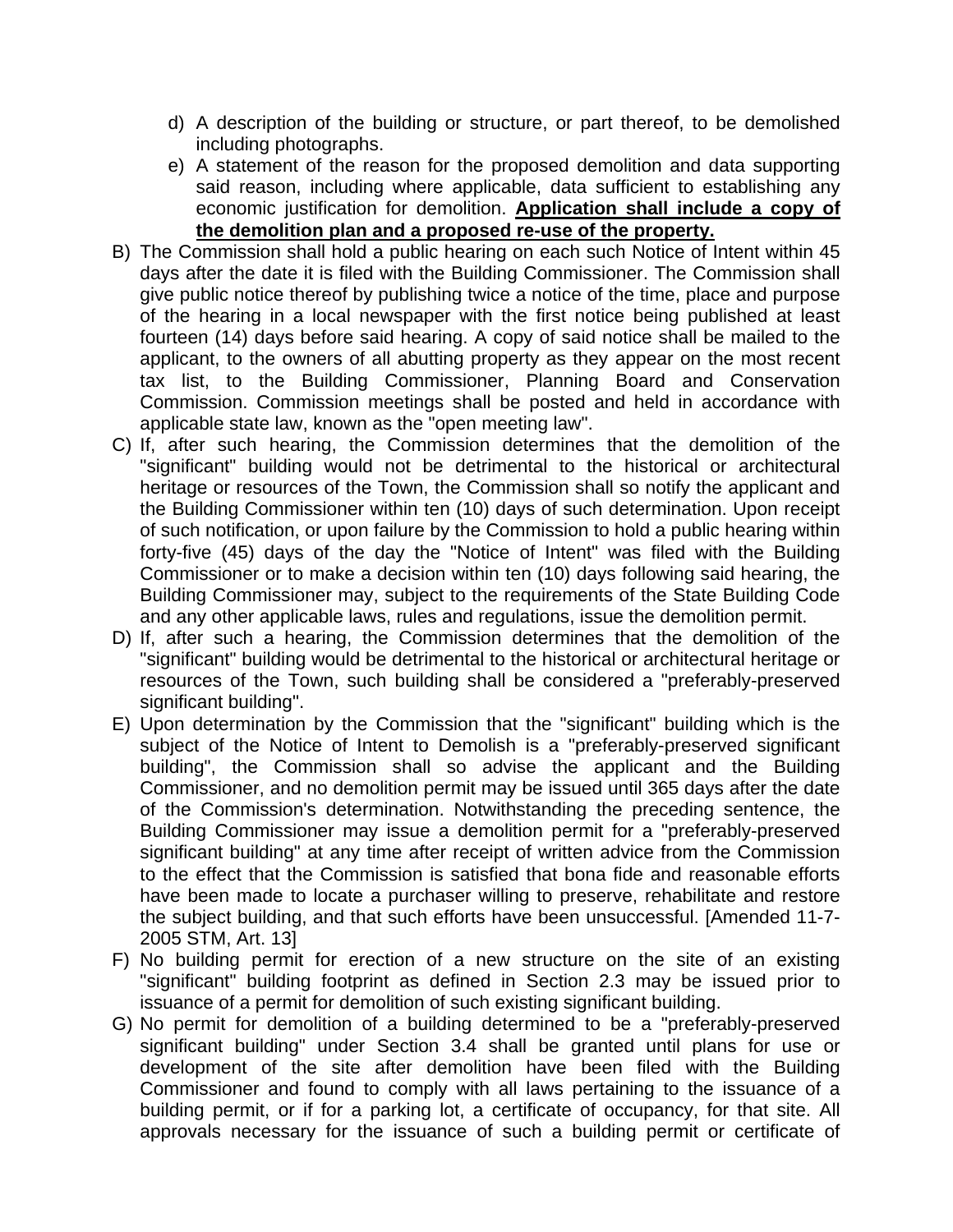occupancy including without limitation any necessary zoning variances or special permit, must be granted and all appeals from the granting of such approvals must be concluded, prior to the issuance of a demolition permit under this subsection.

# **106-4. MINIMUM MAINTENANCE REQUIREMENTS**

- **A) A Significant Building shall be maintained in a weather tight condition so as to prevent water intrusion into any portion of the building and to prevent demolition by neglect, including but not limited to maintenance of the roofing, siding, windows, doors, trim and other architectural features. Maintenance shall also include the replacement or repair of any structural element or exterior architectural feature that if left unattended would result in further damage or degradation to any building element.**
- **B) This section shall apply to the following Significant Buildings:**
	- **1. A building or portion thereof in commercial use, or an income producing residential use.**
	- **2. Any unoccupied single family residential structure.**

**This section shall not apply to an owner-occupied single family residential structure:** 

- **C) If the Commission has reason to believe, through visual inspection or other means, that a Significant Building may be undergoing Demolition by Neglect then the Commission shall notify the Building Inspector and the owner. The Commission shall hold a public hearing to determine whether or not the Significant Building is undergoing demolition by neglect. In furtherance of determining its condition, the Commission may, at any time, request an inspection of the structure by the Building Inspector. If the Commission determines that the Significant Structure is undergoing demolition by neglect, the Commission shall attempt to negotiate a voluntary agreement with the owner for appropriate and timely repairs sufficient to structurally stabilize the Significant Structure and/or prevent further deterioration. In the event that the Commission determines that it is not able to negotiate such an agreement with the owner, for any reason, or that the owner has agreed to undertake but has failed satisfactorily to complete such repairs in a timely manner, then the Commission may take such action as is permitted under this bylaw, including seeking a court order that specific repairs be undertaken to secure the Significant Building against the elements, vandals or vermin, to halt further deterioration, and/or to stabilize it structurally. The Commission may forbear from commencing an action in court for any reason. Upon completion of all repairs that have been agreed upon between the owner and the Commission that have been ordered by the Commission that have been ordered by the court, and upon certification by the Building Inspector that said repairs have been completed, the Commission shall certify that the structure is no longer undergoing demolition by neglect.**
- **D. The Commission may grant a waiver from the requirements of this section upon a showing of impossibility, or financial hardship, or the occurrence of events beyond the owner's control, or such other circumstances as the Commission may determine.**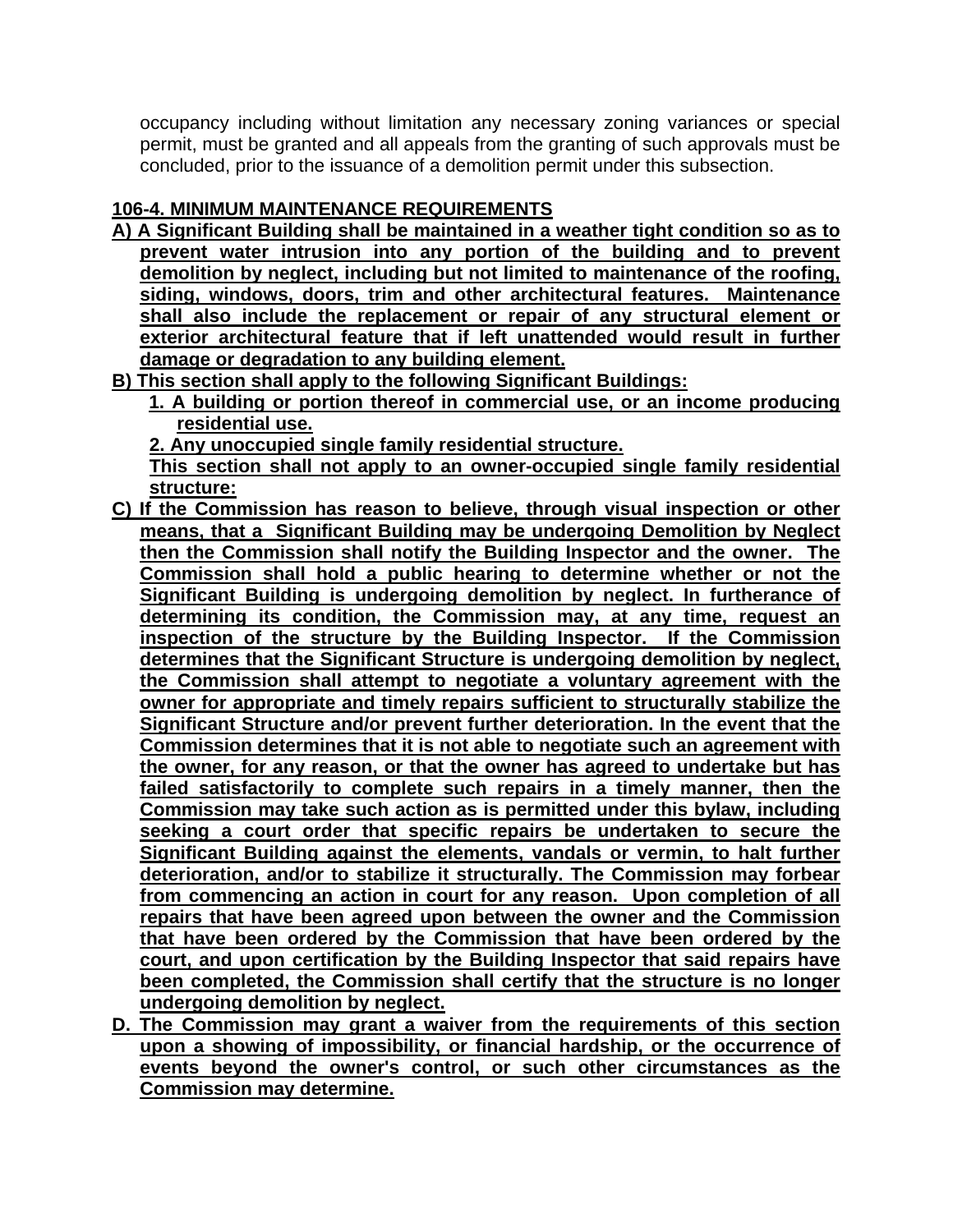### **§ 106-5**. EMERGENCY DEMOLITION.

- A) Nothing in this Bylaw shall restrict the Building Commissioner from ordering the demolition of any "significant" building in the event it is determined that the condition of the building or structure poses a serious and imminent threat to public health and safety and there is no reasonable alternative to immediate demolition.
- B) Whenever the Building Commissioner issues an emergency demolition permit under this Section, he shall prepare a written report with attached photographic evidence describing the condition of said building or structure and the basis of the decision to issue an emergency demolition permit and provide a copy thereof to the Commission.

### **§ 106-6**. ENFORCEMENT AND REMEDIES.

- A) Any person(s) who demolishes a building or structure identified in Section 2.3 without first obtaining, and complying fully with, the provisions of a demolition permit shall be subject to a fine of three hundred dollars (\$300.00). Each day of noncompliance shall be considered a separate offense.
- B) The Commission and the Building Commissioner are each authorized to institute any and all proceedings in law or equity as they deem necessary and appropriate to obtain compliance with the requirements of this Bylaw, or to prevent violation thereof.
- C) No building permit shall be issued with respect to any premises upon which a "significant" building has been voluntarily demolished in violation of this Bylaw for a period of two (2) years after the date of the completion of such demolition. As used herein, "premises" includes the parcel of land upon which the demolished "significant" building was located.
- D) Upon a determination by the Commission that a building is a "preferably-preserved significant building", the owner shall be responsible for properly securing the building, if vacant, to the satisfaction of the Building Commissioner.

## **§ 106-7. EXPIRATION OF FINDINGS.**

**All determinations by written finding made by the Historical Commission pursuant to 106-3 (C), (D) and (E) shall expire two years from the date of the written finding if the work authorized has not commenced.** 

### **§ 106-8**. APPEALS TO BOARD OF SELECTMEN.

Any person aggrieved by a decision of the Orleans Historical Commission acting under this bylaw, shall have a right to appeal to the Board of Selectmen filed within seven (7) days of the date any such decision. The Board of Selectmen shall hold a hearing within ten (10) days of receipt of any such appeal and shall have a right to issue any decision which the Orleans Historical Commission could have issued in the first instance.

### **§ 106-9**. SEVERABILITY.

If any section, paragraph or part of this Bylaw be for any reason declared invalid or unconstitutional by any court, every other section, paragraph and part shall continue in full force and effect.

### **§ 106-10.** HISTORIC DISTRICT ACT.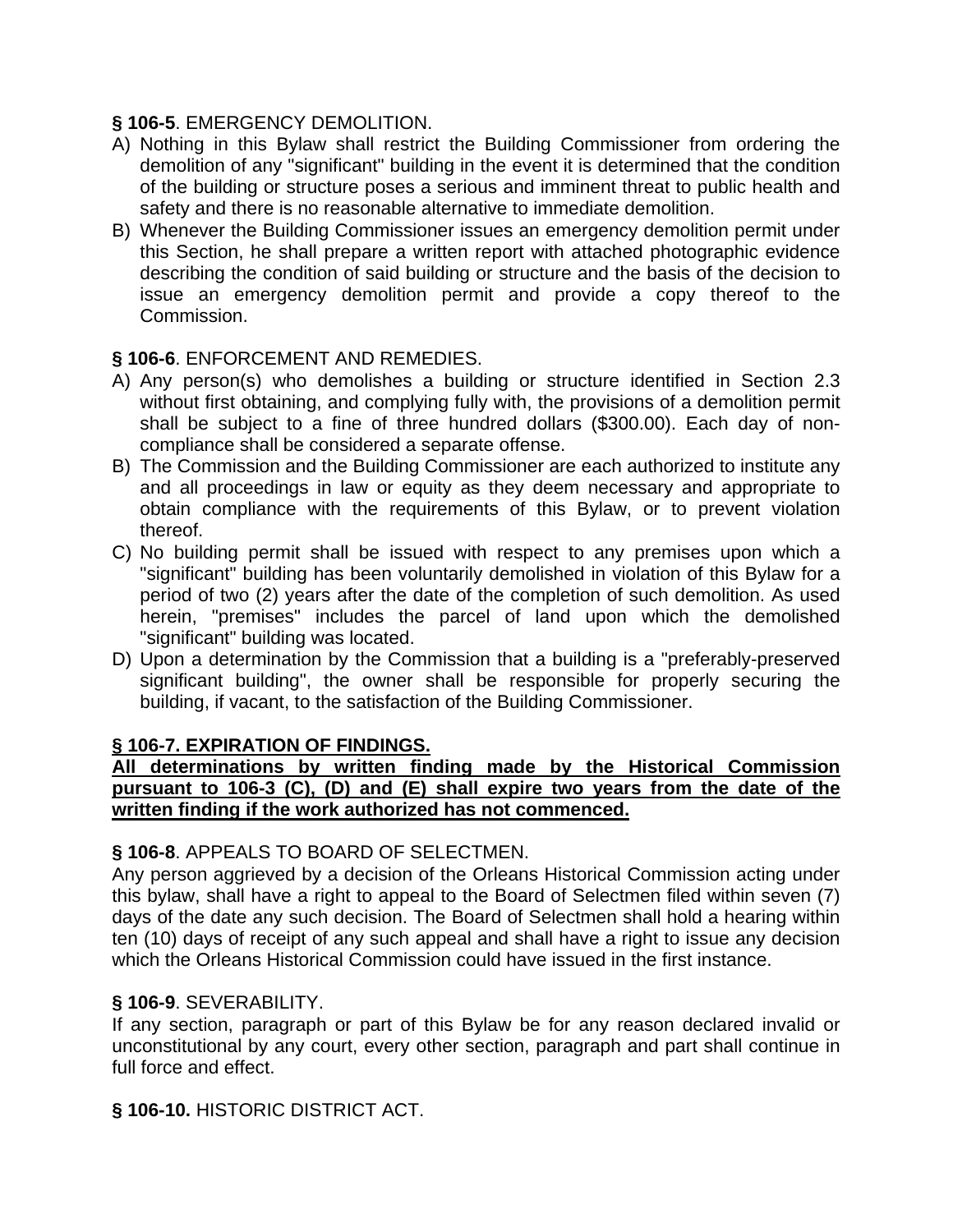If any provision of this Bylaw conflicts with Massachusetts General Laws, Chapter 40C, the Historic District Act, that Act shall prevail. (Simple Majority Vote Required)

**MOTION:** To accept and adopt Article 28 as printed in the warrant, except that Section 106-7 shall be revised to read as follows:

§106-7. Expiration of Findings

All determinations by written finding made by the Historical Commission pursuant to 106-3 (C) and (D) shall expire two years from the date of the written finding if the work authorized has not commenced.

- **MOTION:** To amend the main motion by adding: *All determinations by written finding made by the Historical Commission pursuant to 106-3 (E) shall expire two years from the expiration of the demolition delay period if the work authorized has not commenced.*
- **ACTION:** Voted, voice vote carries unanimously to amend the main motion.
- **MOTION:** James Trainor made a motion to give Ben Zehnder, who is not an Orleans resident, the right to address Town Meeting.
- **ACTION:** Voted, voice vote carries unanimously to allow Mr. Zehnder to address the Town Meeting.
- **MOTION:** To move the question.
- **ACTION:** Voted, voice vote carries be the necessary majority to move the question.
- **ACTION:** On the main motion as amended, voted, standing vote passes, YES = 106,  $NO = 89.$

### **ARTICLE 29. AMEND GENERAL BYLAW CHAPTER 122, OUTDOOR LIGHTING**

To see if the Town will vote to amend the General Bylaw, Section 122-8, Enforcement , by **adding** the following language:

§ 122-8. Enforcement **and Violations**.

This bylaw shall be enforced by the Building Commissioner, or his designee. **Any person, firm or corporation violating any section or provision of this By-law shall be fined not more than one hundred (100) dollars for each offense. Each day that such offense continues shall constitute a separate offense**. (Simple Majority Vote Required)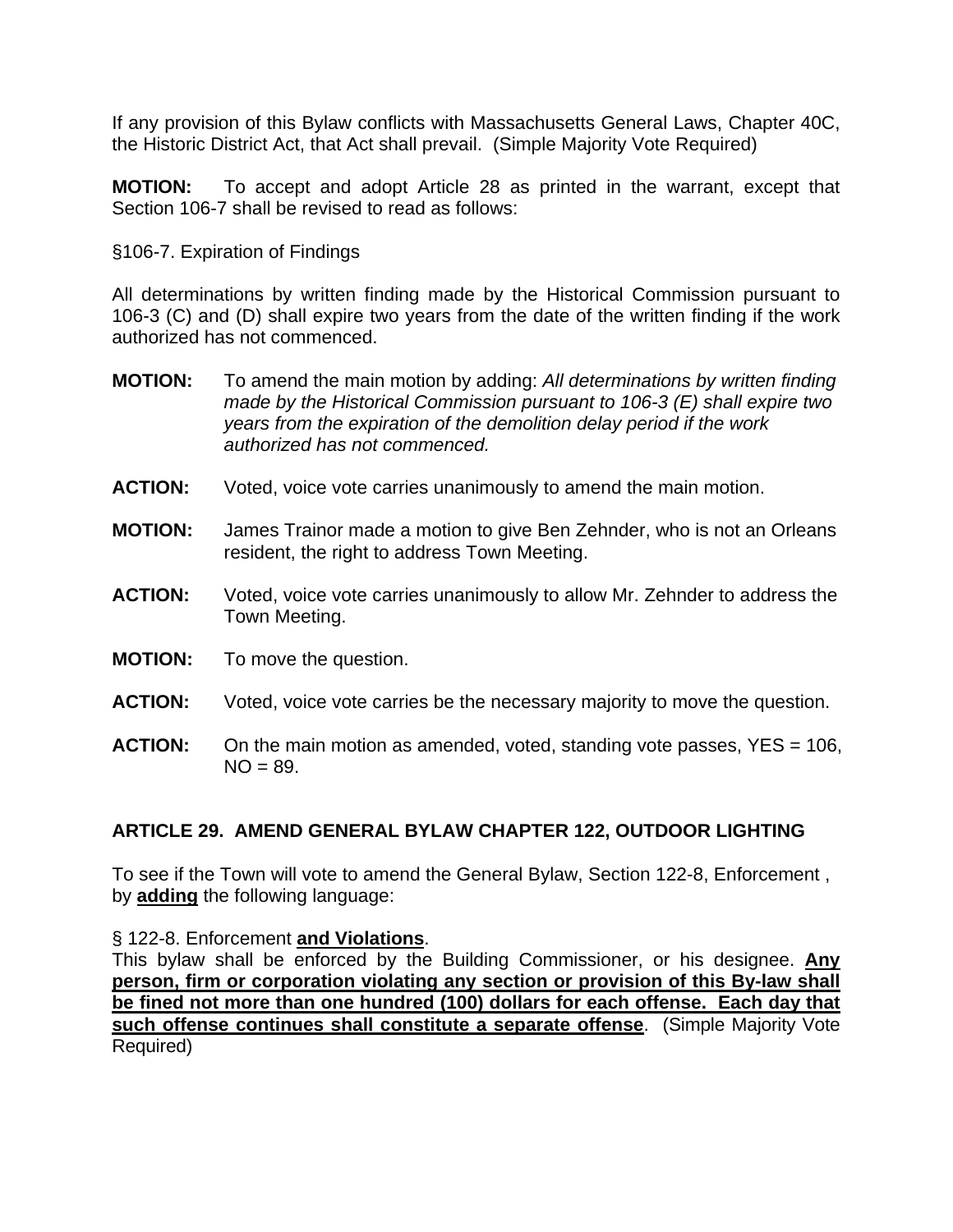**MOTION:** To accept and adopt Article 29 and that Section 122-8 be amended by adding the following sentence, "Any person, firm or corporation violating any section or provision of this by-law shall be fined **one hundred dollars (\$100)** for each offense. Each day that such offense continues shall constitute a separate offense."

# PLANNING BOARD COMMENTS

This proposed amendment would add an enforcement provision to the Outdoor Lighting Bylaw.

The bylaw was adopted in 2004, with a 5‐year period for pre‐existing lighting to come into compliance. Overall, the bylaw has been successful. All new construction is required to follow the bylaw. For existing lighting, the Building Department has taken steps to request alterations to fixtures that do not conform. The Building Commissioner met with several business owners, and letters were sent to businesses with observed violations. The majority of businesses are taking corrective action.

For businesses that have not responded to requests for compliance, the bylaw does not provide an adequate enforcement mechanism. It is proposed to add language that would allow the Building Commissioner to assess a fine of \$100.00 for violations. Absent this provision, the Building Commissioner has had to rely upon the good will of property owners to bring their lighting into compliance.

Approval of the amendment will give the Town a discretionary tool to enforce the bylaw.

**ACTION:** Voted, voice vote carries by the necessary majority.

# **ARTICLE 30. TRANSFER WATER SERVICE CONNECTION FUNDS**

To see if the Town will vote to transfer the sum of Twenty-Five Thousand and 00/100 Dollars (\$25,000.00) from the Water Service Connection Funds Reserved for Appropriation Account to the Water Service Connection Account, or to take any other action relative thereto. (Simple Majority Vote Required)

**MOTION:** To accept and adopt Article 30 as printed in the warrant and the sum of Twenty-Five Thousand and 00/100 Dollars (\$25,000.00) be transferred from the Water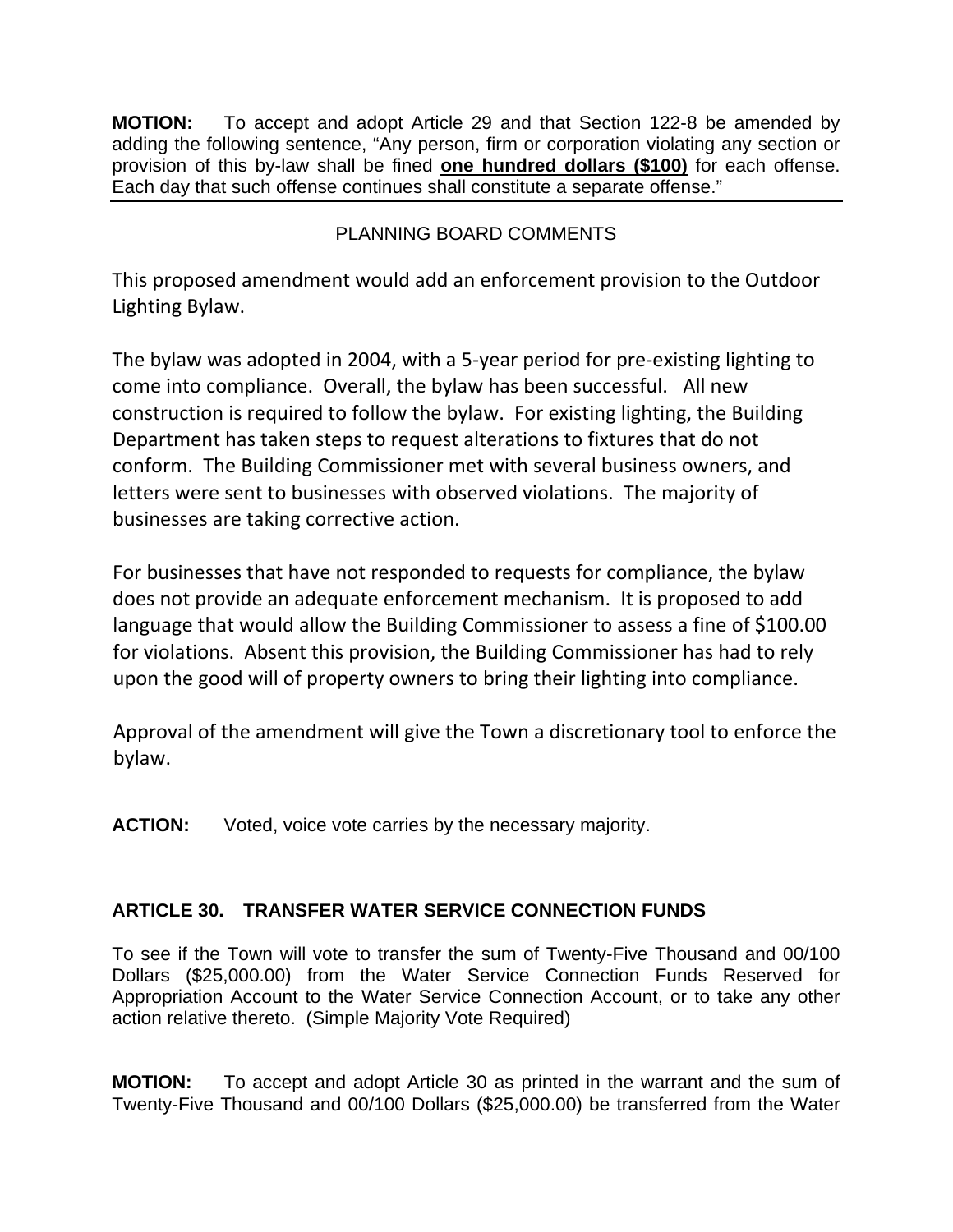Service Connection Funds Reserved for Appropriations Account to the Water Service Connection Expense Account for this purpose.

#### **ACTION:** Voted, voice vote carries unanimously.

### **ARTICLE 31. DEMAND FEE FOR UNPAID WATER BILLS**

To see if the Town will vote to amend the General By-Laws of the Town, Chapter 158, Water, by **adding** the following new sections:

#### **Sec. 158-24.1 Demand Fee**

**Town Water bills that remain unpaid after the due date shall be subject to a \$10.00 demand fee in addition to any interest accrued and owing pursuant to the provisions of sec. 158-24.**

#### **Sec. 158-24.2 Deposit of Interest and Fees**

#### **Any interest payments or demand fees collected pursuant to sections 158-24 and 158-24.1 shall be deposited into the Water Surplus Fund of the Town.**

(Simple Majority Vote Required)

- **MOTION:** To accept and adopt Article 31 as printed in the warrant.
- **ACTION:** Voted, voice vote carries unanimously.

#### **ARTICLE 32. FUND FIRE DEPARTMENT STAFFING AND ORGANIZATIONAL STUDY**

To see if the Town will vote to raise and appropriate and/or transfer from available funds the sum of Twenty Thousand and 00/100 (\$20,000.00) for the purpose of funding a Fire Department staffing and organizational study, including all expenses incidental and related thereto, or to take any other action relative thereto. (Simple Majority Vote Required)

**MOTION:** To accept and adopt Article 32 as printed in the warrant and that the sum of Twenty Thousand and 00/100 Dollars (\$20,000.00) be raised and appropriated for this purpose.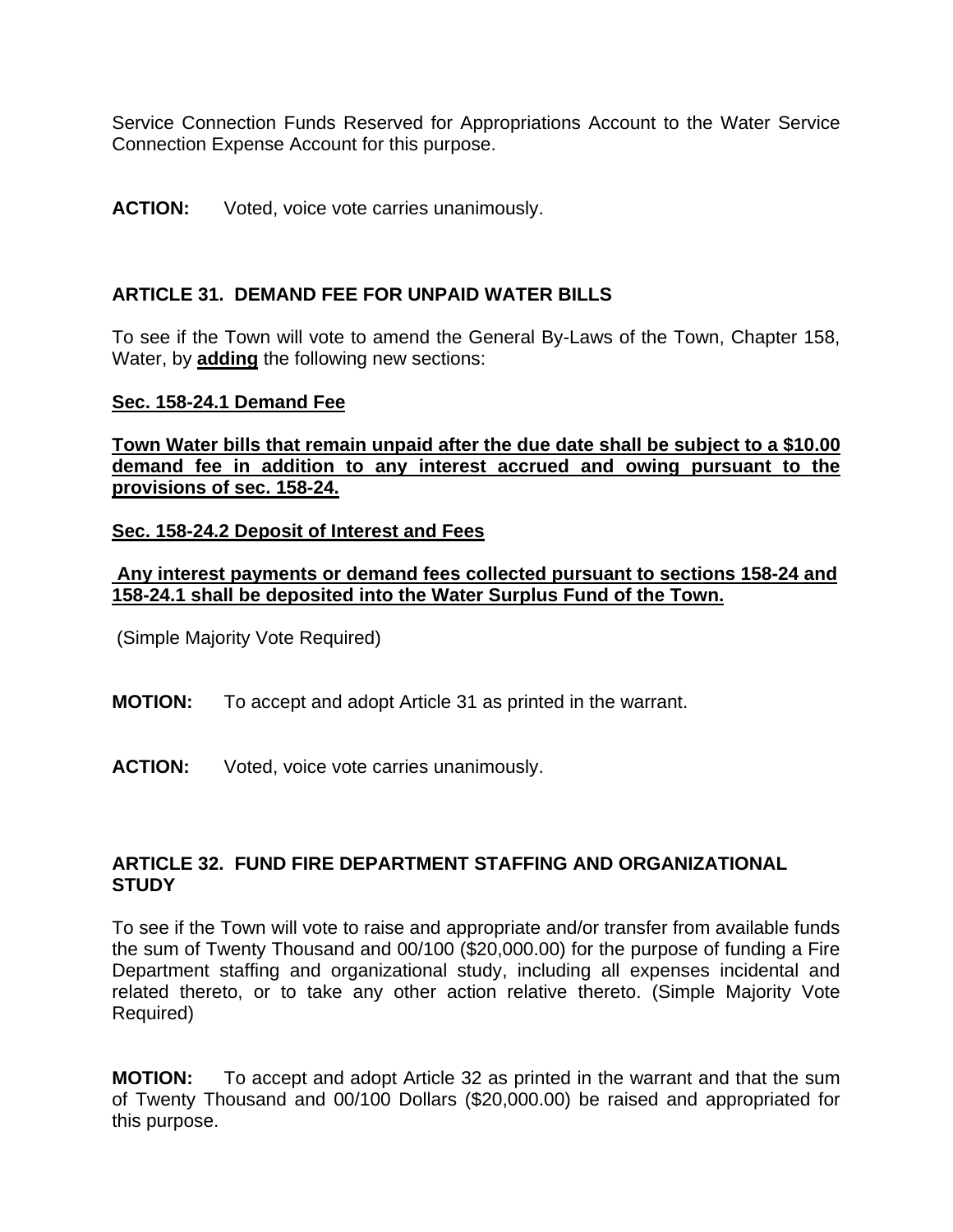#### **ACTION:** Voted, voice vote carries by the necessary majority.

### **ARTICLE 33. FUND MOTORS AND EQUIPMENT FOR NEW RESCUE BOAT**

To see if the Town will vote to raise and appropriate the sum of Thirty-Six Thousand and 00/100 (\$36,000.00) for the purpose of funding the purchase and installation of two (2) outboard motors and firefighting equipment on the new rescue boat, or to take any other action relative thereto. (Simple Majority Vote Required)

**MOTION:** To accept and adopt Article 33 as printed in the warrant and that the sum of Thirty Six Thousand and 00/100 Dollars (\$36,000.00) be raised and appropriated for the purpose of funding the purchase and installation of two (2) outboard motors and firefighting equipment on the new rescue boat, including all expenses incidental and related thereto.

**ACTION:** Standing vote, YES = 101, NO = 82, vote carries by the necessary majority.

### **ARTICLE 34. AUTHORIZE LEASE OF NAUSET BEACH CONCESSION STAND**

To see if the Town will vote to authorize the Board of Selectmen to lease on such terms as they deem appropriate, the Nauset Beach Concession stand for a period not to exceed ten (10) years or to take any other action relative thereto. (Simple Majority Vote Required)

- **MOTION:** To accept and adopt Article 34 as printed in the warrant.
- **ACTION:** Voted, voice vote carries unanimously.

#### **ARTICLE 35. AMEND INTERMUNICIPAL AGREEMENT TO PROVIDE FOR POST-RETIRMENT BENEFITS FOR EMPLOYEES OF THE ORLEANS, BREWSTER AND EASTHAM GROUNDWATER PROTECTION DISTRICT**

To see if the Town will vote to authorize the Board of Selectmen to petition the General Court for special legislation, upon such terms and conditions as the Board deems to be in the best interests of the Town, to provide for the equally shared responsibility of the Towns of Orleans, Brewster and Eastham for the post-retirement benefits of employees of the Orleans, Brewster and Eastham Groundwater Protection District in the event of dissolution of the District; provided, however, that the General Court may make clerical or editorial changes of form only to the bill, unless the Board of Selectmen approves amendments to the bill before enactment by the General Court, and to authorize the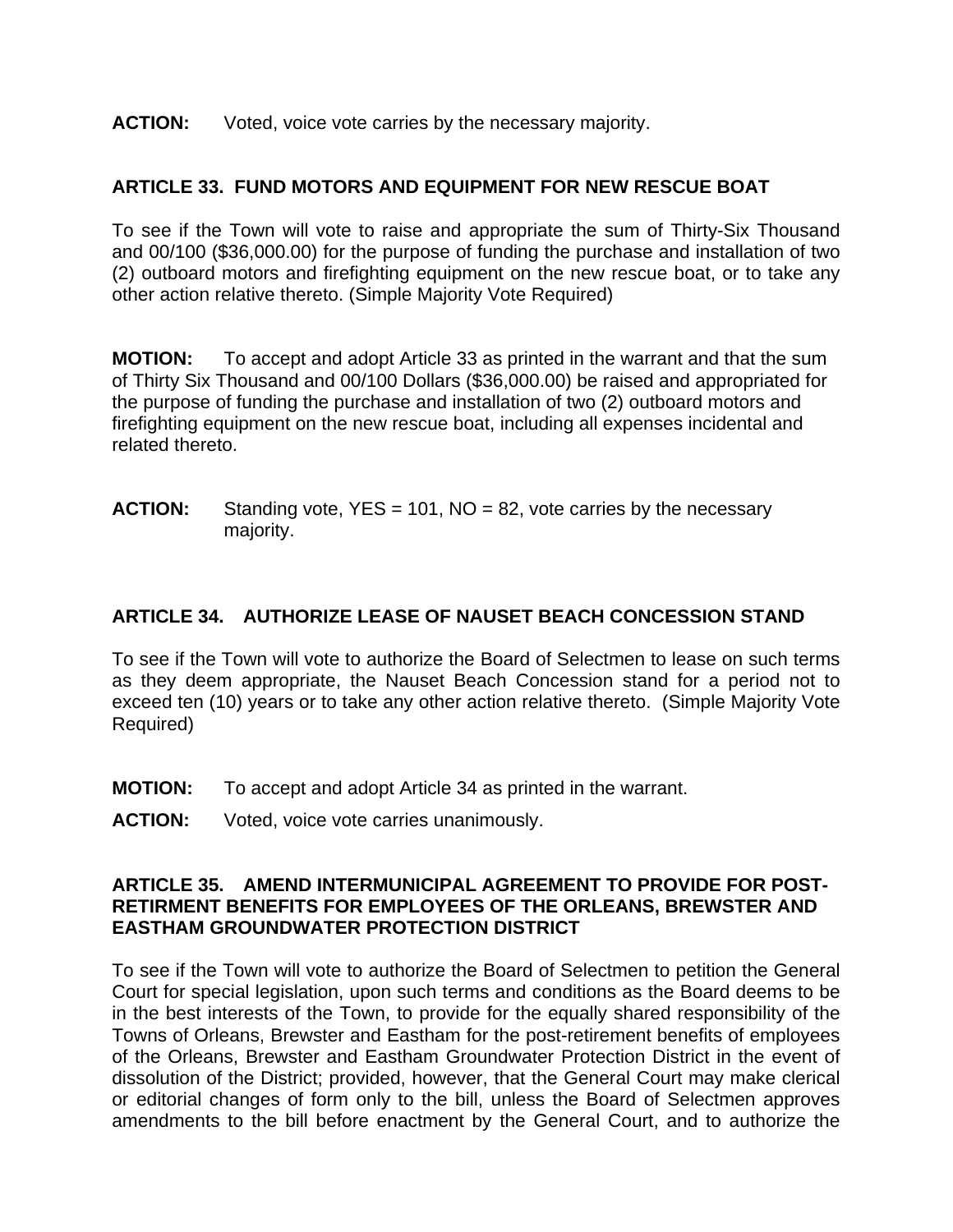Board of Selectmen to approve amendments which shall be within the scope of the general public objectives of the petition, or take any other action relative thereto. (Simple Majority Vote Required)

- **MOTION:** To accept and adopt Article 35 as printed in the warrant.
- **ACTION:** Voted, voice vote carries unanimously.

### **ARTICLE 36. AUTHORIZE INTERGOVERNMENTAL AGREEMENTS RELATED TO RENEWABLE ENERGY PROJECTS**

To see if the Town will authorize the Board of Selectmen to enter into intergovernmental agreements not to exceed a term of twenty-five years on behalf of the Town with the Cape & Vineyard Electric Cooperative, Inc. and its other governmental members related to renewable energy projects developed, sponsored or administered by the Cape & Vineyard Electric Cooperative, Inc., which agreements may include, but not be limited to: power purchase agreements, renewable energy certificate contracts, renewable energy project development agreements, in substantially the form of the draft "Intergovernmental Net Metered Power Sales Agreement" and "Intergovernmental Project Development Agreement" on file with the Town Clerk**,** and leases of land or buildings related to the development of renewable energy; including without limitation petitioning the state legislature for special legislation exempting the leases so authorized from the provisions of M.G.L. Ch. 30B and Article 97 of the Amendments to the Massachusetts Constitution if required, or to take any other action relative thereto. (Simple Majority Vote Required)

**MOTION:** To accept and adopt Article 36 as printed in the warrant and that the Board of Selectmen be so authorized to execute and deliver the agreement described in the article for the following Town properties:

- 1) Town landfill site consisting of approximately 3.5 acres
- 2) Orleans Watershed site consisting of approximately 3.5 acres
- **ACTION:** Voted, voice vote carries by the necessary majority.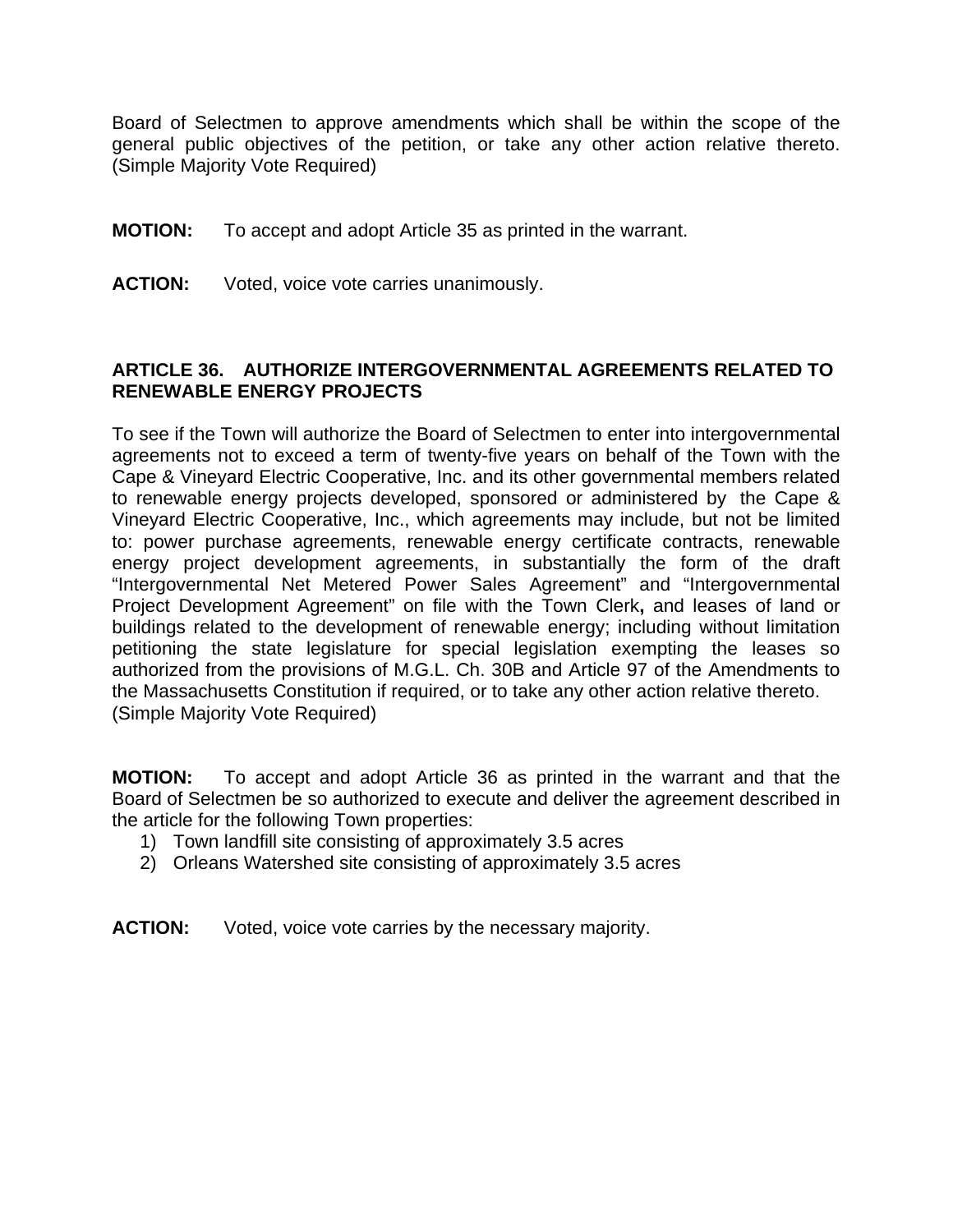

## **ARTICLE 37. AMEND PLEASANT BAY RESOURCE MANAGEMENT PLAN**

To see if the Town will vote to amend the 2008 Pleasant Bay Resource Management Plan Update developed in accordance with the Pleasant Bay Resource Management Plan adopted by the Town in 1998 and updated in 2003, by inserting after section 8.6.3 a new section, 8.6.4, which provides the conditions under which a member municipality may seek authorization to undertake improvement dredging. The text of the new section, as well as a report providing detailed background to this recommendation, is on file with the Town Clerk. (Simple Majority Vote Required)